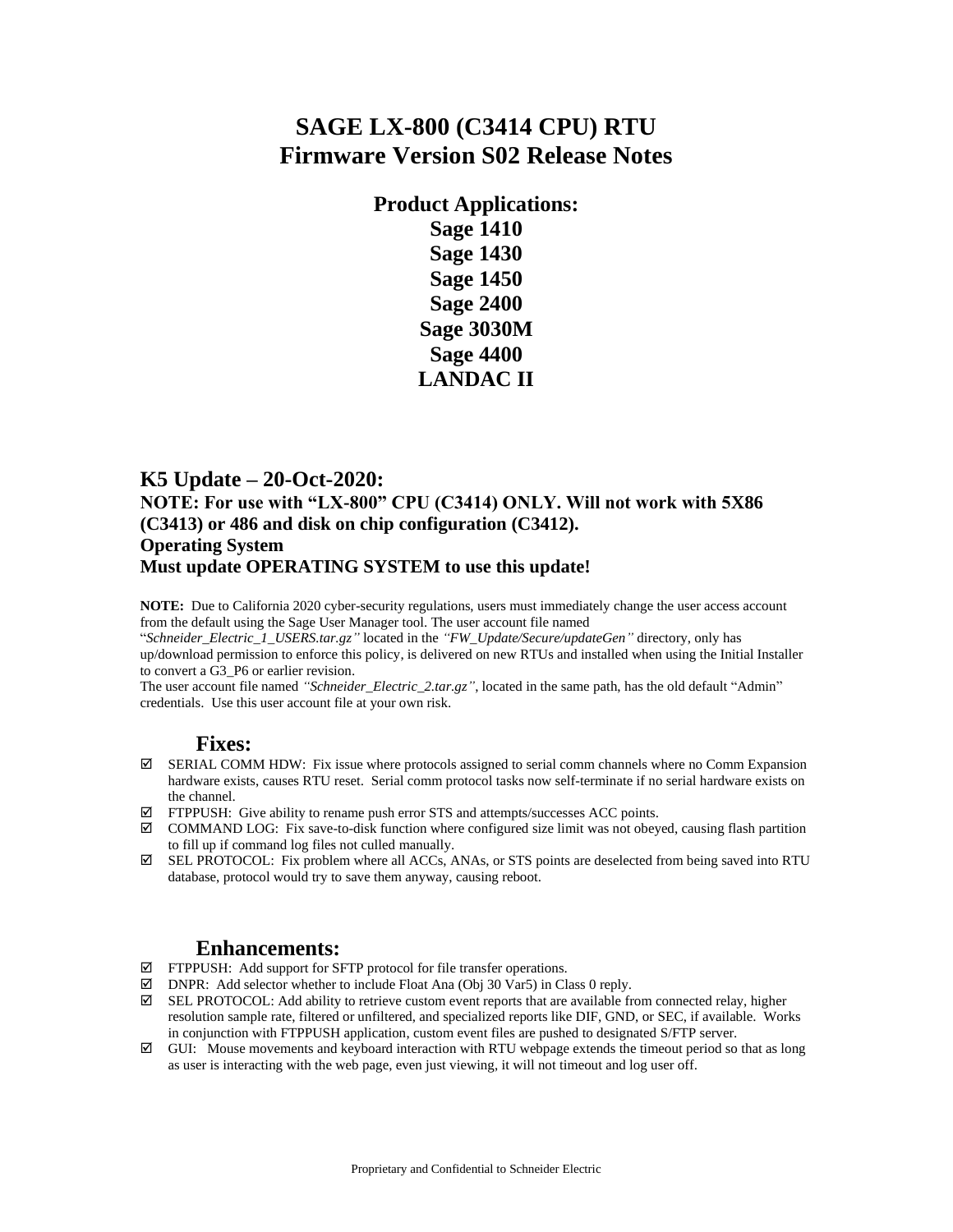#### **K4\_P4 Update – 29-Jul-2020: NOTE: For use with "LX-800" CPU (C3414) ONLY. Will not work with 5X86 (C3413) or 486 and disk on chip configuration (C3412). Operating System Must update OPERATING SYSTEM to use this update!**

**NOTE:** Due to California 2020 cyber-security regulations, users must immediately change the user access account from the default using the Sage User Manager tool. The user account file named

"*Schneider\_Electric\_1\_USERS.tar.gz"* located in the *"FW\_Update/Secure/updateGen"* directory, only has up/download permission to enforce this policy, is delivered on new RTUs and installed when using the Initial Installer to convert a G3\_P6 or earlier revision.

The user account file named *"Schneider\_Electric\_2.tar.gz"*, located in the same path, has the old default "Admin" credentials. Use this user account file at your own risk.

#### **Fixes:**

- SEL Protocol: Fixed issue preventing successful login with 501 relay, preventing Autoconfigure process to complete.
- $\boxtimes$  SEL Protocol: Force protocol to issue EVE command to 321 relay even though it supports CEV command, if configured to obtain event reports. 321 relay does not include relay settings in CEV event report, the EVE report does.
- DNPR Protocol: Fixed duplicate response messages to Record Current Time function. Duplicate response also incremented application sequence number, causing some SCADA masters to lose sync.
- $\boxtimes$  DNPR Protocol: Fixed lag response time when using unsolicited over UDP, when multiple DNPR channels use the same UDP listening port.
- $\boxtimes$  AutoSectionalizing Task: Fix bug where Backfeed Overcurrent STS points are not latched if Forward fault is specified as trigger. Backfeed OC STS points should be asserted if ACI annunciates them regardless if used to trigger AST switch operation.
- $\boxtimes$  AutoSectionalizing Task: Fixed time threshold to assert Phase Loss of Voltage STS points was incorrectly set to 4 seconds, shoud only be 1 second.

#### **Enhancements:**

 SEL Protocol: Add event buffer size configuration to items adjusted by autoconfigure process, eliminating previous trial and error process of determining suitable buffer size.

**K4\_P3 Update – 21-Apr-2020: NOTE: For use with "LX-800" CPU (C3414) ONLY. Will not work with 5X86 (C3413) or 486 and disk on chip configuration (C3412). Operating System Must update OPERATING SYSTEM to use this update!**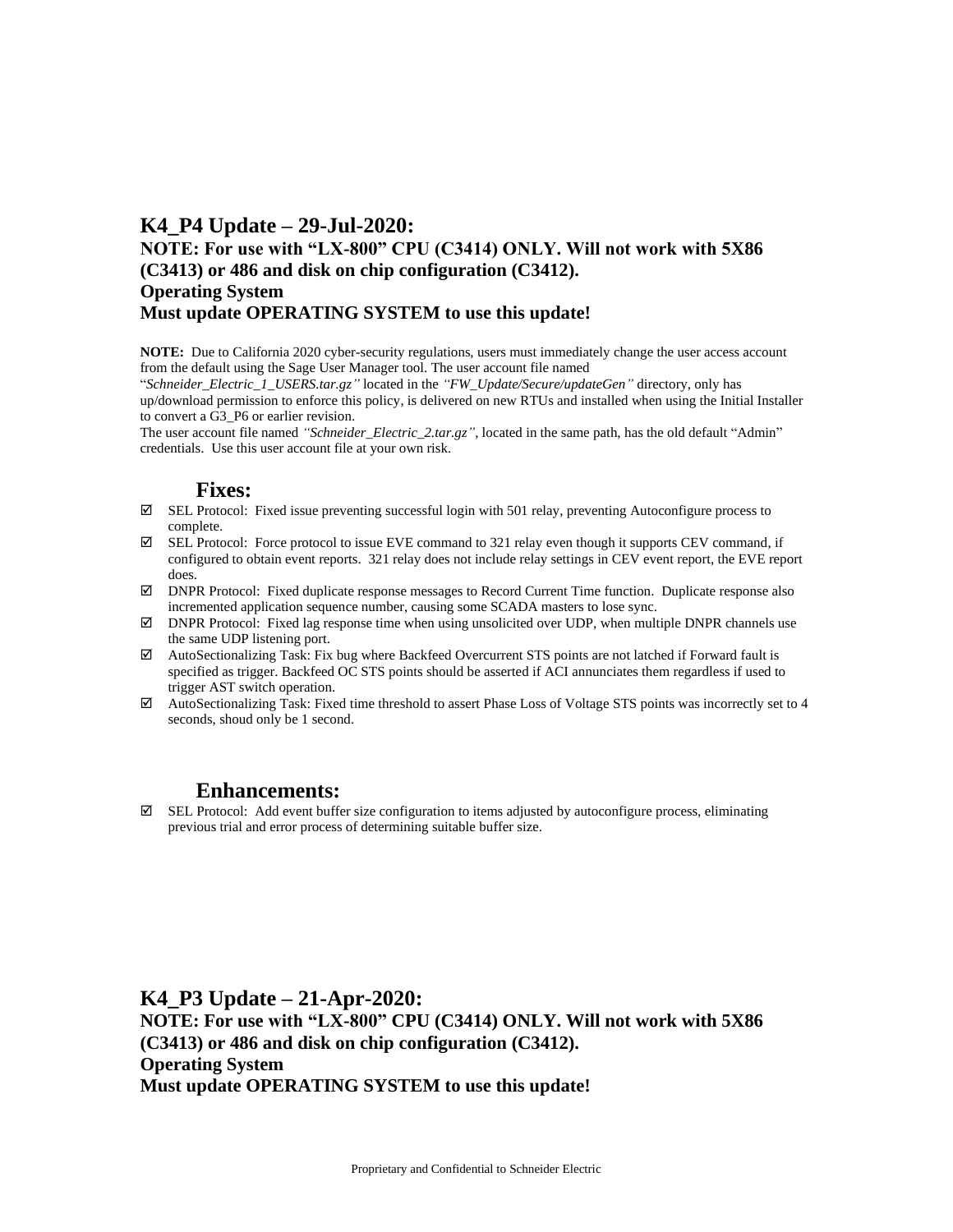**NOTE:** Due to California 2020 cyber-security regulations, users must immediately change the user access account from the default using the Sage User Manager tool. The user account file named

"*Schneider\_Electric\_1\_USERS.tar.gz"* located in the *"FW\_Update/Secure/updateGen"* directory, only has up/download permission to enforce this policy, is delivered on new RTUs and installed when using the Initial Installer to convert a G3\_P6 or earlier revision.

The user account file named *"Schneider\_Electric\_2.tar.gz"*, located in the same path, has the old default "Admin" credentials. Use this user account file at your own risk.

#### **Fixes:**

- $\boxtimes$  SEL Protocol: Fixed issue causing spurious reboot upon restart immediately after updating with configuration converted from an earlier firmware release (prior to K4).
- $\boxtimes$  SEL Protocol: Fixed issue causing autoconfigure process to fail. If port is already configured and talking to relay, any control operations sent to relay can cause ASCII reads to abort, causing autoconfigure process to fail.
- Command Log: In Syslog feature, removed network Ping function to detect if Syslog server available, as not all systems allow Pings. Relying on UDP socket write to detect if Syslog Server available or not.
- ISaGRAF: RLL created I/O points now marked as online at startup, even if not mapped into RLL program.
- XMLtoXLS Utility: Revamped the Save As function.
- $\boxtimes$  Config Converter Utility: RADIUS information was not getting updated correctly, causing vxWorks OS to abort startup when enabling the RADIUS feature.

NOTE: If using RADIUS with an earlier version, even K4\_P2, use the Config Converter in the K4\_P3 Update Package to update your configuration to contain the correct RADIUS configuration information.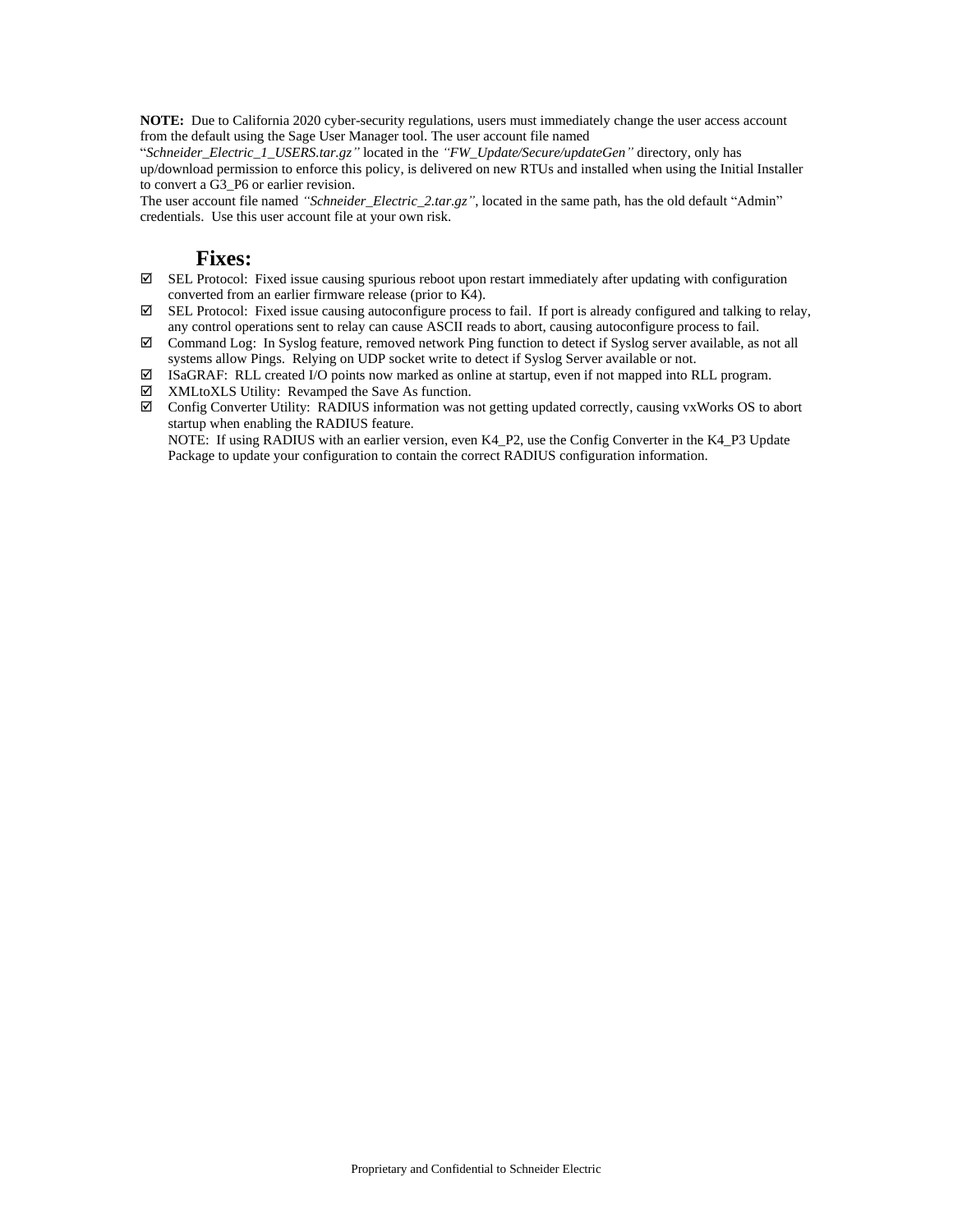#### **K4\_P2 Update – 11-Mar-2020: NOTE: For use with "LX-800" CPU (C3414) ONLY. Will not work with 5X86 (C3413) or 486 and disk on chip configuration (C3412). Operating System Must update OPERATING SYSTEM to use this update!**

**NOTE:** Due to California 2020 cyber-security regulations, users must immediately change the user access account from the default using the Sage User Manager tool. The user account file named

"*Schneider\_Electric\_1\_USERS.tar.gz"* located in the *"FW\_Update/Secure/updateGen"* directory, only has up/download permission to enforce this policy, is delivered on new RTUs and installed when using the Initial Installer to convert a G3\_P6 or earlier revision.

The user account file named *"Schneider\_Electric\_2.tar.gz"*, located in the same path, has the old default "Admin" credentials. Use this user account file at your own risk.

#### **Fixes:**

- $\boxtimes$  SEL Protocol: Fixed analog scaling issue when Autoconfig performed with K4 through K4\_P1 releases, causing some Analogs to get zeroed or incorrect values.
- DO Controls: When DO controls were operated, ONLINE flag was getting reset, making DO appear as "FAILED" in GUI display.
- GUI: Header info was not showing up in Internet Explorer browser due to browser incompatibility issue.
- Isagraf: Some I/O points health flags were not getting initialized correctly at startup, making those points show up as "FAILED" in GUI display.
- Config Converter: Wasn't handling new ASCII timeout parameters conversion properly.

#### **K4\_P1 Update – 13-Jan-2020:**

#### **NOTE: For use with "LX-800" CPU (C3414) ONLY. Will not work with 5X86 (C3413) or 486 and disk on chip configuration (C3412). Operating System Must update OPERATING SYSTEM to use this update!**

**NOTE:** Due to California 2020 cyber-security regulations, users must immediately change the user access account from the default using the Sage User Manager tool. The user account file named

"*Schneider\_Electric\_1\_USERS.tar.gz"* located in the *"FW\_Update/Secure/updateGen"* directory, only has up/download permission to enforce this policy, is delivered on new RTUs and installed when using the Initial Installer to convert a G3\_P6 or earlier revision.

The user account file named *"Schneider\_Electric\_2.tar.gz"*, located in the same path, has the old default "Admin" credentials. Use this user account file at your own risk.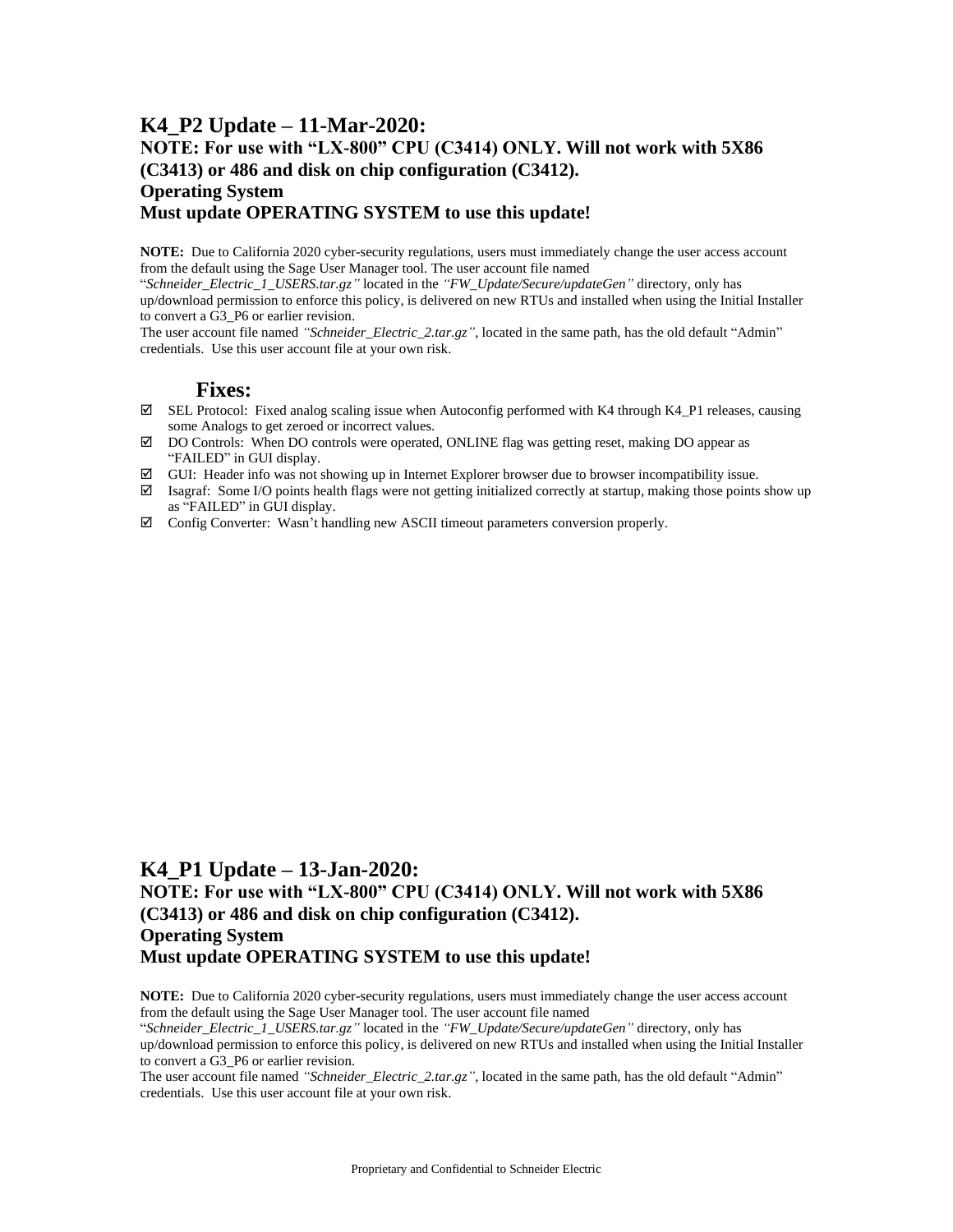#### **Fixes:**

 $\boxtimes$  ACI task: If I/O point names are left blank, will restore to default names on restart so they will show up in mapping lists.

 $\boxtimes$  MCD task: Task was incorrectly waiting until after startup init period completed to initialize MCD I/O points, causing initialization to generate unwanted events. Modified startup behavior so that I/O initialization happens during startup init period.

 $\boxtimes$  ALTIED task: Fixed bug preventing it from clearing SBO initialization flag, making other tasks needlessly wait the full initialization timeout period before being allowed to use ALTIED data points.

 $\boxtimes$  Data Transfer: Improved startup initialization to only wait on data types it is watching to be initialized.

 $\boxtimes$  DNPR Protocol: Fix bug where DNP3 frames read from TCP sockets might have 0x0564 sync bytes or CRC bytes be split across separate socket reads, causing otherwise valid received message to be discarded. Also fixed health flag byte position for (obsolete Obj 100) Floating Point, it was reversed with Units byte. Fixed syslog message causing crash if constructed message was too long to fit in buffer.

 $\boxtimes$  SEL Protocol: Fix bug where task would crash if all relay I/O points were deselected from RTU database.

 GUI CDC I Protocol: Fix bug in point mapping where number of ACC points created did not match Scan Address sequence numbers, creating too many ACC points.

 $\boxtimes$  User Account Manager utility: Fixed bug preventing deletion of existing user accounts. Also now enforce assignment of Roles to all users, and assignment of at least one permission to Roles.

 $\boxtimes$  Sage 4400 Special Function Bus: Fixed bug preventing Sage 4400 SFB cards from being correctly detected and configured.

#### **Enhancements:**

 $\boxtimes$  GUI Initialization: Improved initialization process to speed up time between restart and slave protocol communications begins. GUI displays message in display pages if I/O database initialization not completed yet.  $\boxtimes$  SEL Protocol: Add support for SEL 2411 device.

## **K4 Update – 30-Sep-2019: NOTE: For use with "LX-800" CPU (C3414) ONLY. Will not work with 5X86 (C3413) or 486 and disk on chip configuration (C3412). Operating System Must update OPERATING SYSTEM to use this update!**

**NOTE:** Due to California 2020 cyber-security regulations, users must immediately change the user access account from the default using the Sage User Manager tool. The user account file named

"*Schneider\_Electric\_1\_USERS.tar.gz"* located in the *"FW\_Update/Secure/updateGen"* directory, only has up/download permission to enforce this policy, is delivered on new RTUs and installed when using the Initial Installer to convert a G3\_P6 or earlier revision.

The user account file named *"Schneider\_Electric\_2.tar.gz"*, located in the same path, has the old default "Admin" credentials. Use this user account file at your own risk.

#### **Fixes:**

 $\boxtimes$  vxWorks Urgent/11 vulnerability: Security update to mitigate Ethernet communications vulnerability. See link for detailed information:<https://www.sage-rtu.com/updates/vxworks-urgent11-update>

 $\boxtimes$  SEL Protocol: Update to make autoconfig and HIS, EVE, and SER report retrieval work correctly with newer relay models. Fix to repopulate list of Event Files after a Restart so "Get Event" button will work.

 $\boxtimes$  DNPR Protocol: Fix to scan correct state of Local/Remote switch at startup for Internal Indications.

 $\boxtimes$  DNPR Protocol: Fixed bug where request for OBJ 1 VAR 1 used qualifier 0x17, STS data was not returned as packed bits as expected for that variation. Qualifier 0,1, and 6 only are allowed for OBJ 1 VAR1 data objects, and if none of those qualifiers are received, PARAMETER\_ERROR IIN is set.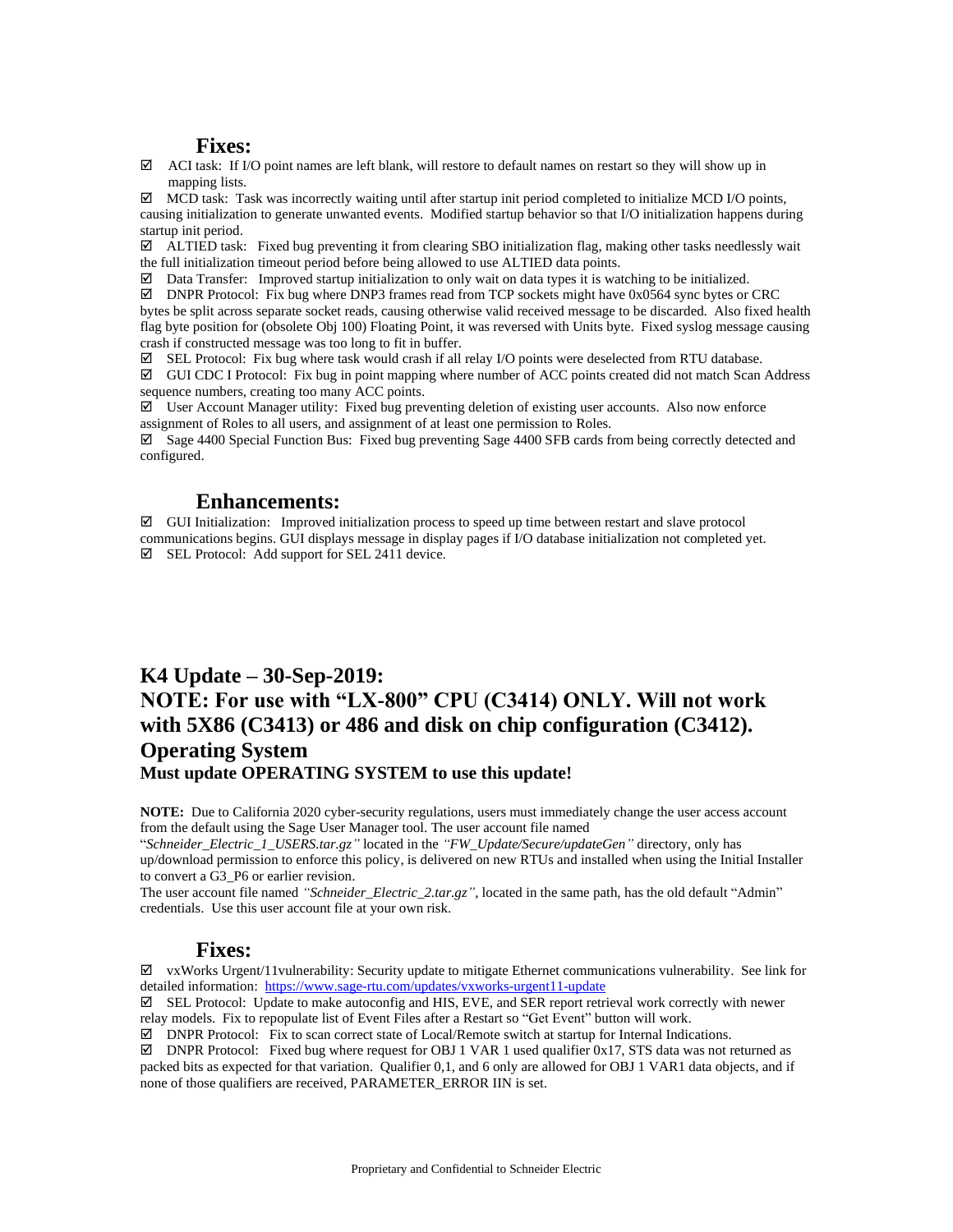$\boxtimes$  DNPR Protocol: Multiple DNPR sessions can now use same DNP ID if using TCP/IP communications and Master IP address filtering is enabled. The Master IP addresses must be unique in this case.

DNPM Protocol: Fix UDP Time Sync Broadcasts not working correctly.

 $\boxtimes$  DNPM Protocol: Fix bug casing DNPM to incorrectly issue counter reads after a failed Binary Output control operation.

 $\boxtimes$  Data Transfer: Fixed AI-AO display page to correctly display AO if corresponding AI is offline or in commfail.  $\boxtimes$  Forced Data: Fix analog calculation bug preventing some analog events from being detected.

 $\boxtimes$  GUI: Fix bug when specifying new points as time tagged default class, mapping page would show an invalid Class value (eg. If specifying Class 1 Time Tagged, mapping page would display Class 4).

 $\boxtimes$  GUI: Baseboard configuration I/O points were 1-relative, but display page made them 0-relative, now consistent to be 1-relative on configuration and display pages.

GUI: Fix bug in CPU Configuration page, DNP Profile section, GUI now prevents fields from being left blank.

 RTU Time: Fixed time constraint when time updates can be used. If time source sends time ahead of configured schedule, RTU will accept it.

#### **Enhancements:**

 $\boxtimes$  RADIUS Authentication: Authentication option improves security by using RADIUS server to authenticate users access and permissions so that user accounts need not be created and loaded into RTU.

 FTPPUSH Application: New application allows SEL History, Event, and Sequential Event Recorder reports to be retrieved from SEL relay and pushed using FTP to a remote FTP server.

SEL Tunnel: The SEL Tunnel Eumulator task now supports connectivity with the SEL 5030 QuickSet software.

 $\boxtimes$  Annunciator Panel: Increased number of I/O points per cell from 16 to 60, and number of cells from 30 to 60.

 DNPR Protocol: Now sets "local forced" flag in object health byte (in supported object variations) when point is forced on GUI.

 $\boxtimes$  Data Trap: Now supports up to 5 simultaneous capture sessions, now launched from applications menu block.

Syslog: Added type of Binary Control (Pulse/Latch, On/Off, Trip/Close) operation to syslog.

USER Log: Authentication method used for all RTU logins is recorded now.

## **K3 Update – 19-Jan-2019: NOTE: For use with "LX-800" CPU (C3414) ONLY. Will not work with 5X86 (C3413) or 486 and disk on chip configuration (C3412). Operating System Must update OPERATING SYSTEM to use this update!**

### **K3 firmware was redacted due to issues in upgrading pre-existing SEL protocol configurations.**

#### **K2\_P4 Update – 4-May-2018:**

**NOTE: For use with "LX-800" CPU (C3414) ONLY. Will not work with 5X86 (C3413) or 486 and disk on chip configuration (C3412). Operating System Must update OPERATING SYSTEM to use this update!** 

#### **Fixes:**

 $\boxtimes$  Data Transfer: Fix AO-Float computation bug.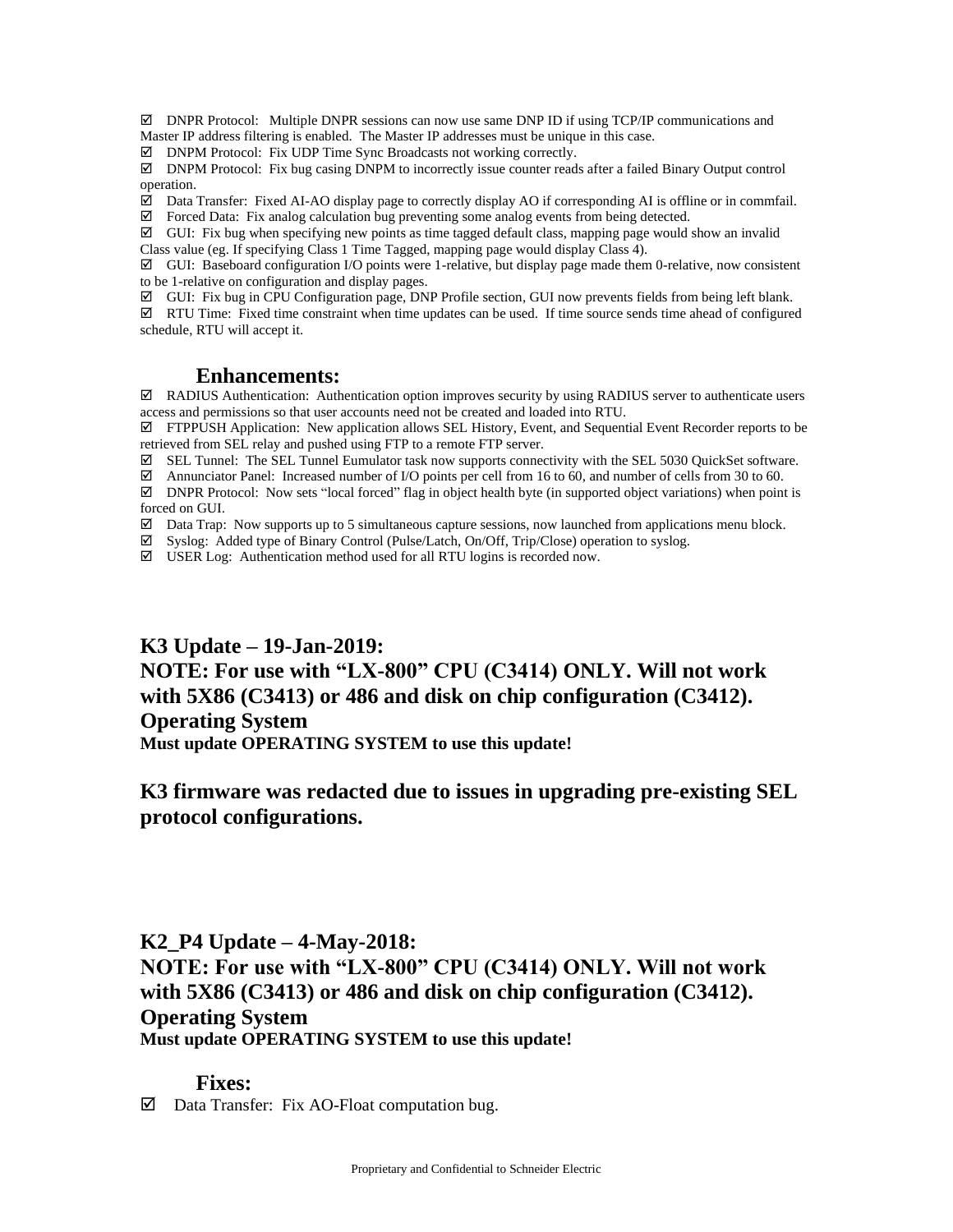$\boxtimes$  DNPM Protocol: Fix bug when sending control to an IED caused scanning of other IED's to suspend, was due to Fast Scan algorithm not correctly selecting the "next" IED to scan.

 $\boxtimes$  DNPM Protocol: Added support for Obj 30 VAR 5/6 and Obj 32 VAR 5/6/7/8 – IEEE Single and Double Precision floating point numbers are now processed if returned in both static and event data scans and converted into integer analogs based on configured Min/Max values of both Engineering Units and Counts.

 DNPM Protocol: If all IEDs were detected as "Comm Fail" on serial port, DNPM would issue reset to serial port controller sometimes during trasmit attempt, causing serial port to stop transmitting. Fixed to ensure no transmit in progress before resetting controller.

 $\boxtimes$  DNPM Protocol: Time Between Messages can be a large value again (hours).

 DNPM Protocol: Fix "Internal Indications" display in "IED Comm Counters" page to correctly interpret Internal Indications bits.

 $\boxtimes$  DNPR Protocol: A previous bug fix to discard an "echo" of DNPM command in common code was incorrectly filtering out DNPR messages if master address is same as RTU address. Is proper to have each device have a unique address, but DNP does not have specific rule forbidding it, so master and slave address being identical must be allowed.

 $\boxtimes$  DNPR Protocol: Fixed STS points generating two events when going from "offline" to "online", now generates just the single event.

 $\boxtimes$  Modbus Protocol: Fix bug where MB sends message to Command Log, it would crash the Modbus task.

 $\boxtimes$  Conitel 2100H Protocol: Section numbers were ordered in mapping page in same order they were selected, instead of ascending order.

 $\boxtimes$  SEL Protocol: Fix config bug, fix IB and B4 timer bugs making timers not work as expected.

 $\boxtimes$  Conitel C2100H(M): Fix configuration, "Edit Config" button did not work properly.

 $\boxtimes$  Conitel C2100H(M): Fix "Copy to IEDn" function.

vxWorks OS: Fix incorrect user login credential causing HTTP server to crash.

 $\boxtimes$  GUI: Fix problem editing hardware AOUT, changes were not saved correctly after submitting.

 $\boxtimes$  GUI: Pasting values from Excel spreadsheet into configuration point lists works properly on all config pages.

 $\boxtimes$  GUI: Fix problem where "Home Page Message" is left completely blank would prevent subsequent editing of message.

 $\boxtimes$  GUI: Fix PCAP status for Secondary Port (J2) showing up on Primary Port (J3) line in PCAP Capture page.

 $\boxtimes$  GUI: Command Log config now requires valid IP address if "Write to Syslog" is enabled.

#### **Enhancements:**

 $\boxtimes$  Modbus Master: Analog Input point mapping page adds support for Lo-Hi/Hi-Lo word order of floating point values from one or two registers, was only processing in Hi-Lo order before.

 $\boxtimes$  Modbus Master: Floating point mapping page adds support for Lo-Hi/Hi-Lo word order of floating point values from one or two registers, was only processing Hi-Lo order before.

 $\boxtimes$  Sage 4400 SFB Do support: Added support for DO points on the Special Function Bus to the Sage 4400 to work the same as with the Sage 2400.

 $\boxtimes$  GUI: Serial and Ethernet Configuration Boxes on GUI now indicate number of configured ports/sockets for quick reference.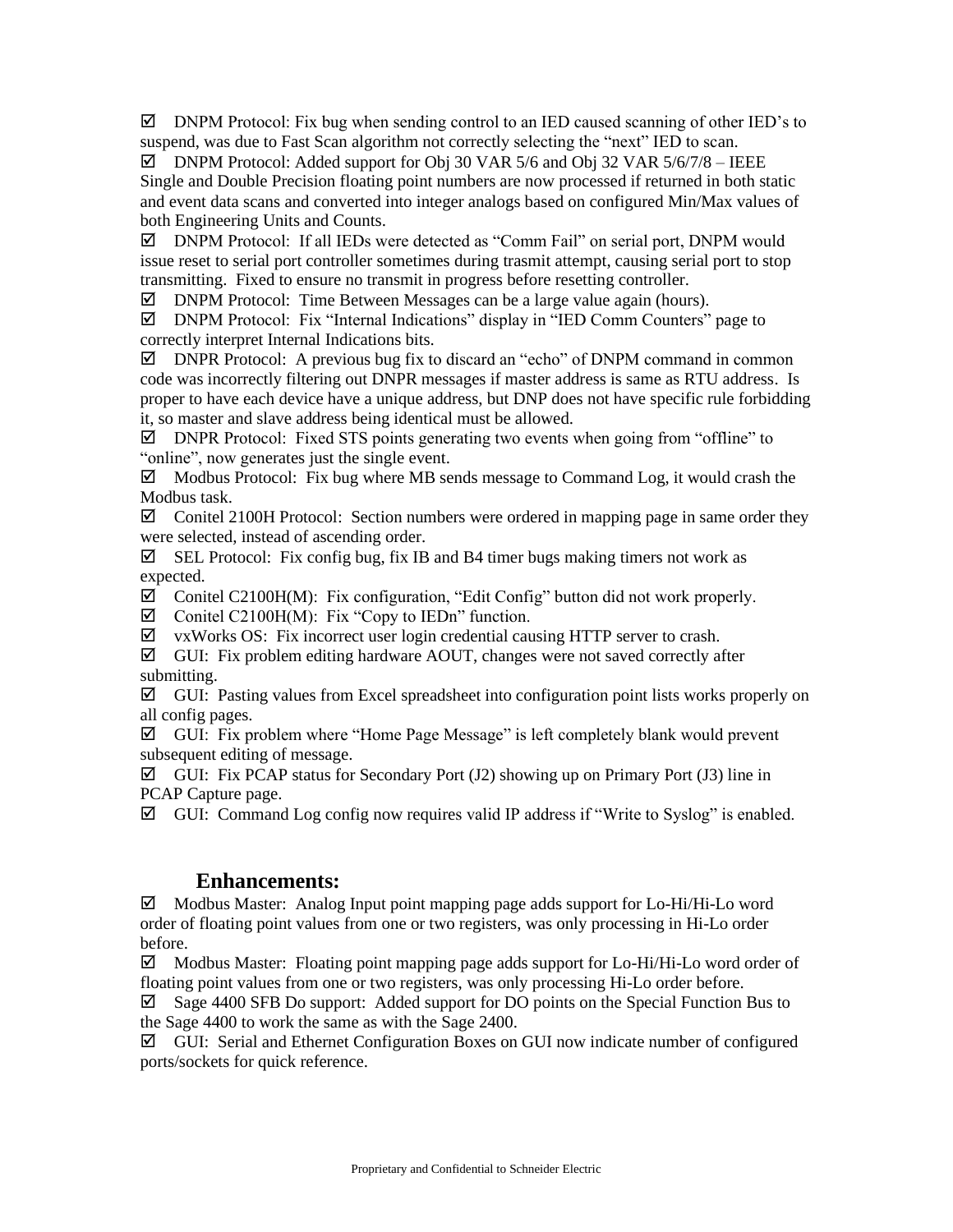# **K2\_P3 Update – 21-Nov-2017: NOTE: For use with "LX-800" CPU (C3414) ONLY. Will not work with 5X86 (C3413) or 486 and disk on chip configuration (C3412). Operating System Must update OPERATING SYSTEM to use this update!**

#### **Fixes:**

 $\boxtimes$  Data Transfer: Fix display issue with points being displayed incorrectly if different rates are used, and ensure analog points are initialized with FRF between 0 and 1.

 $\boxtimes$  DNPR Protocol: Remove limitation of 1 AO point operation in single request. This was a hardware SBO limitation that does not apply to AO points.

 $\boxtimes$  DNPR Protocol: Add support for Status Events without time (Obj 2 Var 1).

 $\boxtimes$  C3835 1msSOE : Fix bug in initialization of PC104 1mssoe hardware causing causing crash if point names omitted in configuration of points.

 $\boxtimes$  GUI: Allow ampersand  $(\&)$  to be used in point names.

 $\boxtimes$  vxWorks OS: Fixed Telnet initial connection being slow.

#### **Enhancements:**

 $\boxtimes$  DNPR: Added time of operation and number of operations information to DNPR Status point displays.

 $\boxtimes$  Boolean Status: Increase point count per gate to 100.

**K2\_P2 Update – 17-Aug-2017:**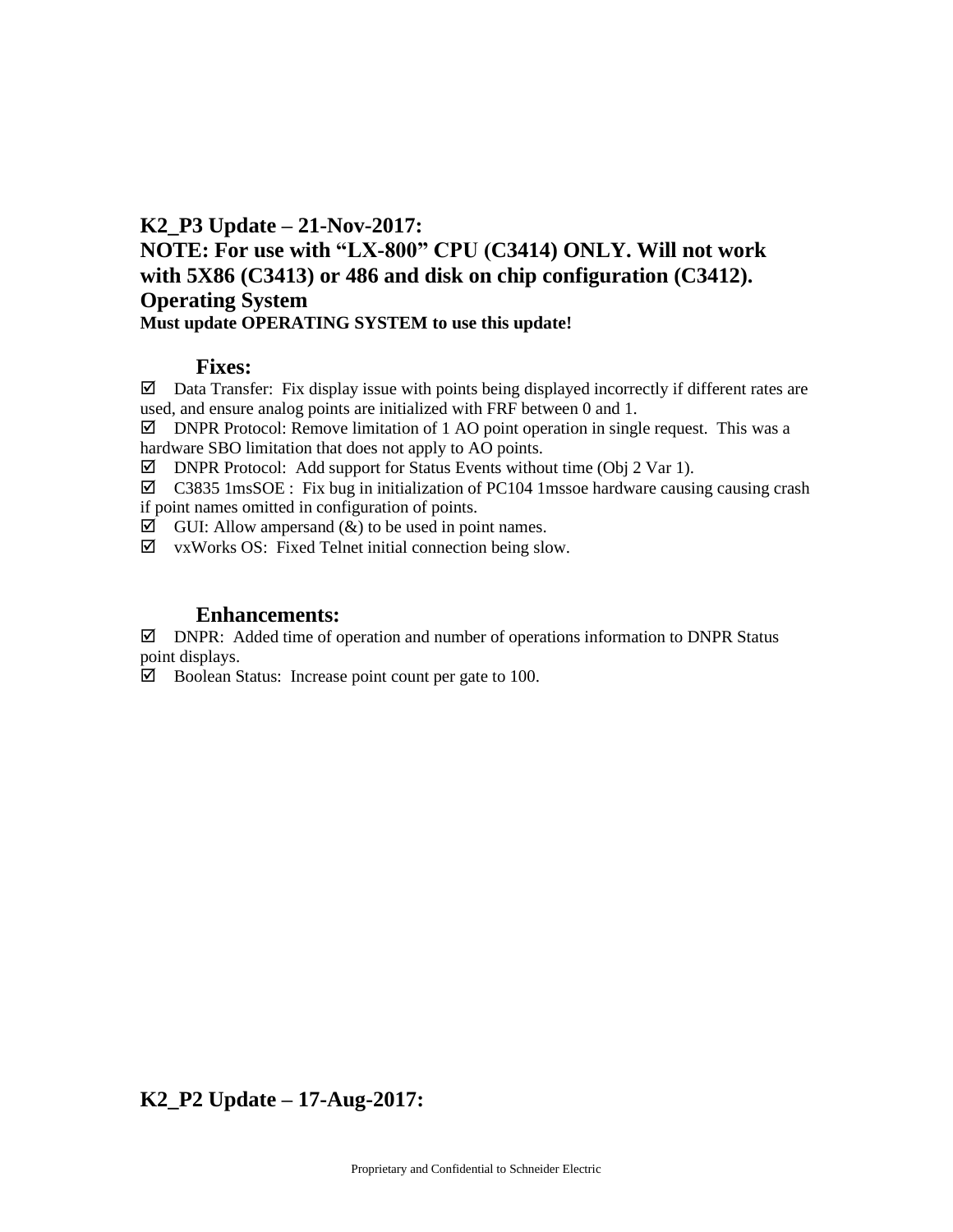## **NOTE: For use with "LX-800" CPU (C3414) ONLY. Will not work with 5X86 (C3413) or 486 and disk on chip configuration (C3412). Operating System Must update OPERATING SYSTEM to use this update!**

#### **Fixes:**

 $\boxtimes$  Data Transfer: Fixed configuration bug where setting rates in random order (instead of ascending) caused some points to not get mapped properly or be displayed properly.  $\boxtimes$  DNPR Protocol: Fixed bug in Ethernet DNP messages where if 0x0564 appears in middle of message, DNPR would sometimes thing it found the start of a new message. Also make AOUT processing notify "Too Many Ops" error if more than one AOUT is operated in same message.  $\boxtimes$  Sage 4400: Fix bug in shared code with Landac II making Sage 4400 unable to execute digital outputs because it cannot clear a flag controlled by dedicated switch only on Landac II.  $\boxtimes$  GUI: Updated links to access the Alarming functions even if not logged into the GUI.

#### **Enhancements:**

 $\boxtimes$  GUI: Give user ability to extend timeout time when popup notification window appears warning GUI is about to time out and log user out.

### **K2\_P1 Update – 29-Jun-2017: NOTE: For use with "LX-800" CPU (C3414) ONLY. Will not work with 5X86 (C3413) or 486 and disk on chip configuration (C3412). Operating System Must update OPERATING SYSTEM to use this update!**

#### **Fixes:**

- $\boxtimes$  DNPR protocol: Fix parsing error causing occurrence of 0x0564 sequence in DNP message to fool parser into thinking it was the start of a new DNP message.
- $\boxtimes$  GUI: Fix session timeout popup so it correctly extends the time when that is selected.
- $\boxtimes$  Offline Edit tool: Fix code error causing offline edit tool to hang.

#### **Enhancements:**

 $\overline{M}$  none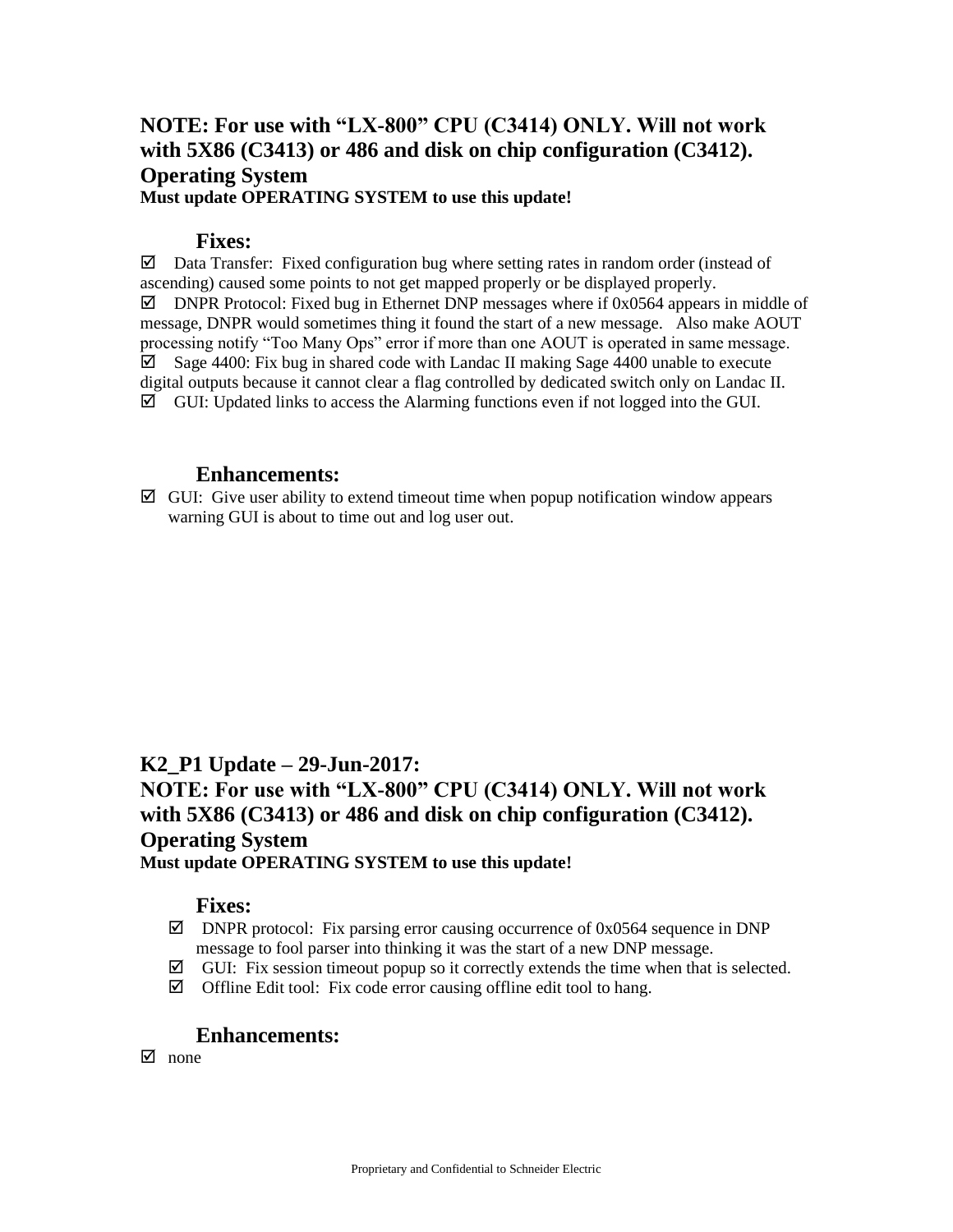# **K2 Update – 05-Jun-2017: NOTE: For use with "LX-800" CPU (C3414) ONLY. Will not work with 5X86 (C3413) or 486 and disk on chip configuration (C3412). Operating System**

#### **Must update OPERATING SYSTEM to use this update!**

#### **Fixes:**

- $\boxtimes$  DNPR protocol: Fix unsolicited over TCP to listen for App Confirms on same socket event messages were sent out on.
- $\boxtimes$  DNPR protocol: Restored code to set health flags on STS points when IED goes in and out of comm fail.
- DNPR protocol: Make multi-data link comm status items match single DNPR comm status page.
- $\boxtimes$  L&G 8979 protocol: Fix ACC display to correctly show frozen accumulator values for both Global Freeze accumulators and local copy accumulators.
- $\boxtimes$  SEL Protocol: Fix initialization bug sometimes causing Targets to not get initialized properly.
- $\boxtimes$  GUI: Allow some commands to be executed without having command privilege (set clock, start/stop Data Trap and PCAP captures).
- $\boxtimes$  MCD App: Fixed problem mapping newly created MCD Points in Chrome Browser.
- $\boxtimes$  2179 Protocol: Configuration fix for the Copy to IED function. Point names were not being retained in the configuration.
- $\boxtimes$  2179 Protocol: Configuration fix for Simple Status/2-bit Status point selection issue with the GUI.
- $\boxtimes$  1MSSOE Protocol: Fix for blank point names cause RTU to crash.
- $\boxtimes$  Forced Data: Added forced data support to the Alt-IED application.
- $\boxtimes$  Fixed a problem with Copy from Excel (Internet Explorer only). Point names were shifted up one point on some screens after being submitted.

#### **Enhancements:**

- $\boxtimes$  Sage 4400 RTU Support added.
- $\boxtimes$  DNPR supports Multi-Masters to Multi-DNPR sessions over single socket (IP addr:TCP port pairs).
- $\boxtimes$  PCAP captures from the GUI added.
- $\boxtimes$  Firewall rules configuration file editor from the GUI added.
- Alarming App: Added Auto Acknowledge feature.
- $\boxtimes$  Added support for sending command log entries to a Syslog server using UDP over RFC 3164 protocol specifications.
- $\boxtimes$  Calculation App: Added Absolute Value function.
- $\boxtimes$  Add Data Link Reject report function to be called from console (similar to App Layer Reject report function).
- $\boxtimes$  Add Check IED Configuration function to SEL protocol.
- $\boxtimes$  Configuration Change Accumulator added to allow tracking of changes.
- $\boxtimes$  Local/Remote switch generates syslog entry.
- $\boxtimes$  Failed system packet send generates syslog entry.
- $\boxtimes$  DNPR: Added option to Invert a range of points in configuration.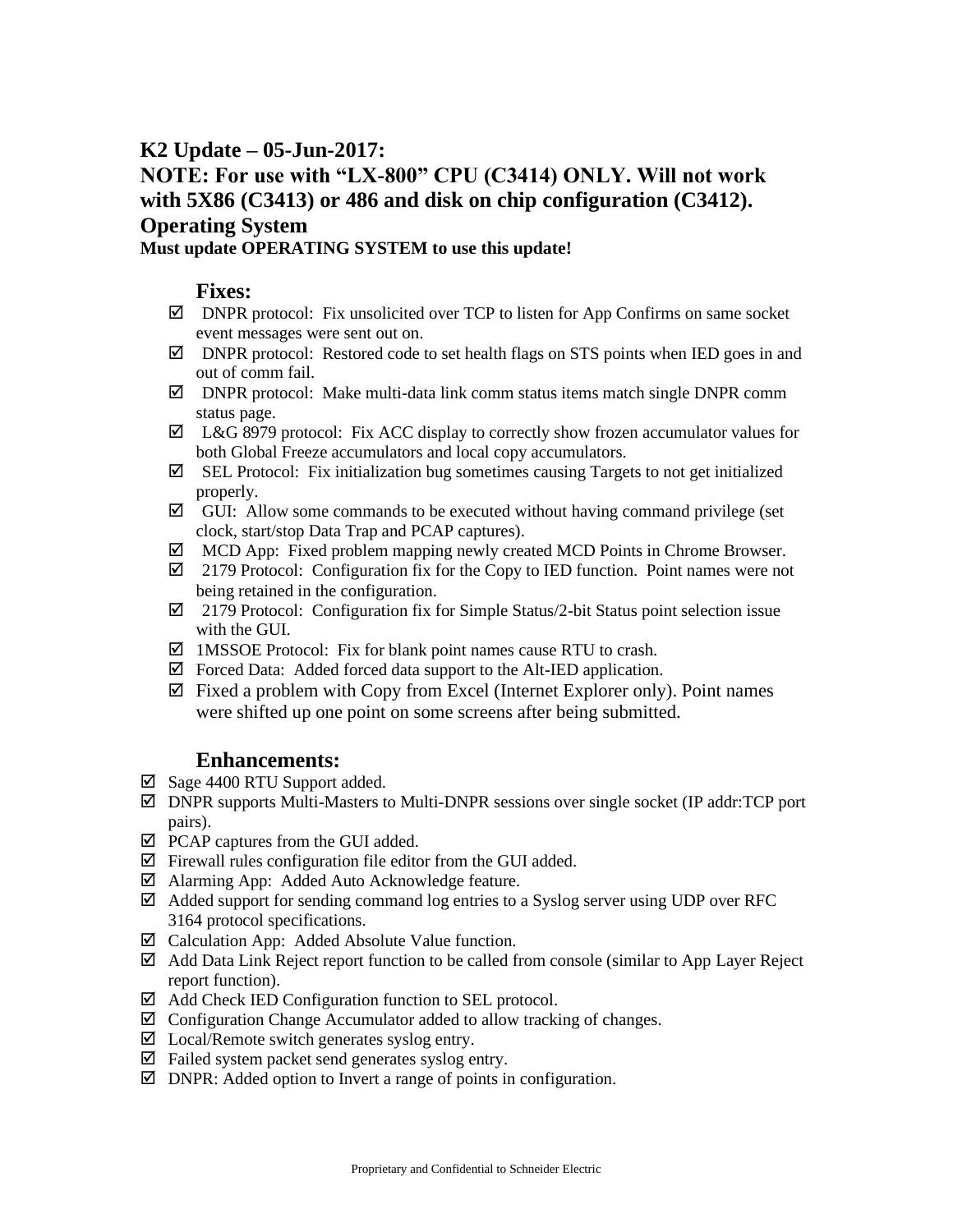- $\boxtimes$  HMI: Added ability to view Alarming and Annunciator Panel display pages without logging into RTU.
- $\boxtimes$  Timeout message: Session timeout message now has an option to extend the time.

### **K1\_P2 Update – 13-Jan-2017:**

# **NOTE: For use with "LX-800" CPU (C3414) ONLY. Will not work with 5X86 (C3413) or 486 and disk on chip configuration (C3412).**

#### **Operating System**

#### **Must update OPERATING SYSTEM to use this update!**

#### **Fixes:**

 $\boxtimes$  DNPR: Fixed Comm associations timeout parameter not being updated properly when edited in GUI. Fixed Comm Associations comm counters display to put counts in correct slot.

#### **Enhancements:**

 $\nabla$  None.

### **K1\_P1 Update – 15-Dec-2016:**

# **NOTE: For use with "LX-800" CPU (C3414) ONLY. Will not work with 5X86 (C3413) or 486 and disk on chip configuration (C3412). Operating System**

#### **Must update OPERATING SYSTEM to use this update!**

#### **Fixes:**

- $\boxtimes$  CDC I & II protocol: Fix MCD display. Point numbering was incorrect.
- $\boxtimes$  CDC I & II protocol: Fix AO Display page not showing up.
- IED Comm Fail LED: Fix 3030M management of IED Comm Fail LED and STS point. Would sometimes illuminate despite all IED's communicating properly.
- $\boxtimes$  GUI: Ability to reset RTU from Up/Download page was restored due to popular request.
- $\boxtimes$  Console: Add console command to generate detailed report of tracked reasons for incrementing the Data Link Rejects counter for debug purposes.
- $\boxtimes$  Startup: Fix for AO, DO, SBO Online Flags at startup.
- $\boxtimes$  1MSSOE display page: Added columns for number of changes and time of last change.

#### **Enhancements:**

 $\boxtimes$  Added support for the new Linx GPS Card. Choose between old Trimble and new Linx from the GPS Configuration section on the main configuration page.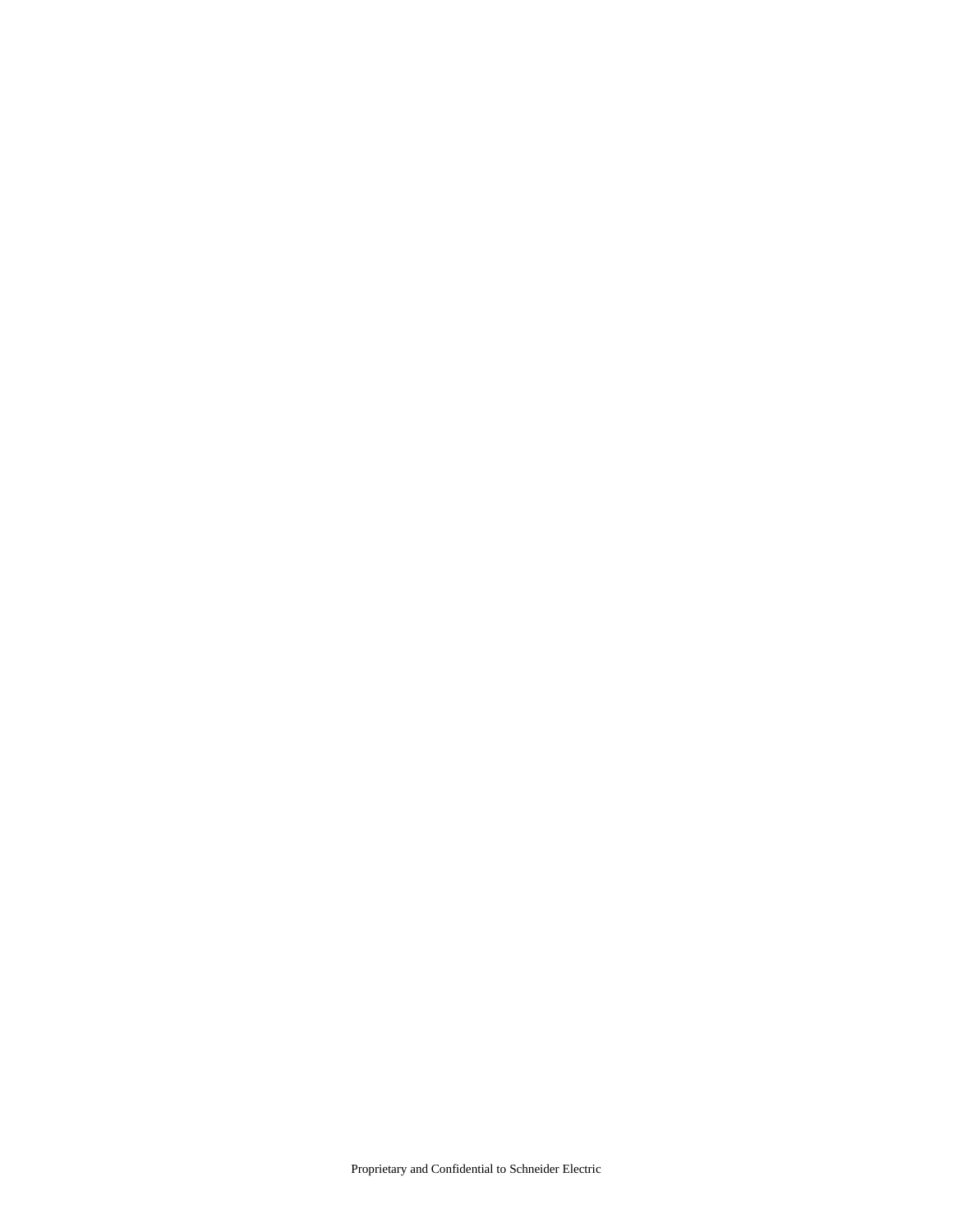## **K1 Update – 26-Sept-2016:**

# **NOTE: For use with "LX-800" CPU (C3414) ONLY. Will not work with 5X86 (C3413) or 486 and disk on chip configuration (C3412). Operating System**

#### **Must update OPERATING SYSTEM to use this update!**

#### **Fixes:**

- $\boxtimes$  DNPM protocol: Fix management of AOUT health flags at startup.
- $\boxtimes$  DNPM protocol: Scan Type 4 can now be configured for large (>256) point counts.
- $\boxtimes$  DNPM protocol: Fix ACC scanning where large point count would cause scan function to ask for same ACCs multiple times.
- $\boxtimes$  =SE= MBM Protocol: Initialize health flags for binary and analog output types at startup so that display page is correct.
- $\boxtimes$  Data Transfer Task: Assigning different time rates to same conversions types would cause Data Transfer task to crash.
- $\boxtimes$  MCD task: Fix to ensure MCD out point follows MCD state if invalid state detected.
- $\boxtimes$  Calc task: Fix ability to add/edit constants.
- $\boxtimes$  GUI: In analog mapping screens, some CMIN/CMAX, EGU MIN/MAX fields did not allow sufficient digits to be entered to represent a large 32-bit negative number including negative sign.

### **Enhancements:**

 $\boxtimes$  New Modbus R Protocol: Add generic Modicon-style Modbus R protocol that adheres to Modbus spec with regard to function codes and has feature to specify which Function Code to be used to scan that point at data point level.

- $\boxtimes$  DNPR Protocol: Add new "Level" choice for specific customer with non-Level 2 compliant master station to allow it to communicate in unsolicited mode.
- L&G 8979 Protocol: Add Comm Status point.
- $\boxtimes$  VxWorks OS: Increased interrupt stack size improves performance of heavily loaded serial communications at high baud rate.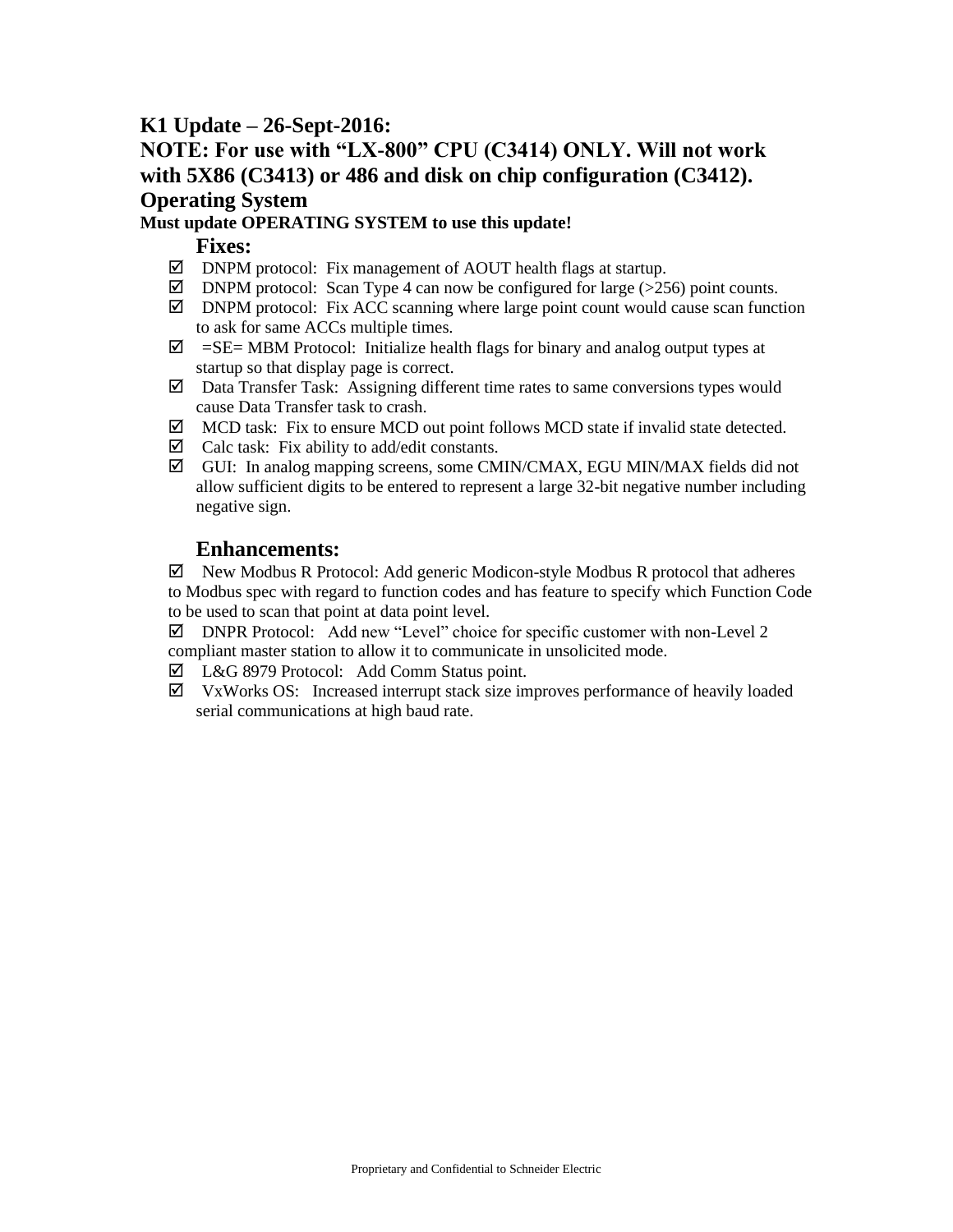### **K0\_P5 Update – 27-May-2016:**

# **NOTE: For use with "LX-800" CPU (C3414) ONLY. Will not work with 5X86 (C3413) or 486 and disk on chip configuration (C3412). Operating System**

#### **Must update OPERATING SYSTEM to use this update!**

#### **Fixes:**

- DNPR Protocol: Bug fix for intermittent communications over UDP.
- L&G 8979 Protocol: Bug fix for STS display page if point is marked "inverted".
- $\boxtimes$  Quantum Meter protocol: Init and manage I/O points health flags properly.
- $\boxtimes$  Command Log: Don't send events to Command Log if it is disabled to prevent causing sending tasks to stall or crash.
- $\boxtimes$  Data Transfer: Bug fix where task was changing forced value instead of actual value in AO-FLT type.
- $\boxtimes$  Hardware STS: Handle points marked as spare correctly.
- $\boxtimes$  ACI: Bug fix causing primary power STS point being set instead of backup power STS point.
- $\boxtimes$  GUI: Fix GPS strength of satellite signal display.
- $\boxtimes$  GUI: Toggle function in Force Data popup dialog made more specific to indicate only state is toggled, not flags.
- $\boxtimes$  GUI: Fix Primary Secondary time configuration popup, frequency and timeout values revert to default when time base changed.
- $\boxtimes$  GUI: Fix Series 5 Master configuration to display correct number of points configured.
- $\boxtimes$  GUI: Change All functionality improved in all configuration pages.
- $\boxtimes$  GUI: Copy IED configuration Harris and Symax protocols fixed.
- $\boxtimes$  GUI: Analog mapping screen show Class column header only for DNPR protocol.
- $\boxtimes$  GUI: SEL Command Page now shows up correctly.
- $\boxtimes$  GUI: Fix DNPR unsolicited RTU master address assignment if using TCP.
- $\boxtimes$  GUI: Size of SOE log enforced to 300 entries now.
- $\boxtimes$  User Manager Program: Catch and handle space character in password if entered. Space character is not allowed.

#### **Enhancements:**

None

**K0\_P4 Update – 30-Mar-2016: NOTE: For use with "LX-800" CPU (C3414) ONLY. Will not work with 5X86 (C3413) or 486 and disk on chip configuration (C3412). Operating System Must update OPERATING SYSTEM to use this update! Fixes:**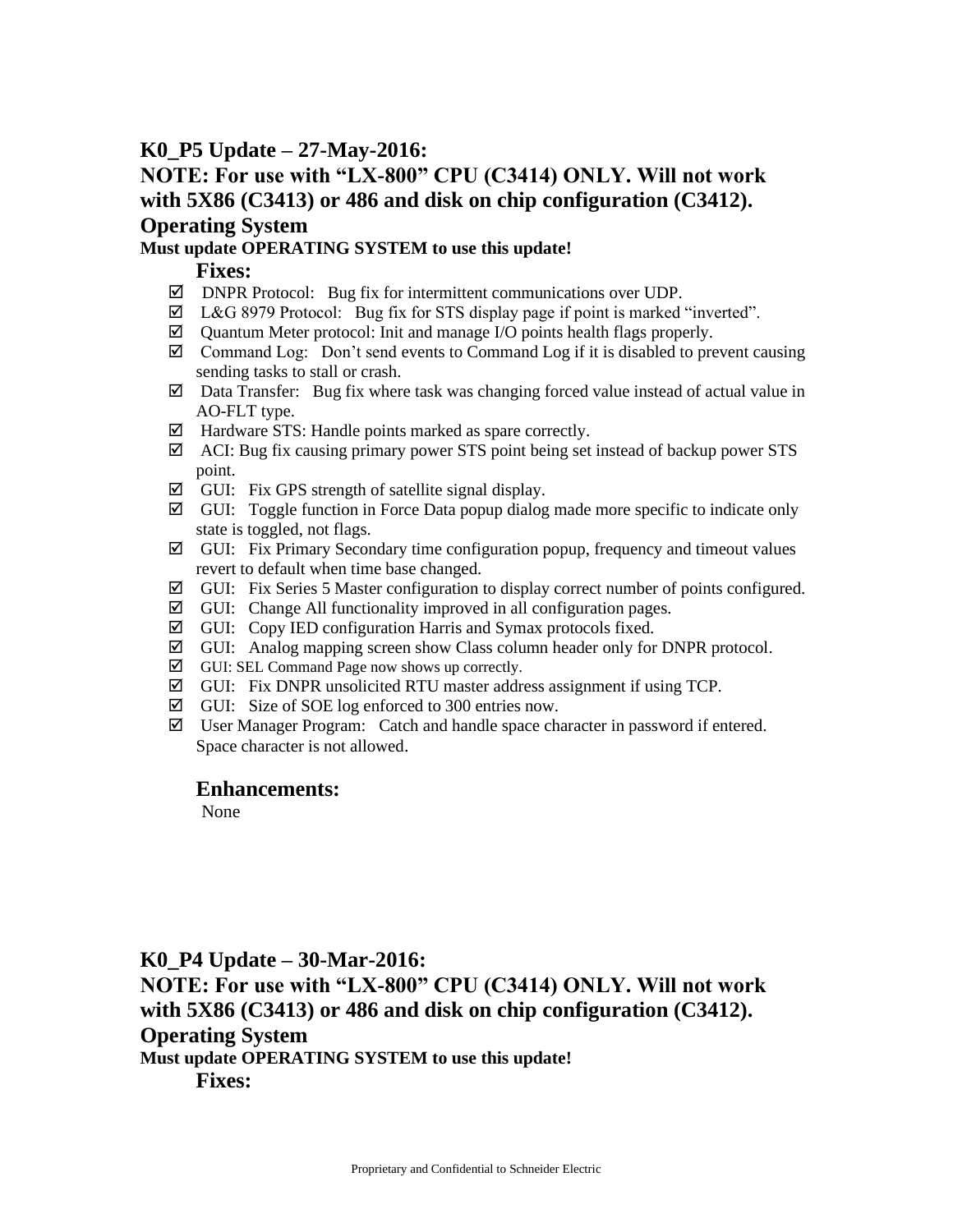- $\boxtimes$  DNPM protocol: Initialize health flags on Obj 10 Var 2 (Binary Output Status) to be Online.
- $\boxtimes$  DNPR protocol: Make per-point Class assign default to Class 1 instead of Class 0 in the event config file corrupted.
- $\boxtimes$  Donut protocol: Init Comm STS point to Online at startup.
- $\boxtimes$  JEM2 Ascii protocol: Init Comm STS point to Online at startup.
- $\boxtimes$  Modbus Slave protocol: Fix ACC register range to be calculated based on 16- or 32bit selection. 32-bit ACCs need 2 register per point, 16-bit ACCs need 1 register per point.
- $\boxtimes$  Modbus Master protocol: Init IED Comm STS points to Online at startup.
- $\boxtimes$  Quantum Meter protocol: Init and manage I/O points health flags properly.
- $\boxtimes$  SEL Protocol: Init Comm STS point to Online at startup.
- SY/MAX Protocol: Init Comm STS point to Online at startup.
- $\boxtimes$  Transdata Protocol: Init Comm STS point to Online at startup.
- Alarm Relay: Add diagnostic report to aid troubleshooting.
- $\boxtimes$  Hardware STS: Handle points marked as spare correctly.
- $\boxtimes$  vxWorks OS: Fix directory path bug in firmware restore function.

#### **Enhancements:**

 $\boxtimes$  Improve Initial Installer pre-checks to ensure not being executed when secure firmware is already installed.

#### **K0\_P3 Update – 22-Feb-2016:**

# **NOTE: For use with "LX-800" CPU (C3414) ONLY. Will not work with 5X86 (C3413) or 486 and disk on chip configuration (C3412). Operating System**

# **Must update OPERATING SYSTEM to use this update!**

**Fixes:** 

- $\boxtimes$  DNPM: Receiving packed STS (OBJ1 Var1) would not clear initial "offline" flag for STS points unless received point state was 1 (Closed, On), leaving any/all unchanged points marked as "F" (failed) until such time as the state changes to 1.
- $\boxtimes$  GPS: Fixed Trimble Extended GPS Week Number bug for ACE II/SK8 II GPS card.

#### **Enhancements:**

 $\nabla$  None

### **K0\_P2 Update – 02-Feb-2016:**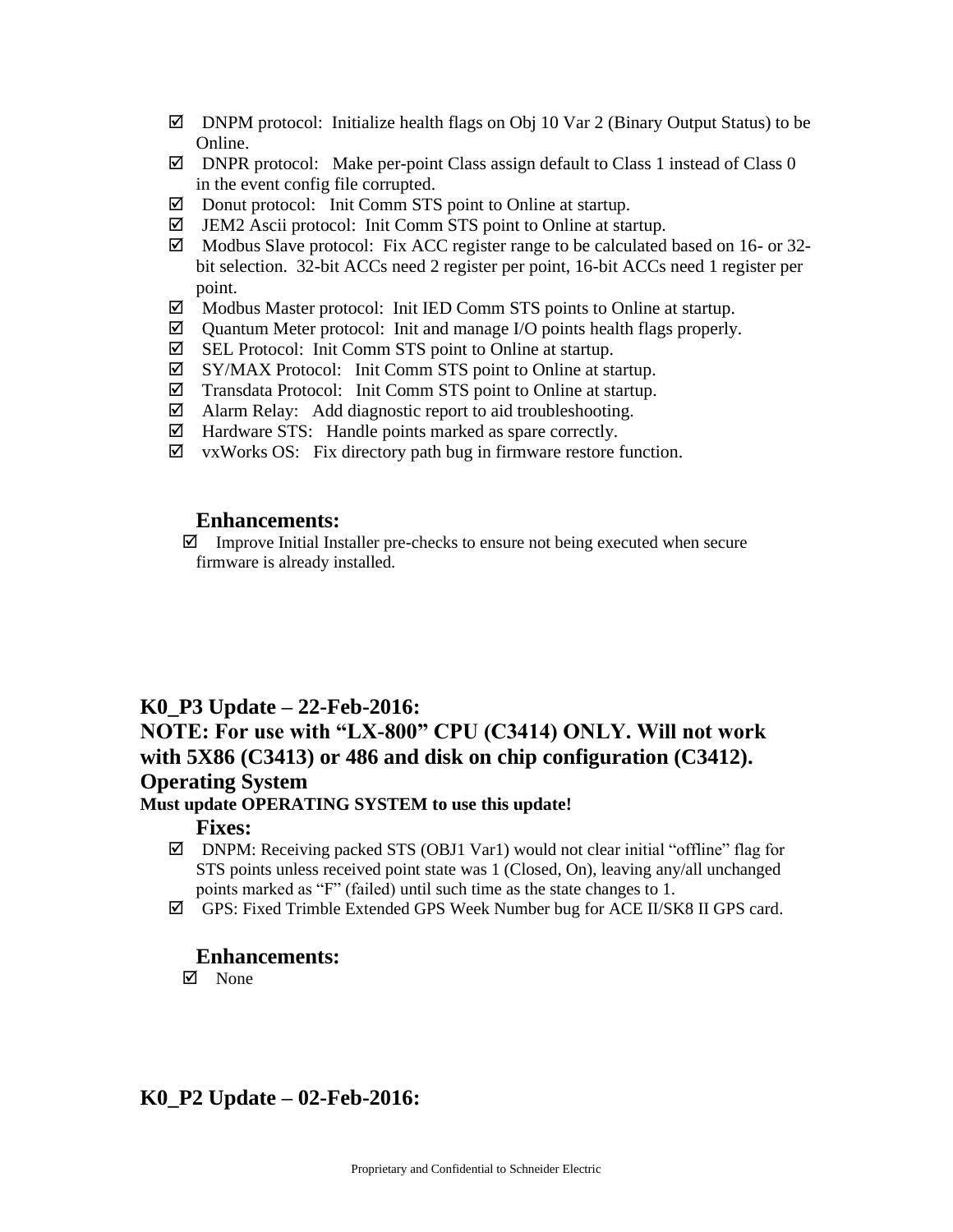# **NOTE: For use with "LX-800" CPU (C3414) ONLY. Will not work with 5X86 (C3413) or 486 and disk on chip configuration (C3412). Operating System**

### **Must update OPERATING SYSTEM to use this update!**

#### **Fixes:**

- $\boxtimes$  GUI: Don't show C3835 1MSSOE in list of mapping sources if no points are configured.
- $\boxtimes$  GUI: Session timeout was incorrectly changed to be a fixed value, is now configurable again.
- $\boxtimes$  GUI: Add 'U' flag in legend explaining its meaning.
- $\boxtimes$  Hardware STS: Fixed event generation mechanism for hardware STS points to insert correct health flag information.
- $\boxtimes$  C3835 1MSSOE: Change init process so that DNP does not generate events for every point that is marked online at bootup.

### **Enhancements:**

 $\boxtimes$  None

# **K0\_P1 Update – 14-Jan-2016:**

# **NOTE: For use with "LX-800" CPU (C3414) ONLY. Will not work with 5X86 (C3413) or 486 and disk on chip configuration (C3412). Operating System**

#### **Must update OPERATING SYSTEM to use this update!**

#### **Fixes:**

- $\boxtimes$  Config Converter: Auto-Sectionalizing task configuration parameter was omitted when using K0 Config Converter.
- $\boxtimes$  Config Converter: Problem loading new templates (Add/Change) into K0 Config Converter fixed.
- $\boxtimes$  Command Log: Log file compression routine task priority reduced to prevent it from affection RTU operations under heavy load conditions.
- $\boxtimes$  DNPM Protocol: Echoed commands from fiber loop now handled properly on Ethernet channels and serial channels configured as Full Duplex.
- $\boxtimes$  GUI: Auto-Sectionalizing display page was missing some timer parameters.
- $\boxtimes$  Modbus: Improved command processing for DO and AO controls.

#### **Enhancements:**

- $\boxtimes$  GUI: I/O point display pages now have legend to indicate meaning of flags.
- $\boxtimes$  Transdata Protocol: User can now configure the RTU to expect an echo of meter command if meter is on fiber loop.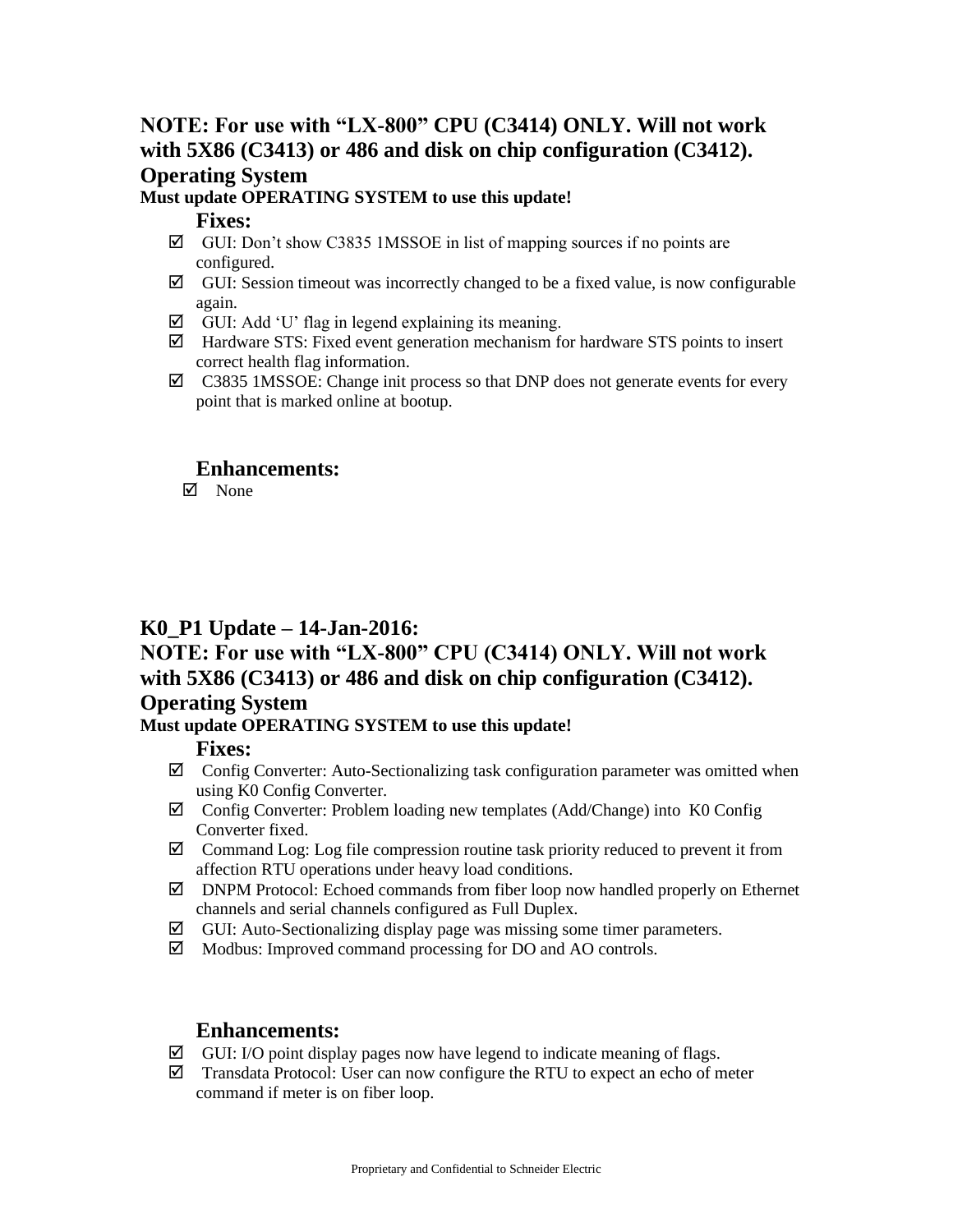$\boxtimes$  DNPR Protocol: Event class for STS, ANA, and ACC points are now set on per point basis.

### **K0 Update – 30-Oct-2015:**

## **NOTE: For use with "LX-800" CPU (C3414) ONLY. Will not work with 5X86 (C3413) or 486 and disk on chip configuration (C3412). Operating System**

#### **Must update OPERATING SYSTEM to use this update!**

#### **Fixes:**

- Auto-Sectionalizing: Fixed operation of "AST Active" control point so it doesn"t operate control at RTU startup if conditions are preventing AST from going active.
- $\boxtimes$  Command Log: Fix task crash at startup if no files in Cmd Log folder..
- $\boxtimes$  Web Server: Fixed browser responsiveness and lockup issues from non-secure firmware.

#### **Enhancements:**

- $\boxtimes$  Force Data: Ability to force Input data points to desired state/value for checkout testing..
- $\boxtimes$  Chrome: The Chrome Browser is now supported.
- $\boxtimes$  Initial Installer: Initial installation procedure overhauled to make it easier to use.
- $\boxtimes$  Cfg Converter: Simplified look of utility to make it easier to use.
- $\boxtimes$  User Manager: Improved security of User Manager, Admins can now hide passwords from being visible.

# **J2 Update – 17-Apr-2015: NOTE: For use with "LX-800" CPU (C3414) ONLY. Will not work with 5X86 (C3413) or 486 and disk on chip configuration (C3412).**

### **Operating System Must update OPERATING SYSTEM to use this update!**

### **Fixes:**

- $\boxtimes$  vxWorks OS: Added fix for ICS-VU-532813 VxWorks Vulnerability (RE: Case: 00001357/VXW6-83790) regarding predictable TCP sequence number generation.
- DNPR: Change response to Reset User Process Data Link message, making it configurable, Ack/Nack, No Response, or "Not Supported" replies.
- $\boxtimes$  SEL protocol: Added support for REF\_NUM column in CHI and CEV commands.

### **Enhancements:**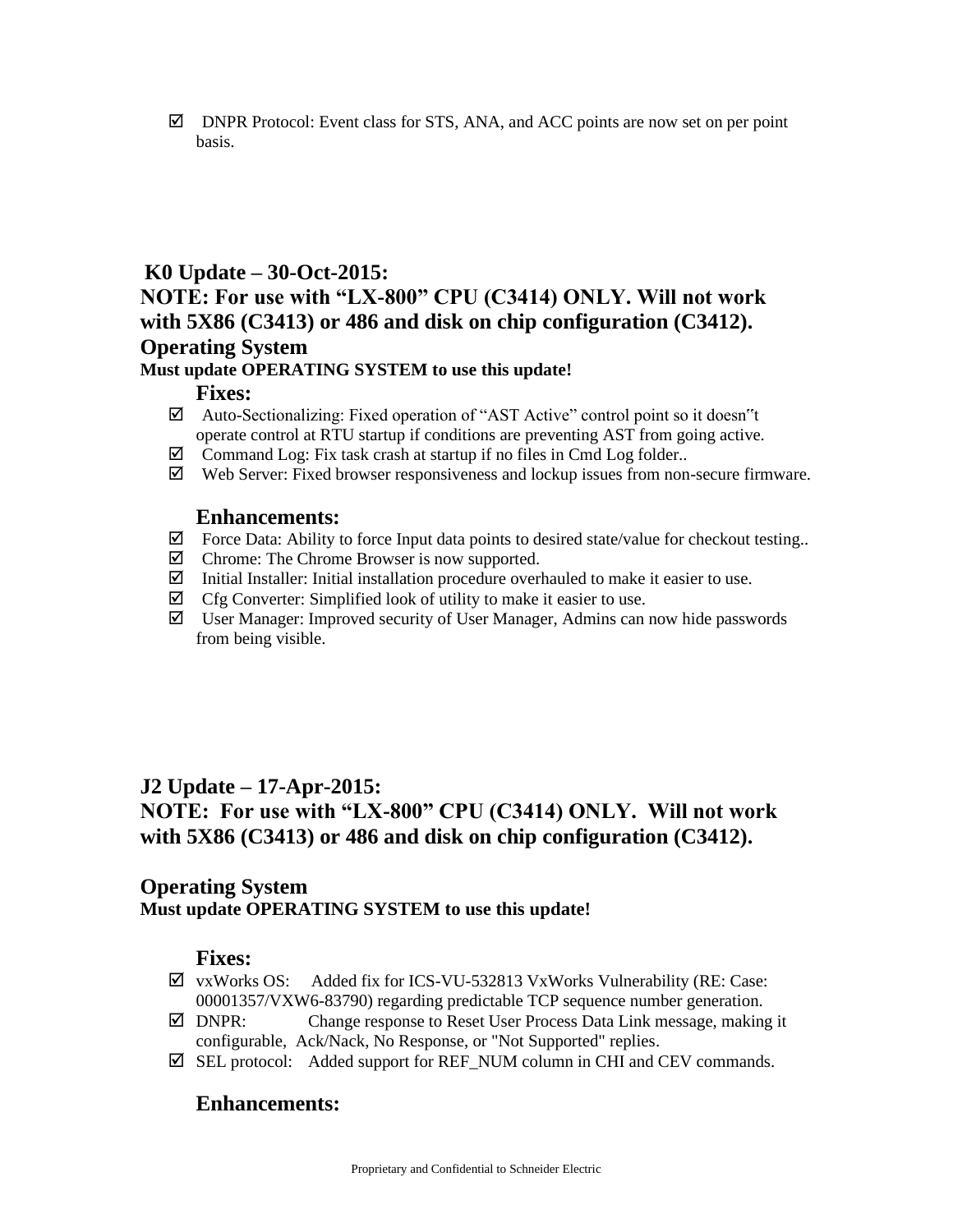C3835 SOE: Added support for C3835 1msSOE board.  $\boxtimes$  MCD4: Added applcation to support MCD4 status points.

# **J1\_P1 Update – 15-Jan-2015: NOTE: For use with "LX-800" CPU (C3414) ONLY. Will not work with 5X86 (C3413) or 486 and disk on chip configuration (C3412).**

### **Operating System Must update OPERATING SYSTEM to use this update!**

#### **Fixes:**

 $\boxtimes$  DNPM: Fixed bug causing bad serial COMMs at slower (<9600) baud rates.

# **J1 Update – 03-Oct-2014: NOTE: For use with "LX-800" CPU (C3414) ONLY. Will not work with 5X86 (C3413) or 486 and disk on chip configuration (C3412).**

### **Operating System Must update OPERATING SYSTEM to use this update!**

- $\boxtimes$  Auto-Sectionalizing Task: Don't monitor switch position in "disabled" state, as it can be open for maintenance work and thus not an error condition.
- $\boxtimes$  Calc Task: Only write STS point state if it is a change of state.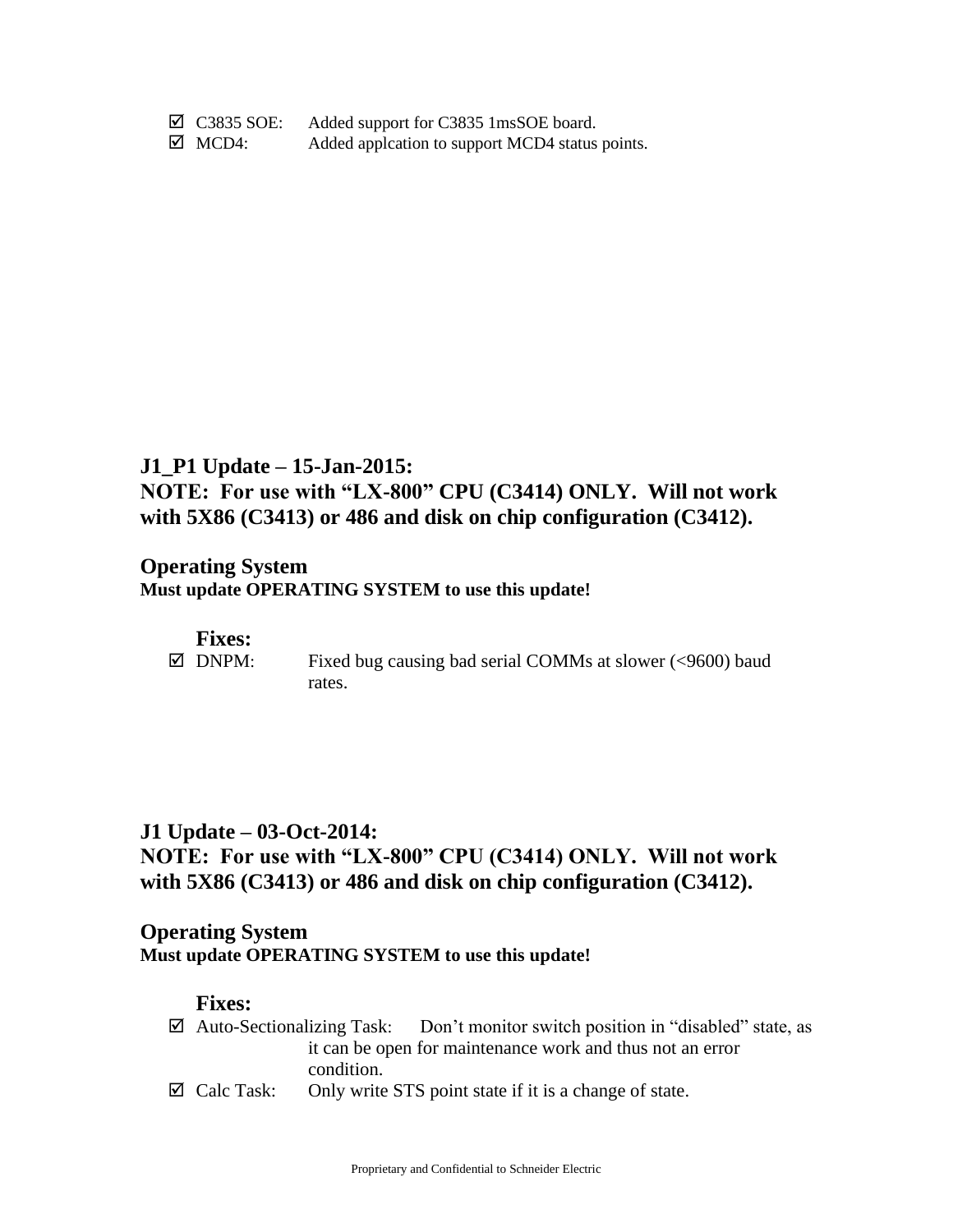- $\boxtimes$  Data Transfer Task: AIACC, AI32ACC, and DIAI point types now handle spares correctly. Fixed display function.
- $\boxtimes$  DNPR Protocol: Unsolicited Mode fixes, correctly test if incoming message is an expected App Confirm before marking message as "deferred", fixed replies to "deferred" messages received over TCP that were incorrectly being sent over UDP causing Master to not see the reply.
- $\boxtimes$  DNPR Protocol: Fix point number overflow in range qualifier calculation. Secure Authentication fixes. Fix memory corruption caused by Missing Points.
- $\boxtimes$  DNPR Protocol: Fix the way floating point object processing handles spare points.
- $\boxtimes$  DNPM Protocol: Fix fast scan algorithm to work properly with single IED on scan, and can now set fast scan count to zero.
- $\boxtimes$  DNPM Protocol: Time syncs no longer sent to IED in comm fail.
- $\boxtimes$  DNPM Protocol: The processing of Frozen ACC objects is now selectable by user.
- $\boxtimes$  DNP3 Data Link: Ensure DNPM cannot participate in multi-data link schema.
- $\boxtimes$  DNP3 Data Link: Handle incorrect data link header parameters to make data link more robust and non-susceptible to certain denial of service attacks.
- DNP3 Data Link: Do not create application layer Comm STS and TCP New Connection STS points for DNPM like is done with DNPR.
- $\boxtimes$  DNP3 Data Link: Handle error condition properly when trying to accept new socket connection.
- $\boxtimes$  DNP3 Data Link: DNP free frame management fixed to handle various DOS attack scenarios without corruption of data.
- $\boxtimes$  FM Protocol: Handle error condition properly when trying to accept new socket connection.
- $\boxtimes$  Modbus Protocl: Handle error condition properly when trying to accept new socket connection.
- $\boxtimes$  Series 5 Protocol: Test for unmapped points in raise/lower command.
- $\boxtimes$  SEL Tunnel Protocol: Free and recycle sockets when TTE connection is closed.
- $\boxtimes$  SES-92 Protocol: Fix a memory corruption issue caused by "Missing points".
- L&N Protocol: Fix a memory corruption issue caused by "Missing points".
- $\boxtimes$  IDLC Protocols Fix a memory corruption issue caused by "Missing points".
- $\boxtimes$  Command Log: Add fixes to improve performance to logging information to log files.
- $\boxtimes$  Command Log: Startup values of ACC, DOUT and AOUT are now written to log.
- $\boxtimes$  Event Timing: Average Time AI & Newest Time AI retains value after reset unless a configuration change occurs.
- $\boxtimes$  AutoInstaller Task: Now removes all previous configuration components before installing new configuration (ISaGRAF files, templates, etc.).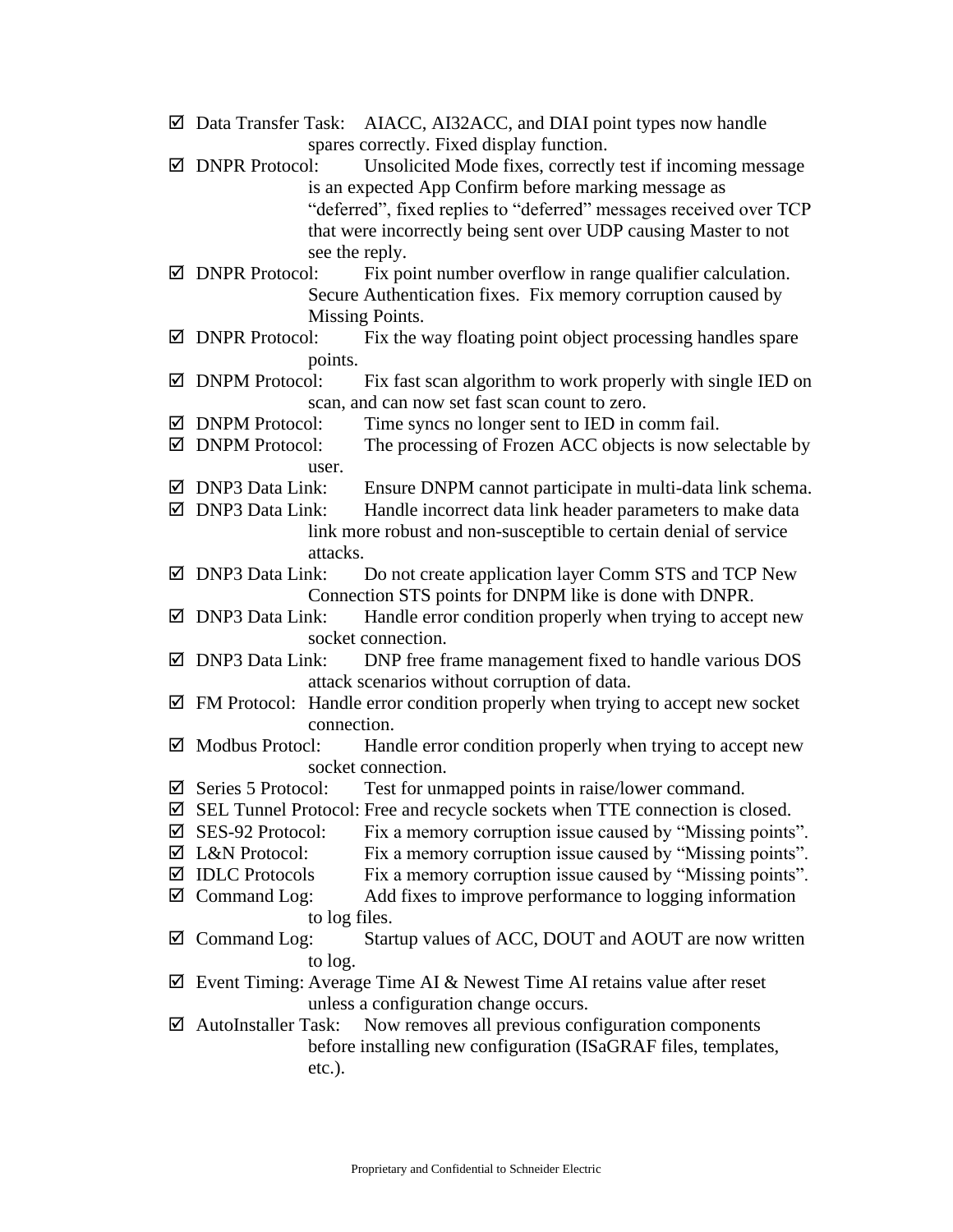|   |                  | $\boxtimes$ User Manager Utility: Fixed bug preventing the ability to delete a user from an<br>imported User file. |
|---|------------------|--------------------------------------------------------------------------------------------------------------------|
| ⊻ |                  | User Manager Utility: Now checks that at least one of the users has up/download                                    |
|   |                  | privilege before allowing package to be built.                                                                     |
| ☑ | SOE Log:         | Fix startup where SOE log task thinks log file is corrupt when it is                                               |
|   |                  | not, forcing re-creation of log file.                                                                              |
| ☑ | GUI:             | Add display for internal STS, ANA, and ACC points.                                                                 |
|   | $\boxtimes$ GUI: | Reset consecutive failed logins counter to zero after any successful<br>login.                                     |
| ☑ | GUI:             | Fix count of internal references for each RTU type.                                                                |
|   | $\boxtimes$ GUI: | Fix internal STS and ACC initialization.                                                                           |
|   | $\boxtimes$ GUI: | Add validation functions to CGI calls.                                                                             |
|   | $\boxtimes$ GUI: | Fix web server crash if data submitted after session timeout.                                                      |
|   | $\boxtimes$ GUI: | Gui content checking now does not allow the apostrophe character                                                   |
|   |                  | in point names.                                                                                                    |
| ☑ | GUI:             | Fixed bug where blank name on SBO config page was causing                                                          |
|   |                  | RTU to enter crash recovery mode.                                                                                  |
| ☑ | GUI:             | Enabling the "Post Message" on GUI log-in screen now requires                                                      |
|   |                  | Configuration Privilege.                                                                                           |
| ☑ | GUI:             | Fixed a page lock-up issue with the Up/Download GUI page using<br>Win7 64-bit IE9.                                 |
| ☑ |                  | vxWorks OS: Eliminate unnecessary TCP and UDP ports opening by adding                                              |
|   |                  | IPsec and PPP to list of protocols that can be enabled or disabled                                                 |
|   |                  | by customer.                                                                                                       |
| ☑ |                  | vxWorks OS: SSH, Telnet and FTP Services now clean up sockets properly                                             |
|   |                  | when sessions are ended.                                                                                           |

## **Enhancements:**

 $\boxtimes$  DNP3 Protocol: Add new comm counters in display pages to track message rejects by data link layer, transport layer, and application layer.

| Update OpenSSL source to version 0.9.8za. Disabled SSL v2 and                                                               |
|-----------------------------------------------------------------------------------------------------------------------------|
| weak cypher protocols using short security key sizes $(< 64 \text{bits})$ .                                                 |
| Printable versions of mapping pages (sink points) were added, this                                                          |
| also can be used to copy & paste to Excel.                                                                                  |
| After configuration update, GUI checks for and alerts user if                                                               |
| network IP address has been changed.                                                                                        |
| Applications are listed in alphabetical order.                                                                              |
| Paste from Excel feature works with Data Tranfser, RLL & SEL.                                                               |
| Display pages for Data Transfer task adn Internal Status points<br>were added.                                              |
| $\boxtimes$ Web Server:<br>$\boxtimes$ GUI:<br>$\boxtimes$ GUI:<br>$\boxtimes$ GUI:<br>$\boxtimes$ GUI:<br>$\boxtimes$ GUI: |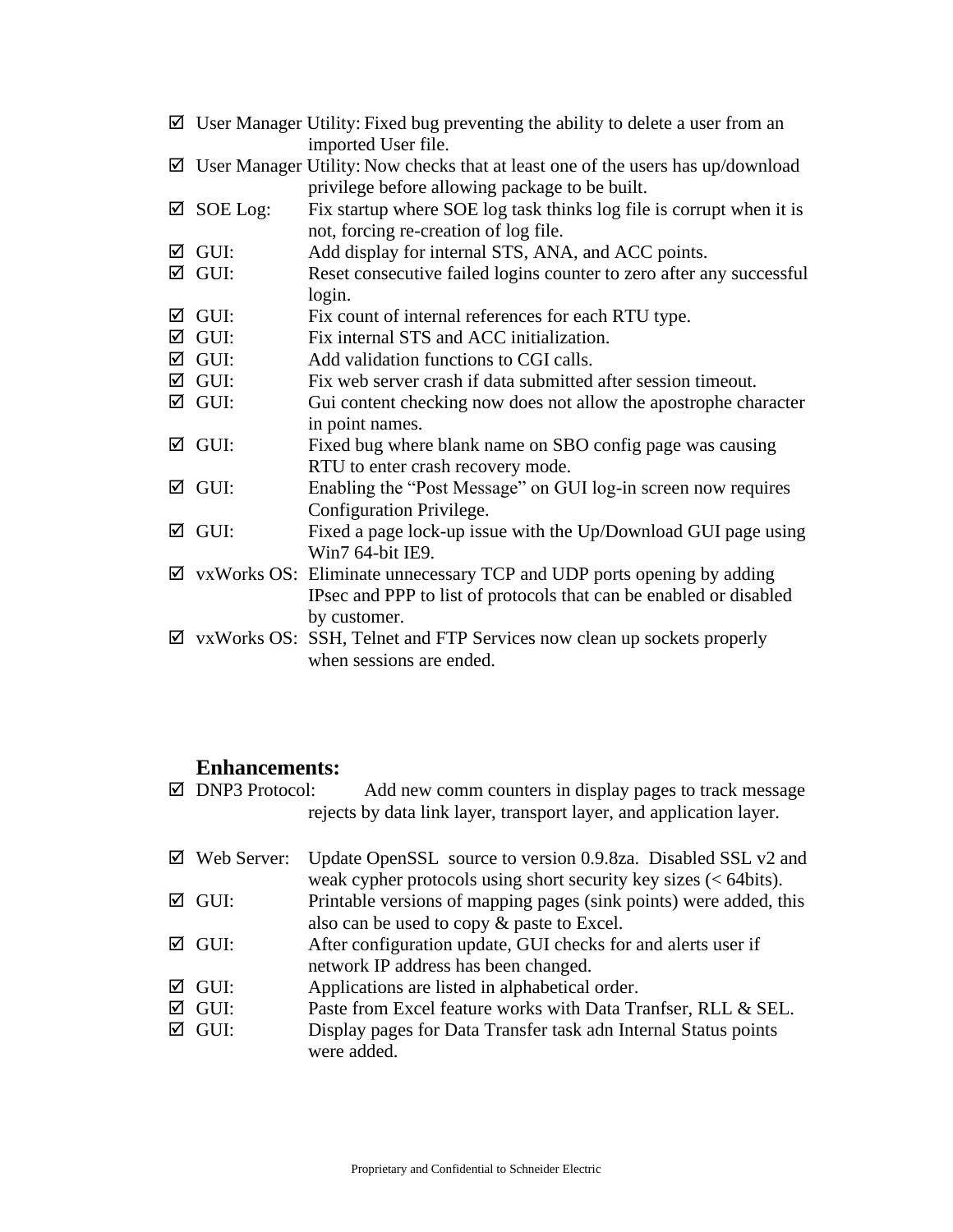# **J0 Update – 26-Nov-2013: NOTE: For use with "LX-800" CPU (C3414) ONLY. Will not work with 5X86 (C3413) or 486 and disk on chip configuration (C3412).**

### **Operating System Must update OPERATING SYSTEM to use this update!**

|   | $\boxtimes$ DNPR:                  | Fix ACC reporting under PJM mode (buffered accumulator events).<br>Frozen accumulators handled properly now. |
|---|------------------------------------|--------------------------------------------------------------------------------------------------------------|
| ⊻ | DNPR:                              | Fix bug in validating certain messages received via TCP/IP.                                                  |
| ☑ | DNPR:                              | Time & Date Object now returned with proper message format.                                                  |
| ☑ | DNPR:                              | Management of buffer overflow for STS and PJM accumulators fixed to                                          |
|   |                                    | prevent causing stuck Buffer Overflow flag.                                                                  |
| M | DNPR:                              | Fix writing time object received into the rtu_time field of the PCB as it<br>screws up time stamping.        |
| ☑ | DNPR:                              | Fix bug with IIN bits not being processed correctly.                                                         |
| ☑ | DNPR:                              | Fix bug processing secondary frame when not expecting one.                                                   |
| ☑ | DNPR:                              | Fix bug testing data link frame length. Must be minimum length.                                              |
| ☑ | DNPR:                              | Fix unsolicited retries counting down past zero making limited retries                                       |
|   |                                    | seem unlimited, fix Buffer Overflow management between STS and                                               |
|   |                                    | ACC points. Each data type has its own Buff OVFLW flag now. Fix                                              |
|   |                                    | unsolicited reporting in "limited retries", if retries exhausted and                                         |
|   |                                    | DNPR goes silent, any new events will force DNPR to try reporting                                            |
|   |                                    | events until limited retries is exhausted again. Fix bug obtaining TCP                                       |
|   |                                    | port number correctly.                                                                                       |
| ☑ | FMS:                               | Fixed bug causing data to be out of order in FMS reply.                                                      |
| ☑ | SEL:                               | Serial hardware test now works correctly on ports assigned with SEL                                          |
|   |                                    | protocol. Fix RTS LED staying on. SER time is now processed                                                  |
|   |                                    | correctly.                                                                                                   |
| ☑ | Userlog:                           | Fixed string formatting error.                                                                               |
| ☑ | CDCI:                              | Display more than 16 AOUTs.                                                                                  |
| ☑ | CDCII:                             | Display more than 16 AOUTs.                                                                                  |
| ☑ | ALarm Task:                        | Fix state changes getting counted twice.                                                                     |
| ☑ | Calc Task:                         | Fix SQRT and ROUND display bug.                                                                              |
| ☑ |                                    | Cap Bank Ctlr: Fixed "Time of Op" counting down past zero to negative numbers.                               |
| ☑ | <b>Global Freeze:</b>              | Fix init code to handle missing tags caused by Cfg Updater.                                                  |
| ☑ | NRG Calc:                          | Fix analog mapping bug to detect and handle non-existent analog points.                                      |
|   | $\overline{\mathcal{A}}$ Modbus R: | Fix Fuction Code 02 is now processed correctly.                                                              |
|   | $\overline{\mathcal{A}}$ Modbus R: | Fix bug preventing fast turnaround from Transmit to Receive data.                                            |
| ☑ | Modbus M:                          | Fixed turnaround time from TX to RX to catch msgs from fast replying                                         |
|   |                                    | devices. Fix Cyclic AO Writes to work correctly if on FC 06 has been                                         |
|   |                                    | selected, instead of requiring FC 16 be selected as well. Fix FC 01 reply                                    |
|   |                                    | to return number of bytes instead of number of coils. Fixed expected                                         |
|   |                                    | size of FC 5 message. FC 02 can now process more than 255 bytes.                                             |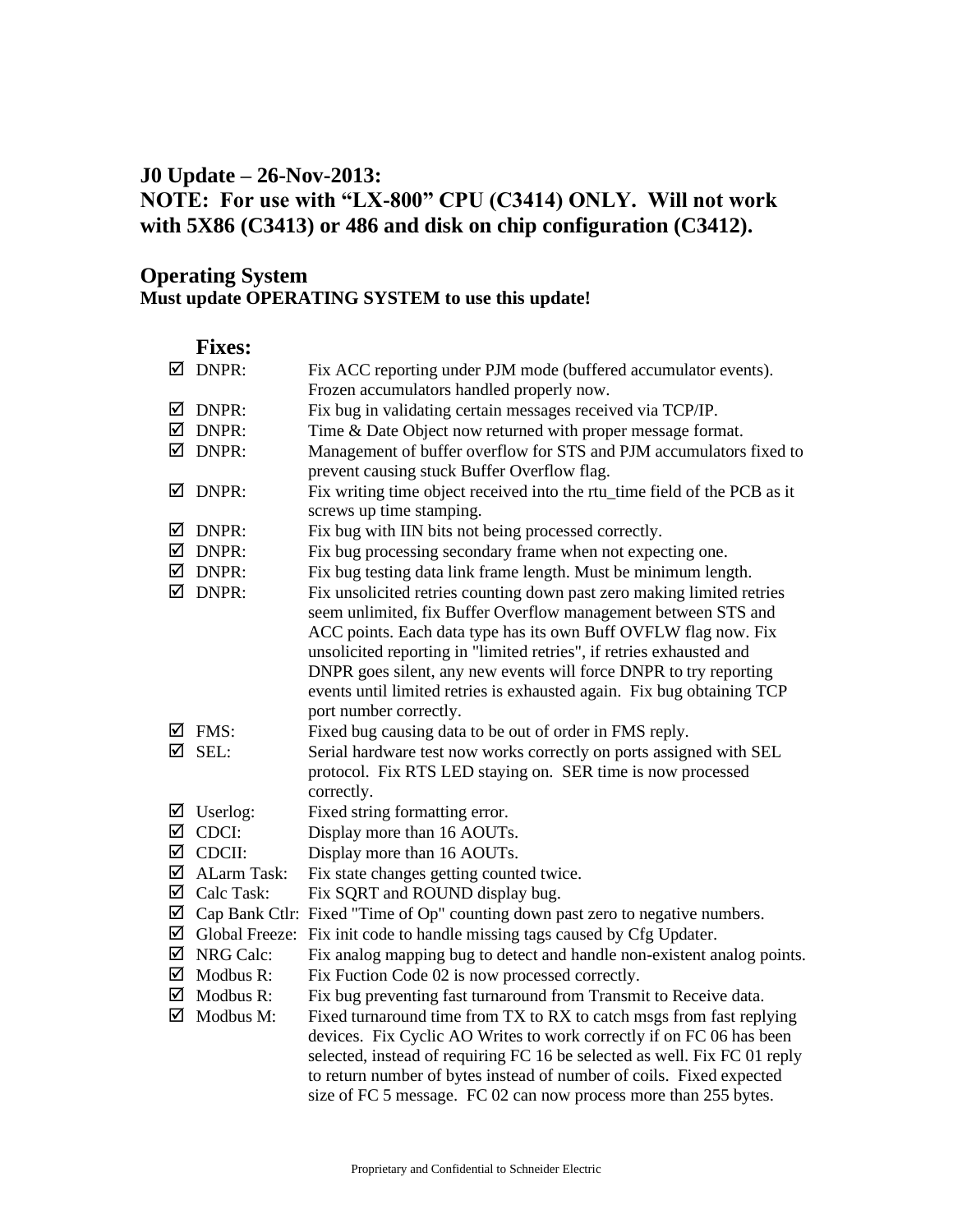| Pri/Sec IED: | Fix BO and SBO points now show up in mapping list.                                                                                                                                                           |
|--------------|--------------------------------------------------------------------------------------------------------------------------------------------------------------------------------------------------------------|
|              | Fix fast timeout bug in GUI. Fixed temperature calculation for 2400 and                                                                                                                                      |
|              | C3830 baseboards.                                                                                                                                                                                            |
|              | Fix GUI config where DO's are incorrectly mapped as SBO points.                                                                                                                                              |
|              | Heap memory corruption problem fixed.                                                                                                                                                                        |
|              | Fix bug where syslog msg longer than 72 characters caused crash.                                                                                                                                             |
|              | Fixed bug causing command log process to hang.                                                                                                                                                               |
|              | Improved file checksums for Application and vxWorks files.                                                                                                                                                   |
|              | Fix bug indexing internal STS points due to C3810 RTU STS points not                                                                                                                                         |
|              | being accounted for.                                                                                                                                                                                         |
|              | Fix detection of incorrect HTTP/HTTPS settings at startup, must have                                                                                                                                         |
|              | one or the other configured!                                                                                                                                                                                 |
|              | $\boxtimes$ GUI:<br>$\boxtimes$ VanComm:<br>$\boxtimes$ ACI:<br>$\boxtimes$ Syslog:<br>$\overline{\mathcal{A}}$ Cmdlog:<br>$\overline{\mathcal{A}}$ RTU App:<br>$\boxtimes$ RTU App:<br>$\boxtimes$ RTU App: |

### **Enhancements:**

| ☑ | OS:                                | Both secure and non-secure protocols are now selectable from GUI.        |
|---|------------------------------------|--------------------------------------------------------------------------|
|   | $\overline{2}$ OS:                 | loginUserShow command displays users & permissions to console.           |
|   | $\overline{2}$ OS:                 | Added SSH fixes to eliminate known security vulnerabilities.             |
|   | $\boxtimes$ OS:                    | Added SSL fixes to eliminate known security vulnerabilities.             |
|   | $\overline{2}$ OS:                 | AutoInstaller feature added to handle backing up of existing firmware    |
|   |                                    | and install new firmware files into proper location.                     |
| ☑ | OS:                                | Firmware update results are logged to Syslog and SOE Logs.               |
|   | $\boxtimes$ RTU App:               | Command Log added.                                                       |
|   | $\boxtimes$ RTU App:               | Added ACC points to count login successes and failures. Added STS        |
|   |                                    | point to alert for failed login attempts.                                |
|   | $\boxtimes$ RTU App:               | Added internal STS and ACC points to indicate firmware update package    |
|   |                                    | installation success or failure.                                         |
|   | $\boxtimes$ RTU App:               | Added configurable start/stop dates for Daylight Savings Time.           |
|   | $\boxtimes$ GUI:                   | Copying of Slave Protocol configurations between serial and Ethernet     |
|   |                                    | now supported.                                                           |
| ☑ | GUI:                               | Can change temperature setting on the fly, reboot no longer required.    |
|   |                                    | Fixed misspellings.                                                      |
|   | $\boxtimes$ GUI:                   | Display status messages during firmware installation of update packages. |
|   | $\overline{\mathbf{2}}$ DNPM:      | Time between messages field now supports very long times $(>1$ hour) to  |
|   |                                    | accommodate pay-per-byte networks.                                       |
| ☑ | DNPR:                              | Time tagged accumulators now supported.                                  |
|   | $\boxtimes$ DNPR:                  | Comm associations timeout is now user adjustable via GUI.                |
|   | $\boxtimes$ DNPR:                  | Master Station ID filtering on serial ports added.                       |
|   | $\overline{\mathbf{2}}$ Modbus:    | DO cyclic writes now supported.                                          |
|   | $\overline{\mathcal{A}}$ Modbus M: | Add "auto-increment" feature to all register numbers.                    |
|   | $\boxtimes$ SEL protocol:          | Add "ALL POINTS TO DATABASE" feature.                                    |
|   | $\boxtimes$ TTE:                   | Can now have a separate TTE instance per network interface, can use      |
|   |                                    | either Telnet or SSH to connect.                                         |
| ☑ | Series 5:                          | SBO commands can be used to control DO points now.                       |
|   | $\boxtimes$ Van Com:               | Raise/Lower command returns response data now.                           |
|   | $\triangledown$ UserLog:           | Login attempts, successes and failures from GUI, console, remote shell,  |
|   |                                    | and file transfers now logged into the userlog.                          |
|   | $\overline{\mathbf{2}}$ H/W ANA:   | Allow dither around "Low" reading before setting ANA IFL flag.           |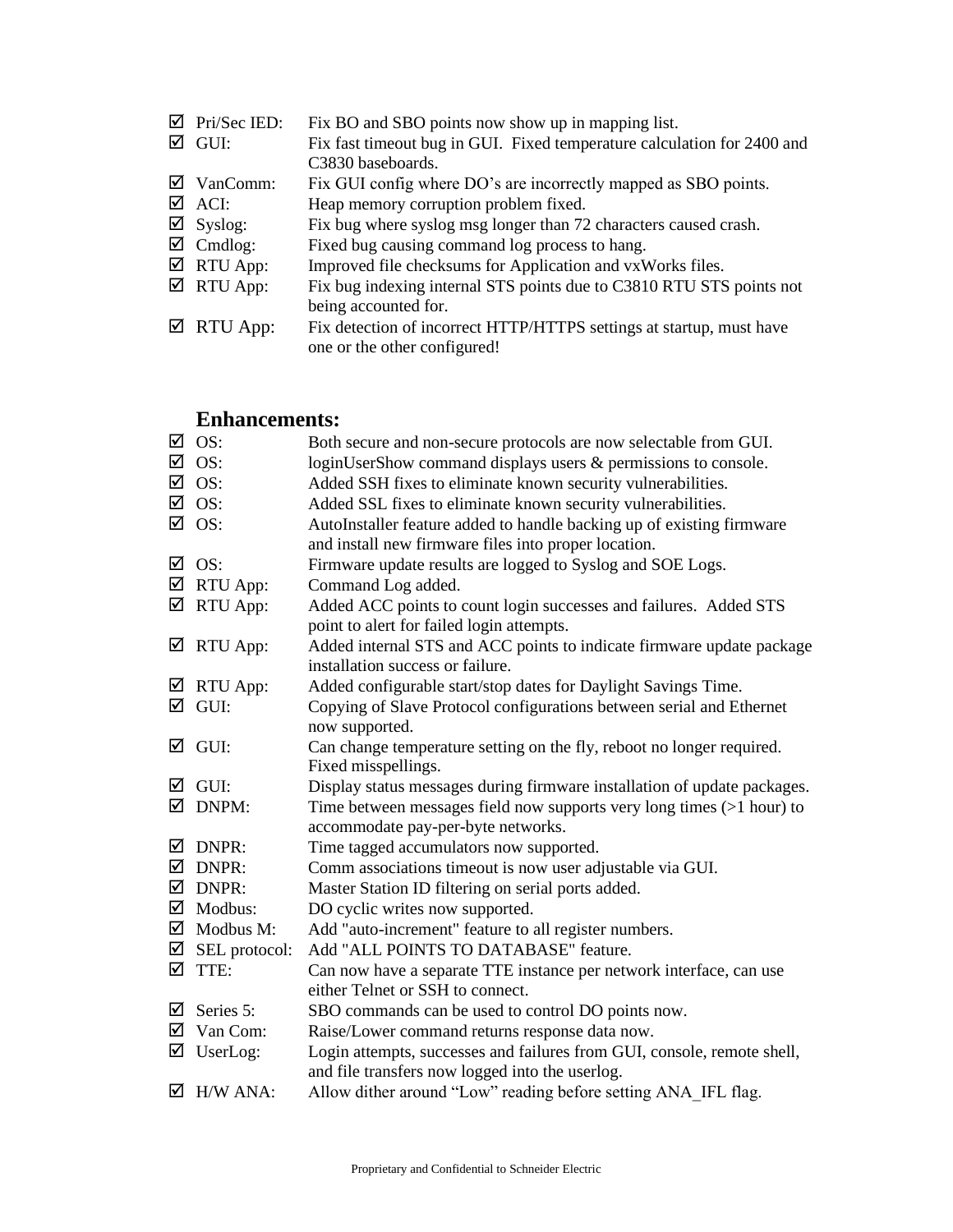$\boxtimes$  Calc Task: Added Min & Max functions.  $\boxtimes$  NRG Calc: Increased rate of energy calculation to improve accuracy.

### **H1\_P1 Update – 03 May 2012:**

# **NOTE: For use with "LX-800" CPU (C3414) ONLY. Will not work with 5X86 (C3413) or 486 and disk on chip configuration (C3412).**

### **Operating System Must update OPERATING SYSTEM to use this patch!**

### **Fixes:**

- $\boxtimes$  Config Converter\_H1\_2.9.2.1 is now signed
- $\boxtimes$  User\_Manager\_2.9.2.1 is now signed. Key file handling changed so that they do not have to be reloaded.
- $\boxtimes$  New access\_Telvent\_1.cfg file created that is compatible with the changes to the User Manager H1\_2.4.1
- $\boxtimes$  New Bootparams\_USERS\_Telvent\_1.tar.gz file created.

# **H1\_P1 Update – 14 Sep 2012:**

# **NOTE: For use with "LX-800" CPU (C3414) ONLY. Will not work with 5X86 (C3413) or 486 and disk on chip configuration (C3412).**

### **Operating System**

**Must update OPERATING SYSTEM to use this patch!**

- $\boxtimes$  Annunciator Panel problem with panel being marked in alarm with no active alarms
- $\boxtimes$  Capacitor Bank Control clears previous time of operation when starting validation of new event, problem with large time until next operation displayed
- $\boxtimes$  Global Freeze problem with clock always doing the freeze
- $\boxtimes$  DNP3 Slave packed qualifier now sent in response when reading time
- $\boxtimes$  DNP3 Slave correct count or number of points now sent in response
- $\boxtimes$  DNP3 Slave problem with using wrong table when serial was primary and Ethernet was secondary in Communications Associations
- $\boxtimes$  Quantum protocol analogs now report dead band violations
- $\boxtimes$  User Log shows username and connection method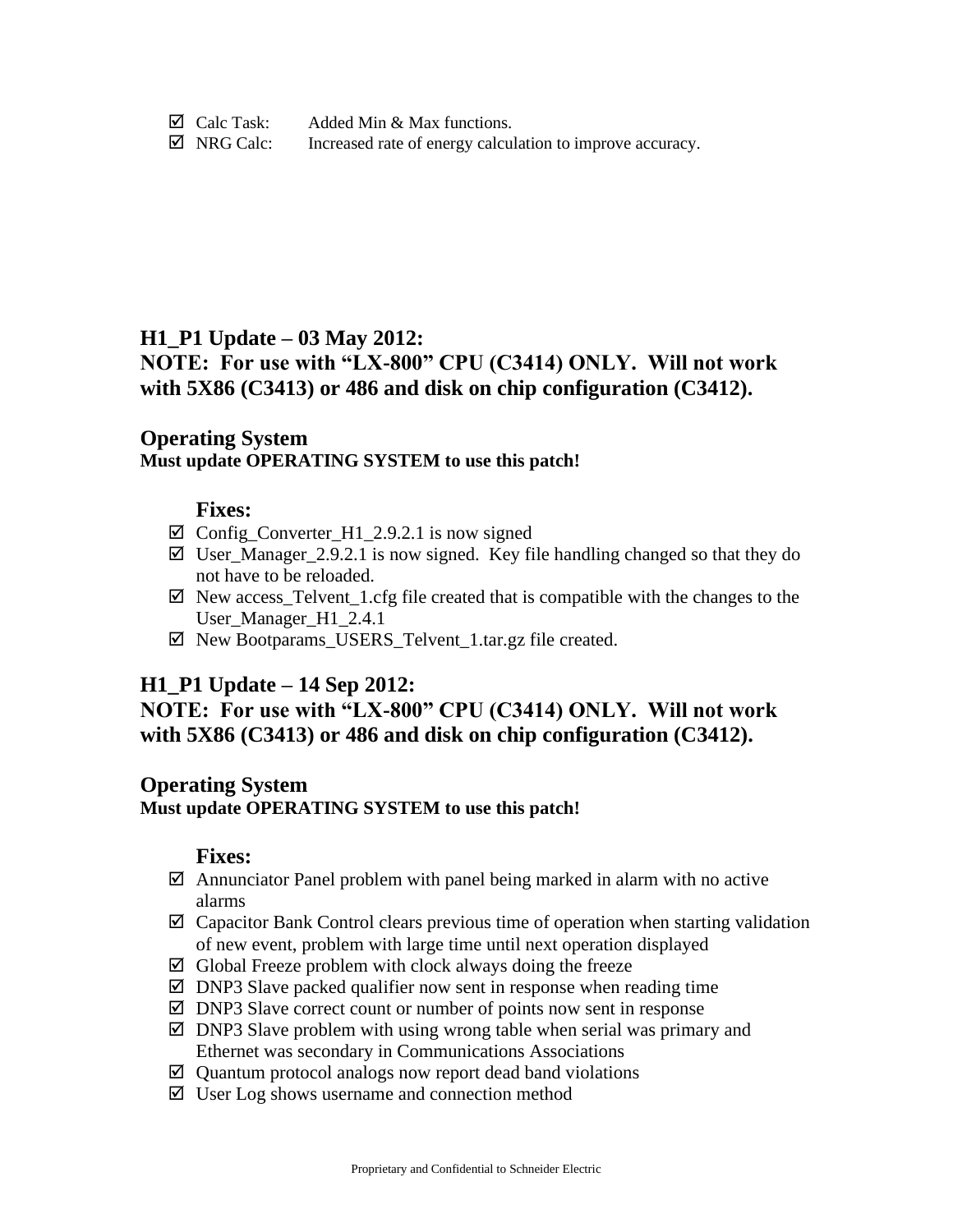- $\boxtimes$  User Log Logouts are now included in log
- $\boxtimes$  SSH/Console Logins now displays contents of the GUI Post Message Box (NERC/CIP)
- GUI Display of Communications Assignments shows Display instead of Config
- $\boxtimes$  SEL protocol correction of timestamp on SER messages for protocol SOE times

#### **H1 Release – 21 Jun 2012:**

# **NOTE: For use with "LX-800" CPU (C3414) ONLY. Will not work with 5X86 (C3413) or 486 and disk on chip configuration (C3412).**

#### **Enhancements:**

- $\boxtimes$  IKE/IPsec support added
- $\boxtimes$  Automatic Sectionalization Task enhanced to work with loss of voltage events
- $\boxtimes$  DNP3 Master now supports select, operate, direct operate and direct operate no acknowledgment for analog outputs
- $\boxtimes$  DNP3 Master broadcast of time via UDP can now be disabled
- $\boxtimes$  Configuration Converter has better error messages
- $\boxtimes$  Data Transfer allows 2048 transfers for all types

#### **Fixes:**

- $\boxtimes$  DNP3 Slave unsolicited functions on TCP/UDP
- $\boxtimes$  DNP3 Slave Scan Type 5 now honors the tries counter when multiple fragments are reported
- $\boxtimes$  DNP3 Slave now supports "Connection Establishment Method 1", multiple masters using the same IP/Port number
- $\boxtimes$  DNP3 Slave now responds to event requests when the number of points defined is 256 and 256 events are to be reported for analog inputs and counters
- $\boxtimes$  GUI downloading of files improved for packages and data trap files
- $\boxtimes$  Timing Application problem with generating bad entity IDs corrected
- $\boxtimes$  Initial Installer task problem with spaces in file path names corrected
- $\boxtimes$  When getting or putting package files, debug messages are redirected to the null device except when placed in debug mode
- $\boxtimes$  MODBUS Slave now allows reading of SBO control states using function code 1 but always returns state equal to 0
- $\boxtimes$  SEL protocol "Default delay for first byte" changed to 1000 and "Rx Timeout" changed to 5000 to allow for relays that are slow to respond
- $\boxtimes$  Calculation processor does not crash web server when using round or sqrt functions

### **H0 Release – 30 Mar 2012:**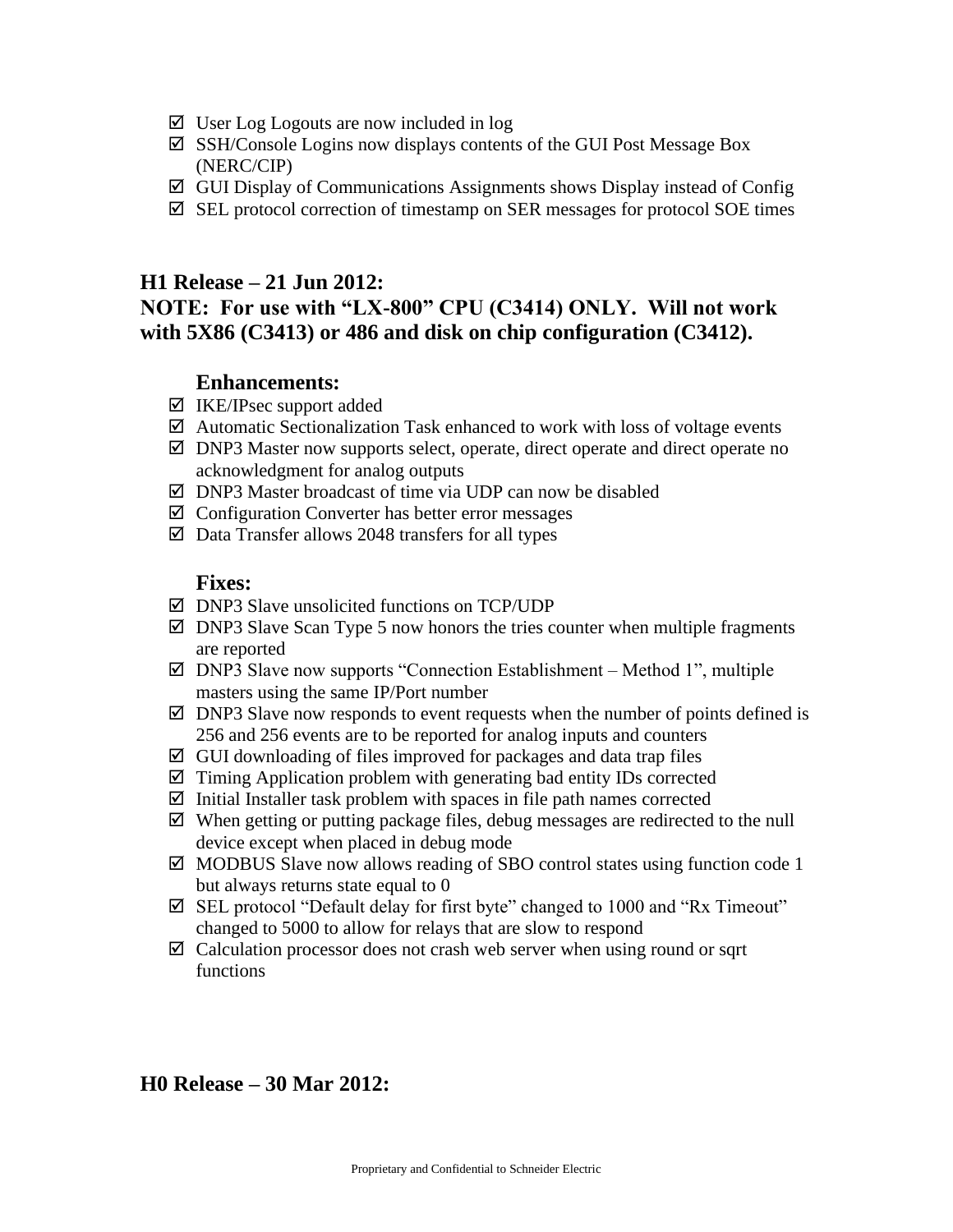# **NOTE: For use with "LX-800" CPU (C3414) ONLY. Will not work with 5X86 (C3413) or 486 and disk on chip configuration (C3412).**

### **Enhancements:**

- $\boxtimes$  VxWorks now version 6.9.
- Total change out of non-secure protocols to secure protocols
- $\boxtimes$  Firmware feature set same as G3

# **Following is from C3414-500-001YZ Firmware (Parent)**

## **G3\_P2 Update – 13 Mar 2012:**

# **NOTE: For use with "LX-800" CPU (C3414) ONLY. Will not work with 5X86 (C3413) or 486 and disk on chip configuration (C3412).**

### **Enhancements:**

 $\boxtimes$  In MODBUS Master, add support for MODBUS/TCP exception codes 10 and 11.

## **Fixes:**

- $\boxtimes$  In Command Inhibit, fix bug with having no physical DO points defined while inhibiting soft DO points crashing application.
- $\boxtimes$  In SOE Log, fix problem with formatting of record extending past end of buffer.
- $\boxtimes$  In User Log, fix problem with formatting of record extending past end of buffer.
- $\boxtimes$  In MODBUS Master, MODBUS/TCP sequence number now ranges from 0 to 65535, not 0 to 255.
- $\boxtimes$  In MODBUS Master, No Reply counter is incremented on exception responses.

# **G3\_P1 Update – 07 Feb 2012:**

# **NOTE: For use with "LX-800" CPU (C3414) ONLY. Will not work with 5X86 (C3413) or 486 and disk on chip configuration (C3412).**

### **Enhancements:**

 $\boxtimes$  Add separate COMM Status points for DNPR, one for Data Link layer and one for Application Layer. These STS points can be mapped like any other status points to monitor the health of individual Data Links and Application Layer.

- $\boxtimes$  fix bug in DNPR Ethernet COMMs where queued messages did not get processed correctly.
- $\boxtimes$  changed DNPR multi-data link method of operation. Now only one link is considered "hot" link until: **A)** App layer times out (in polled only mode), or **B)** Configured number application confirm timeouts has occurred (in unsolicited mode). At that point, the first data link to successfully communicate with App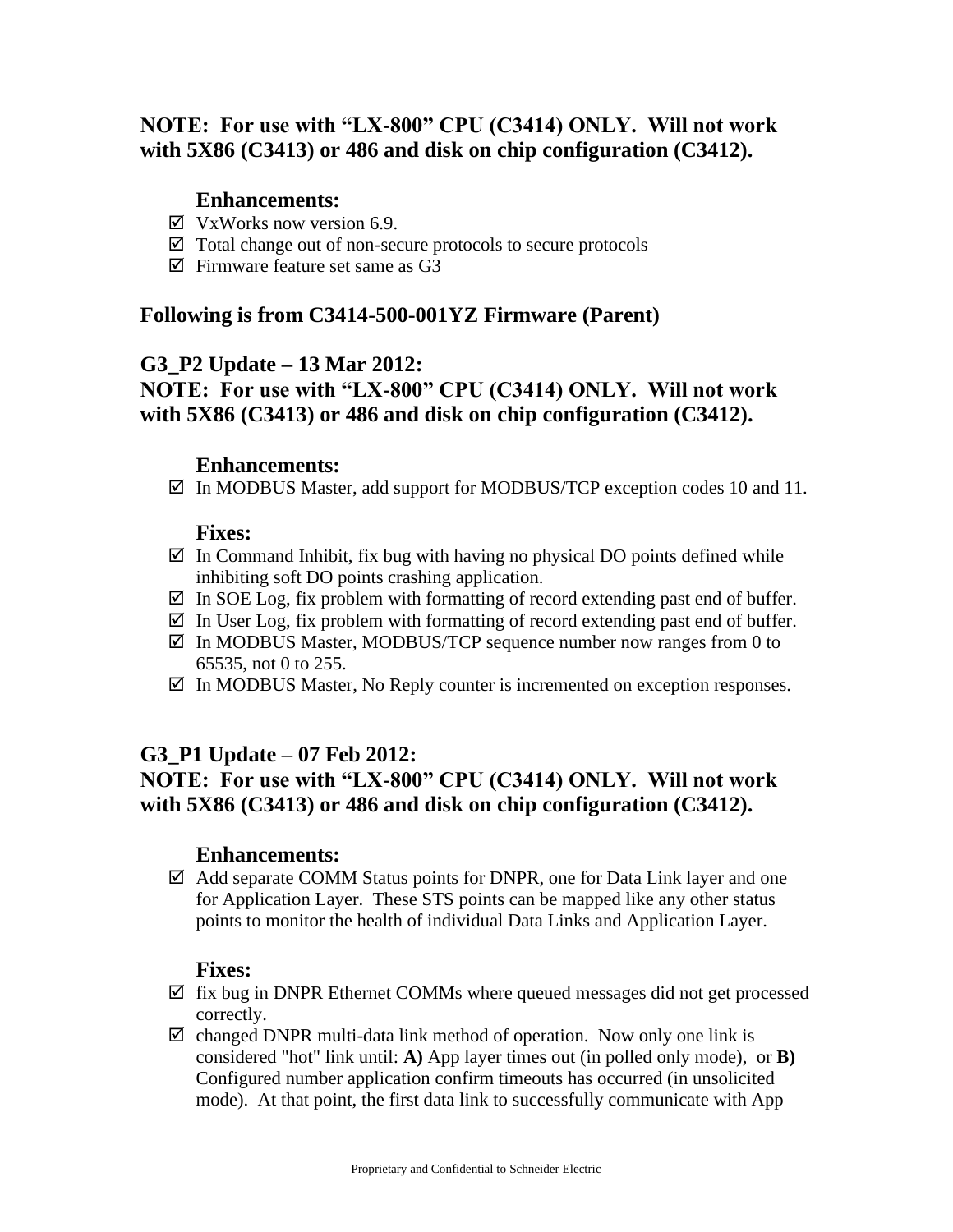Layer, becomes the designated "hot" link. All data links that are not the designated hot link will not accept application messages, but will respond to data link only messages..

 $\boxtimes$  Fix Internal Indications for Class 1,2, & 3 events when changing class assignments, DNPR would still announce there are events available from old class when there are none. Now, Internal Indications correctly reports only if there are events available in that class..

# **G3 Update – 21 Dec 2011: NOTE: For use with "LX-800" CPU (C3414) ONLY. Will not work with 5X86 (C3413) or 486 and disk on chip configuration (C3412).**

#### **Enhancements:**

 $\boxtimes$  Add support for SEL-735 in SEL protocol.

- $\boxtimes$  Fix problem with Data Transfer DIDO updating to current state after reset.
- $\boxtimes$  Fix problem with FM/TCP protocol stranding operating system IP sockets.
- $\boxtimes$  Fix problem with CDC I protocol doubling number of accumulators in block mode and error message displayed for accumulator error.
- $\boxtimes$  Fix problem with CDC II protocol error message displayed for accumulator error
- $\boxtimes$  DNPR protocol now tries forever to establish communications with the master station after reset when limited attempts are not configured. Fix problem with multiple fragment responses not requesting application confirms after each fragment except the last one.
- $\boxtimes$  Fix problem with Ethernet protocols causing Serial protocols to temporarily lose communications because serial device was reprogrammed.
- $\boxtimes$  DNPM again allows 2048 points of all types per IED.
- $\boxtimes$  XML parse problem with null pointer passed to getXMLDbl function fixed by returning 0.0
- $\boxtimes$  The initial time stored in a data trap file is now correct for use with Protolyzer.
- $\boxtimes$  Recognize configuration of second Ethernet device "feil" with script file commands instead of through the GUI. Requires updated Compact Flash.
- Remove "SATEC PM174" and "FMP from list of supported Ethernet protocols.
- Configuration Converter program adds tags "TIMED", "TIMEOUT", and "TUNIT" to Data Transfer DODI objects and DNP Authentication tags to DNPR if they are missing. Fix problem with names containing  $+$  signs in the ACI configuration.
- $\boxtimes$  In DNPR protocol, fix problem with SBO analog outputs. Correct code for unsolicited mode of operation not continuously sending null messages as needed when configured for this mode of operation. Fix problem with not requesting applications confirm after each fragment of a multi-fragment response. Fix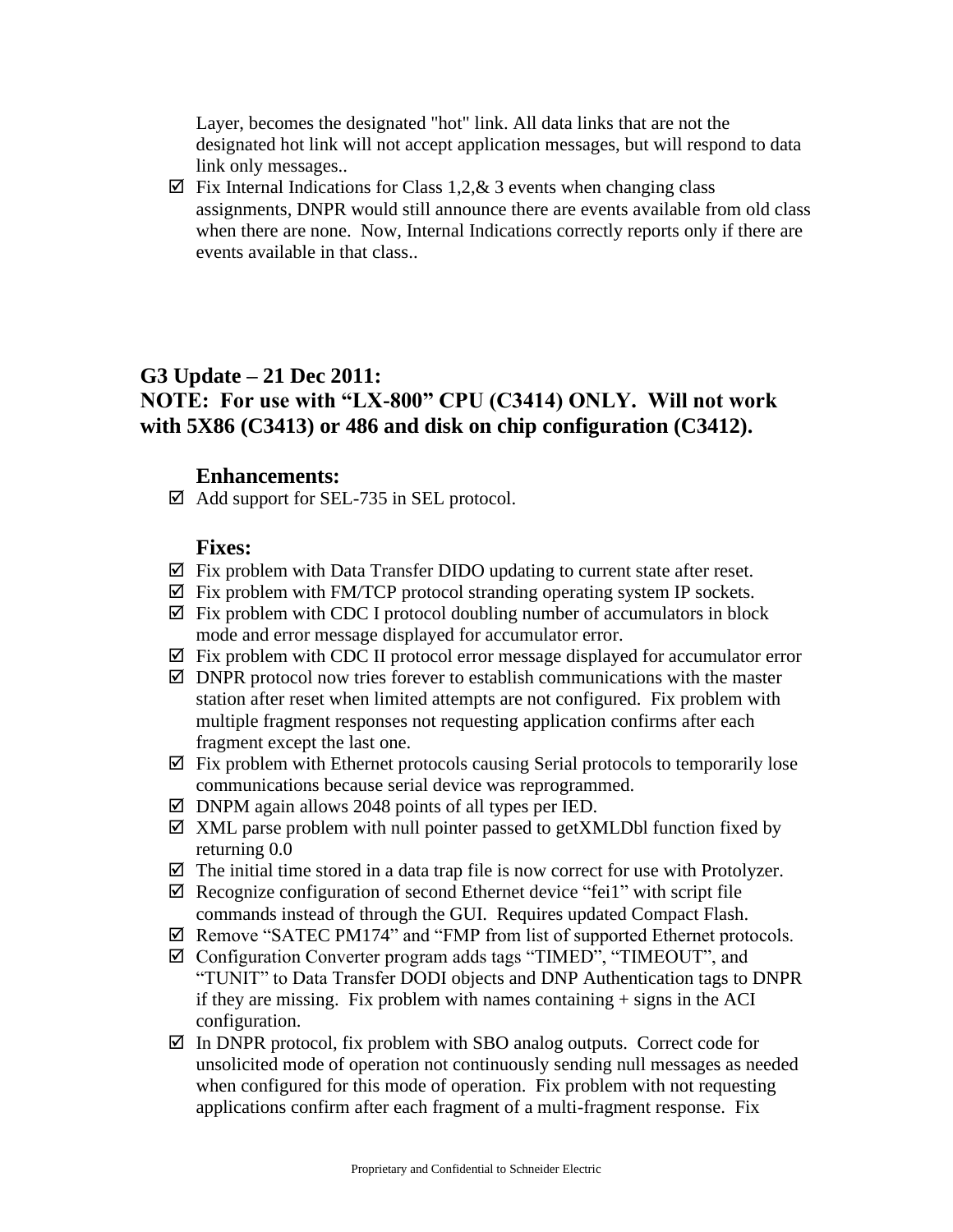problem with applications confirm not acknowledging events read by a solicited request when in unsolicited startup mode.

- $\boxtimes$  C2020M SBO point number bits are flipped end for end in select and execute functions. Scan scheduling error corrected. BCH Error logging to system console removed.
- $\boxtimes$  ALT IEDs did not determine RTU type before displaying point mapping lists.
- $\boxtimes$  GUI would not display pages if GUI file was deleted and replaced via FTP. GUI now scans for new file if reading file it is current using returns error.
- $\boxtimes$  Series V Master now checks security on message only if an expected length message is received. Do not use any information from message until after security is checked. Display short message counter.
- $\boxtimes$  MODBUS Slave allows multiple MODBUS TCP/IP Application Data Units in one request from the MODBUS Master
- $\boxtimes$  When AST is in disabled state correct problem with resetting AST from error condition. Manual toggle of activate switch, or toggle from SCADA master was not working correctly. Add new state for AST Criteria Met mode of operation to handle waiting for re-arm after indicating Criteria Met. SCADA disable state is now kept through reboot, checked at startup. Also, SCADA disable trumps manual reset through toggle of AST\_ACTIVATE switch. SCADA enable command is required to re-enable AST if previously disabled

through SCADA.

### **G2 Update – 28 Oct 2011:**

# **NOTE: For use with "LX-800" CPU (C3414) ONLY. Will not work with 5X86 (C3413) or 486 and disk on chip configuration (C3412).**

### **Enhancements:**

 $\boxtimes$  MODBUS Remote now supports 16 bit Accumulators.

#### **G1\_P4 Update – 29 Jul 2011:**

# **NOTE: For use with "LX-800" CPU (C3414) ONLY. Will not work with 5X86 (C3413) or 486 and disk on chip configuration (C3412).**

- $\boxtimes$  Fix problem with CDC I protocol displaying analog references on GUI.
- $\boxtimes$  Fix problem with CDC II protocol displaying analog references on GUI.
- $\boxtimes$  Fix problem with MODBUS/TCP stranding operating system IP sockets.
- $\boxtimes$  Fix problem with MODBUS Slave function codes 15 & 16 when controlling Digital Output points.
- $\boxtimes$  Change message queue size for all tasks from 200 to 300 entries to support larger RTU point configurations.
- $\boxtimes$  Change GUI configuration pages so special characters can be used in all point names.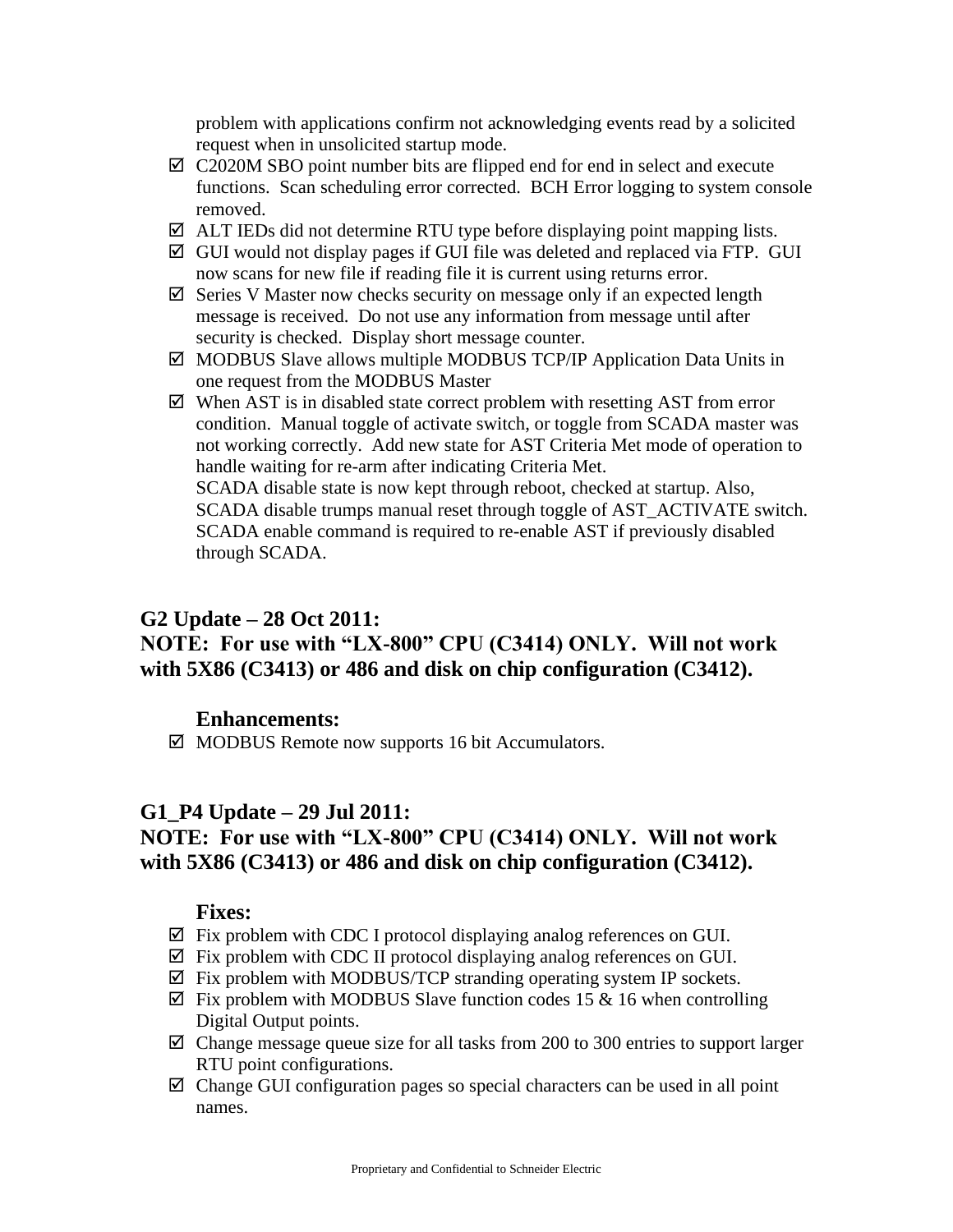$\boxtimes$  Fix GUI race condition problem when configuring equations in the Calculation Processor.

## **G1\_P3 Update – 24 Jun 2011: NOTE: For use with "LX-800" CPU (C3414) ONLY. Will not work with 5X86 (C3413) or 486 and disk on chip configuration (C3412).**

### **Fixes:**

- $\boxtimes$  Fix problem with DNPR protocol returning multiple frame responses.
- $\boxtimes$  Fix problem with Command Inhibit Digital Outputs inhibiting only hardware points instead of all Digital Outputs.

## **G1\_P2 Update – 17 Jun 2011:**

# **NOTE: For use with "LX-800" CPU (C3414) ONLY. Will not work with 5X86 (C3413) or 486 and disk on chip configuration (C3412).**

### **Enhancements:**

 $\boxtimes$  C2020M protocol allows configuration of relay number to be sent in Execute command.

#### **Fixes:**

- $\boxtimes$  Fix problem with DNPM protocol task crash at startup.
- $\boxtimes$  Fix bug causing event report errors in SEL protocol.
- $\boxtimes$  Remove unsupported configuration for FMS from SEL protocol
- $\boxtimes$  Create larger window for post message display on Login page of GUI.

### **G1\_P1 Update – 02 Jun 2011:**

# **NOTE: For use with "LX-800" CPU (C3414) ONLY. Will not work with 5X86 (C3413) or 486 and disk on chip configuration (C3412).**

#### **Fixes:**

- $\boxtimes$  Fix problem with displaying device names for SBO points in CP2179 protocol
- $\boxtimes$  Fix problem with parsing events when first character was quote in SEL protocol
- $\boxtimes$  Fix display for DNPR protocol when part of a Communications Association on the Ethernet

# **G1 Update – 05 May 2011:**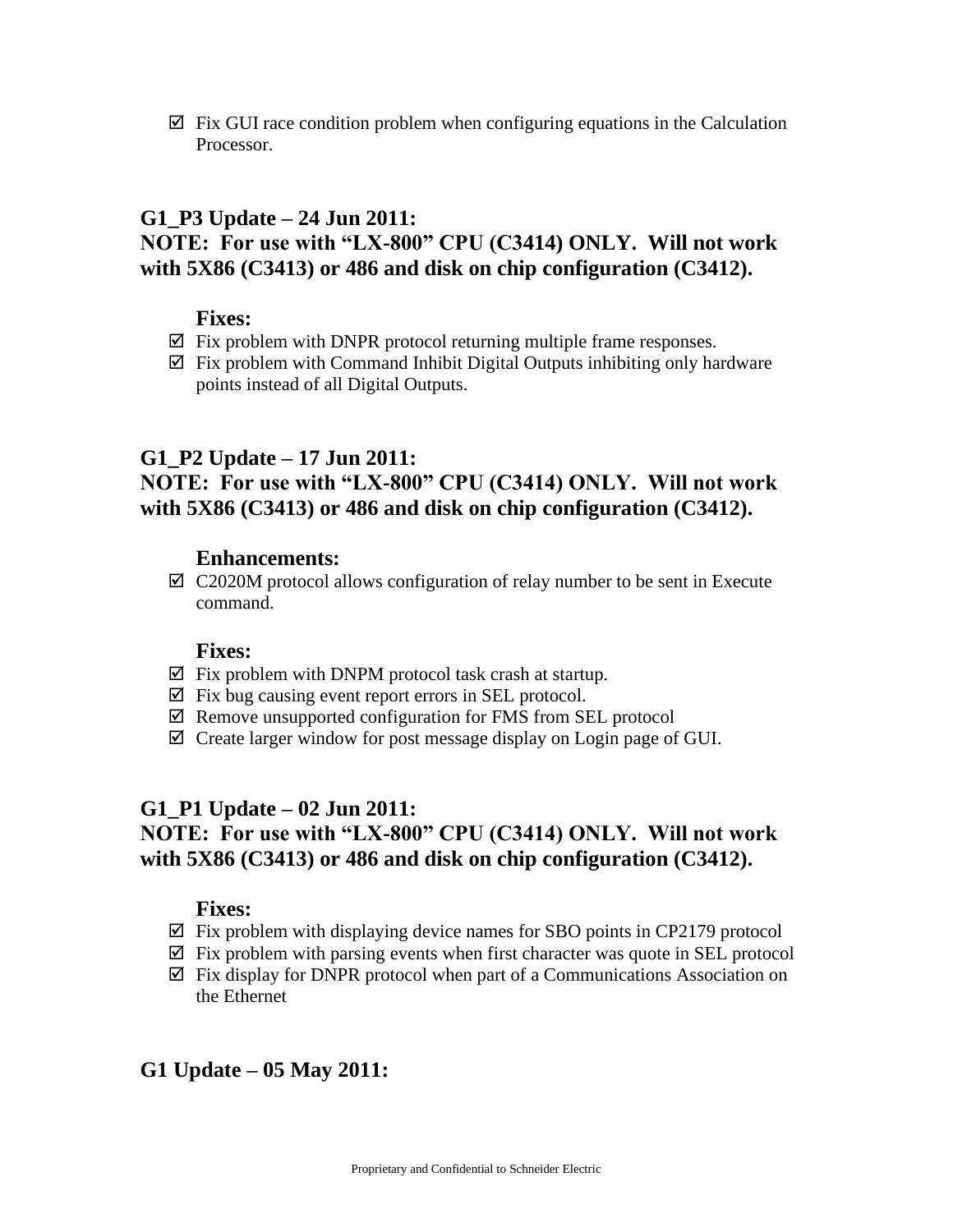# **NOTE: For use with "LX-800" CPU (C3414) ONLY. Will not work with 5X86 (C3413) or 486 and disk on chip configuration (C3412).**

#### **Enhancements:**

- $\boxtimes$  For DNP Remote Protocol, add communications associations up to 4 data links (serial or Ethernet) to a single application.
- $\boxtimes$  Change maximum number of Load Calculations from 3 to 10
- $\boxtimes$  Add support to the GUI for the windows-1252 Character Set

#### **Fixes:**

- $\boxtimes$  Fix deadband problem with Calculation processor
- $\boxtimes$  Fix CP2179 task startup problem and GUI problem with hex numbers
- $\boxtimes$  Fix Electran task startup problem
- $\boxtimes$  Fix deadband problem with hardware analogs
- $\boxtimes$  Fix problem with MODBUS Remote writing holding registers above 32767
- Fix problem with MODBUS Remote GUI setting "Accumulator Freeze Support" to "Y"
- $\boxtimes$  Fix problem with MODBUS Remote SBO output reading past end of database table
- $\boxtimes$  Fix problem with FM protocol updating ACI card configuration via FMS
- $\boxtimes$  Fix ETI protocol GUI problem with hex numbers
- $\boxtimes$  Fix SEL protocol analog deadband problem
- $\boxtimes$  Fix SEL protocol problem with Sequence of Events Reporting
- $\boxtimes$  Fix problem with Task Scheduler synchronizing with the beginning of a time period.
- $\boxtimes$  Fix problem with XML to Excel not putting ACI data into the report
- $\boxtimes$  Fix problem with XML to Excel with headings being included as data in the report.
- $\boxtimes$  Fix problem with frequency calculation from ACI/FMR data from C3244 XTs and C3600 Baseboards

# **G0\_P1 Update – 24 Feb 2011:**

# **NOTE: For use with "LX-800" CPU (C3414) ONLY. Will not work with 5X86 (C3413) or 486 and disk on chip configuration (C3412).**

#### **Fixes:**

- $\boxtimes$  Fix deadband problem with Calculation processor
- $\boxtimes$  Fix problem with GUI for 2179 & ETI protocols creating sequence numbers

### **G0 Release – 21 Jan 2011:**

# **NOTE: For use with "LX-800" CPU (C3414) ONLY. Will not work with 5X86 (C3413) or 486 and disk on chip configuration (C3412).**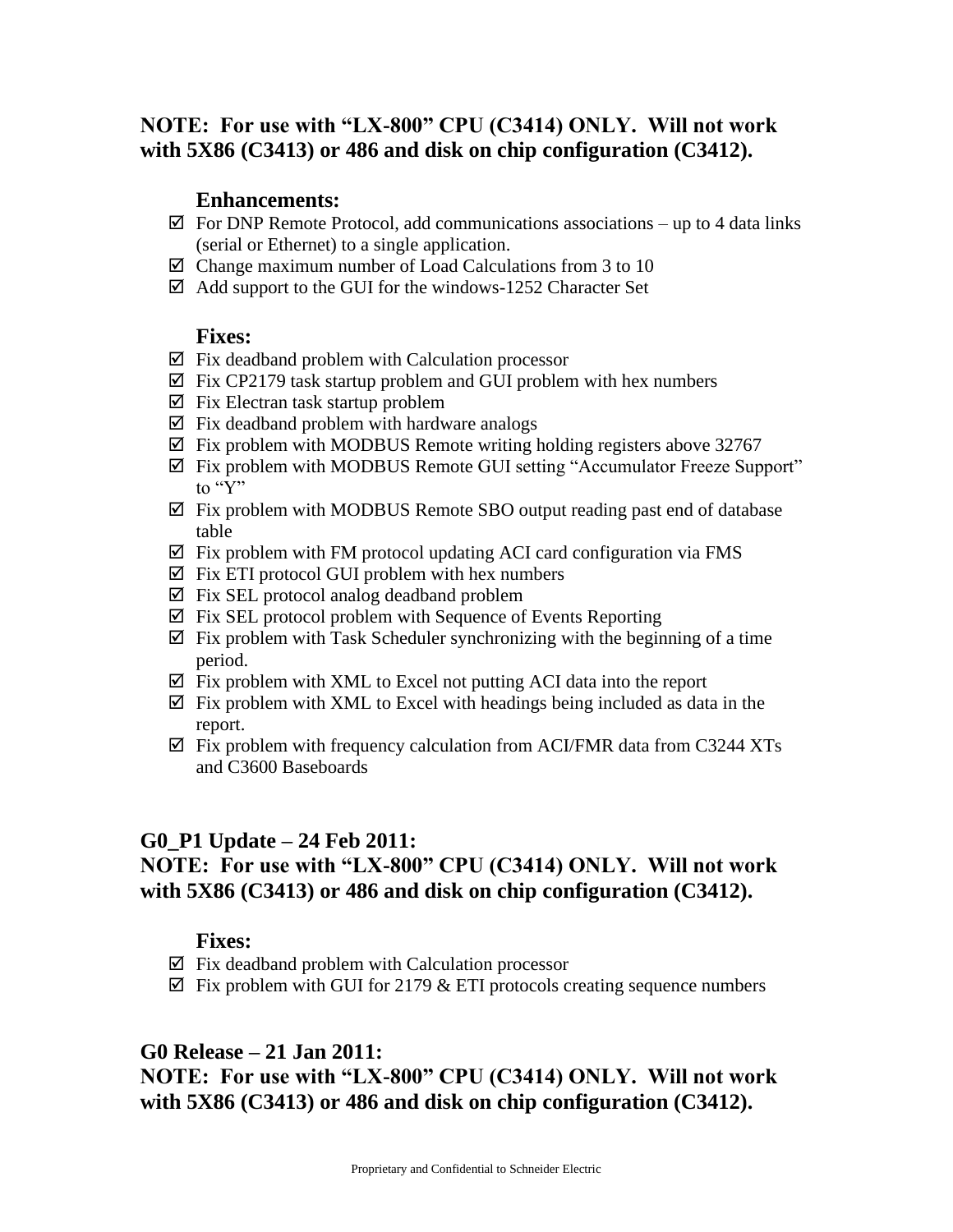### **Enhancements:**

- $\boxtimes$  Comply with NERC/CIP vulnerability document [\(http://www.us](http://www.us-cert.gov/control_systems/pdf/ICSA-10-214-01.pdf)[cert.gov/control\\_systems/pdf/ICSA-10-214-01.pdf\)](http://www.us-cert.gov/control_systems/pdf/ICSA-10-214-01.pdf) regarding password hash weakness and remove debug task and port to prevent exploitation
- $\boxtimes$  L&G 8979 protocol changed to allow IB timeout values of up to 30000ms.
- $\boxtimes$  Boolean Status application now allows up to 128 equations.

### **Fixes:**

- $\boxtimes$  SOE Log problem with displaying blank page corrected.
- $\boxtimes$  SEL Protocol autoconfigure problem corrected.
- $\boxtimes$  L&N C2100H Master protocol display problem corrected for digital inputs and accumulators displaying  $1<sup>st</sup>$  page data for all pages defined.
- $\boxtimes$  Verify version of VxWorks is G0 or greater to allow registration of watchdog service function for use with network security protocols.
- $\boxtimes$  Changing the name of an ALT IED Accumulator point changed the name of ALT IED Analog point problem corrected.

## **F0\_P4 Update – 29 Dec 2010:**

# **NOTE: For use with "LX-800" CPU (C3414) ONLY. Will not work with 5X86 (C3413) or 486 and disk on chip configuration (C3412).**

#### **Fixes:**

 $\boxtimes$  Fix problem with Primary & Secondary Time source status being incorrect

# **F0\_P3 Update – 08 Dec 2010:**

# **NOTE: For use with "LX-800" CPU (C3414) ONLY. Will not work with 5X86 (C3413) or 486 and disk on chip configuration (C3412).**

#### **Fixes:**

- $\boxtimes$  Calculation Processor bug with protocol deadbanding fixed
- $\boxtimes$  XML to EXCEL macro changed to work with F0 and newer configurations.
- $\boxtimes$  VxWorks changed to remove anonymous FTP login.

### **F0\_P2 Update – 24 Nov 2010:**

# **NOTE: For use with "LX-800" CPU (C3414) ONLY. Will not work with 5X86 (C3413) or 486 and disk on chip configuration (C3412).**

#### **Fixes:**

 $\boxtimes$  MODBUS Remote/TCP corrected to removed 84ms wait after each byte received from MODBUS Master/TCP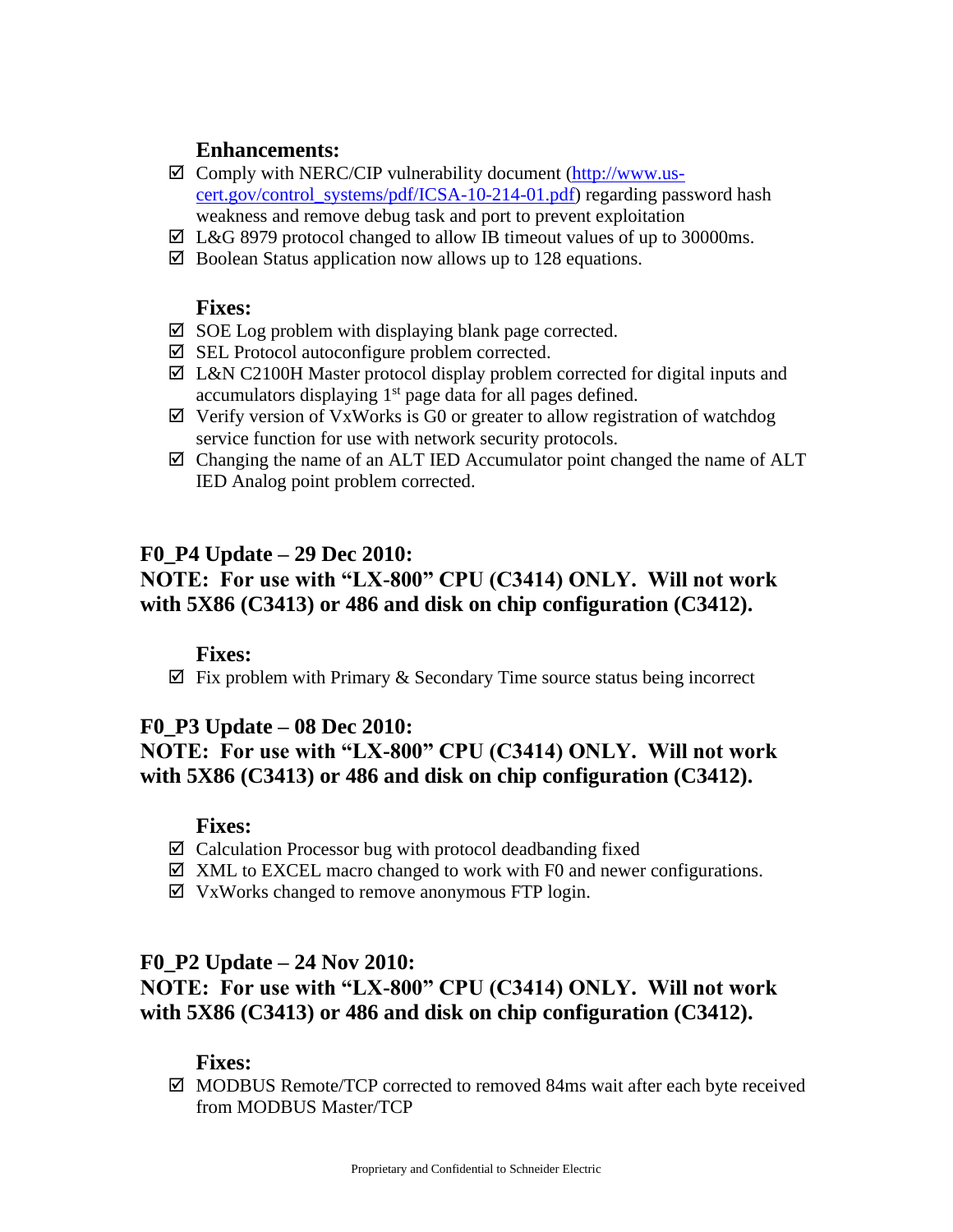- $\boxtimes$  Up/Download control verifies that GUI and application match the target RTU.
- $\boxtimes$  Up/Download control allows <Enter> typed after password to perform the logon function.
- $\boxtimes$  C2020M changed default idle time from 1000 to 10
- $\boxtimes$  C2020M changed default point names and section numbers to match customer preferences.
- C2020M changed default analog input cmin from -2048 to -2047.
- C2020M changed so SBO, DO and AO select and execute commands occur only once with no retries.
- $\boxtimes$  CDC I changed so that N can be entered as Scan Address
- $\boxtimes$  CDC II changed so that N can be entered as Scan Address

#### **F0\_P1 Update – 15 Nov 2010:**

# **NOTE: For use with "LX-800" CPU (C3414) ONLY. Will not work with 5X86 (C3413) or 486 and disk on chip configuration (C3412).**

#### **Fixes:**

- $\boxtimes$  Alarm Task bug that could cause a bad event time.
- $\boxtimes$  Alternate IED task bug that could cause a bad event time.
- Calculation Package display bug for SQRT/ROUND functions and failed points.
- $\boxtimes$  Data Transfer bug that could cause a bad event time.
- $\boxtimes$  Boolean Status bug that could cause a bad event time.
- $\boxtimes$  Conitel C2020 Master bug that could cause a bad event time and bug taking IED on/off scan.
- $\boxtimes$  Conitel C2100H Master bug that could cause a bad event time and bug taking IED on/off scan.
- $\boxtimes$  DNP3 IP Slave problem with unsolicited mode and bug that could cause a bad event time.
- $\boxtimes$  ETI Master bug with taking IED on/off scan.
- $\boxtimes$  Harris Master bug with taking IED on/off scan.
- $\boxtimes$  MODBUS Master bug with taking IED on/off scan and bug marking points failed by scan group.
- $\boxtimes$  Series V Master bug that could cause a bad event time.
- $\boxtimes$  Improve accuracy of seconds since restart counter
- $\boxtimes$  Configuration Converter fix to add missing tags for DNP3 Master Authentication

#### **F0 Release – 01 Nov 2010:**

# **NOTE: For use with "LX-800" CPU (C3414) ONLY. Will not work with 5X86 (C3413) or 486 and disk on chip configuration (C3412).**

#### **Enhancements:**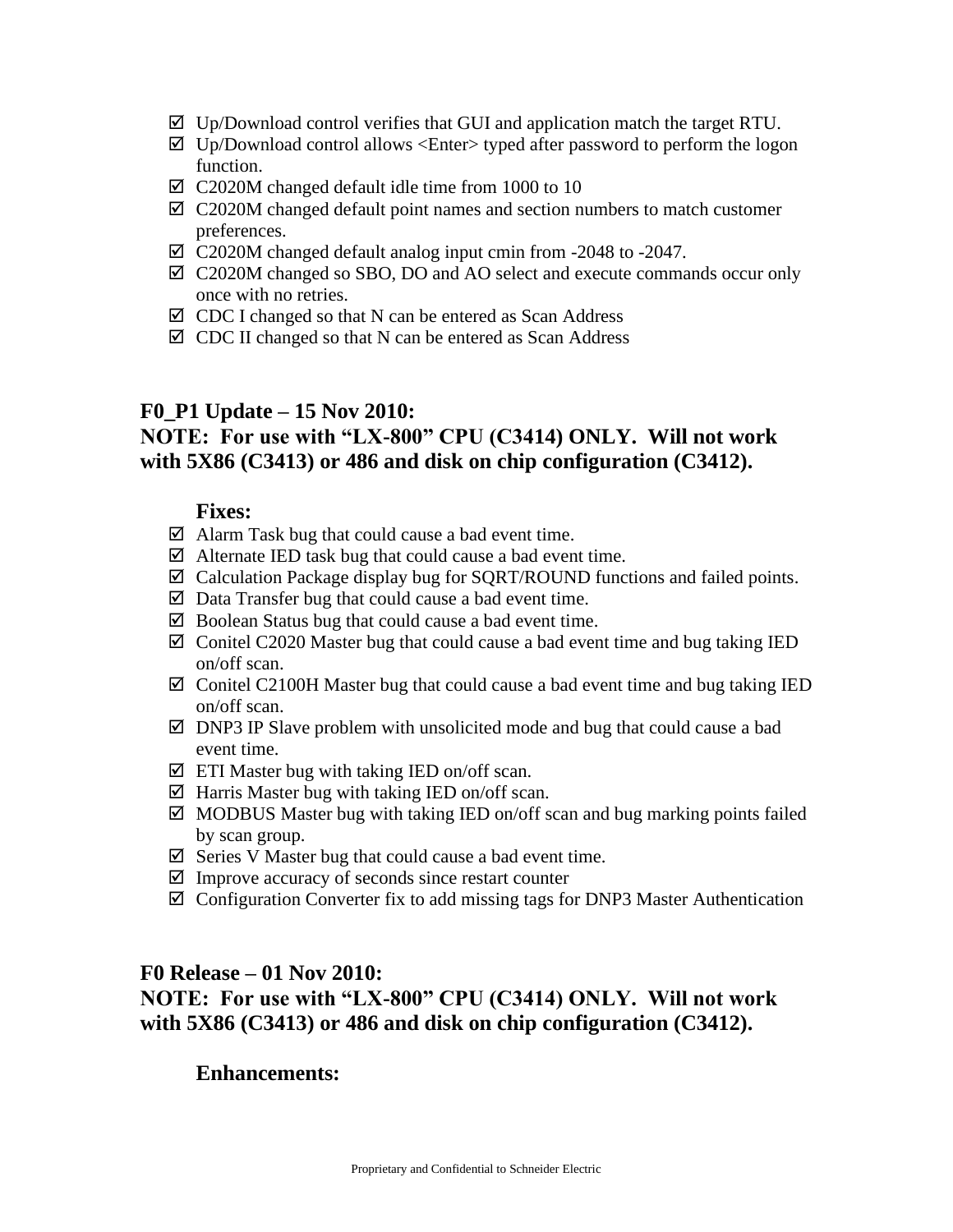- $\boxtimes$  L&N C2020 Master protocol added with support for Status Inputs, Analog Inputs, and SBO control points.
- $\boxtimes$  DNP3 Master configurable to process frozen counter objects.
- $\boxtimes$  LANDAC II support added.
- $\boxtimes$  DNP3 Remote toggle status point when new connection is established.
- $\boxtimes$  Safe Mode restored to GUI to start up RTU in Safe Mode.
- $\boxtimes$  Calculation task passes data quality flags to cascaded calculations.
- $\boxtimes$  Support for C3400 baseboards with 12 bit ADC (Red PCBs).
- $\boxtimes$  ISaGRAF now runs only if some point is mapped (security removes unused IP ports).
- $\boxtimes$  Time of Day can be read from the master station protocols from analog points.
- $\boxtimes$  Up time in seconds for the RTU can be read in an accumulator from master station protocols.
- $\boxtimes$  Debugger removed from VxWorks (security removes unused IP ports)
- $\boxtimes$  Execute time for all SBO control points initialized to non zero such that they can be used with legacy protocols.
- $\boxtimes$  Counter added to status inputs to count changes and time stamp of last change for hardware status, DNP3 Master and MODBUS Master status points.
- $\boxtimes$  DNP3 IP Remote unsolicited support.
- $\boxtimes$  Boolean status now supports 64 equations.
- $\boxtimes$  MODBUS Master support for configuration of 16 and 32 bit Analog Inputs, Analog Outputs, and Accumulators.

#### **Fixes:**

- $\triangleright$  Increase task stack sizes.
- PMS 80 protocol problem with "Reply with Stale Data" corrected, Local/Remote switch now honored for IED controls and SBO controls allowed with stale data in RTU response.
- $\boxtimes$  MODBUS Master now sets polarity correctly for 3720 ACM electric meters.
- $\boxtimes$  The system log message for a task crash now prints all the registers.
- $\boxtimes$  Capacitor Bank application now maps analog points correctly.
- DNP3 Master accumulator display corrected.
- $\boxtimes$  Bug with status point for secondary time source changing states when primary time source fails corrected.
- $\boxtimes$  CDC Protocol display headers corrected.
- $\boxtimes$  Corrected GUI problem with "/" character in a text box causing configuration files to be truncated.
- $\boxtimes$  MODBUS Master communication counters (per IED) now display correctly.
- $\boxtimes$  Removed error messages printed on console from DNP3 Master and MODBUS Master.
- $\boxtimes$  1MSSOE display corrected.

### **E1 Release – 04 May 2010:**

**NOTE: For use with "LX-800" CPU (C3414) ONLY. Will not work with 5X86 (C3413) or 486 and disk on chip configuration (C3412).**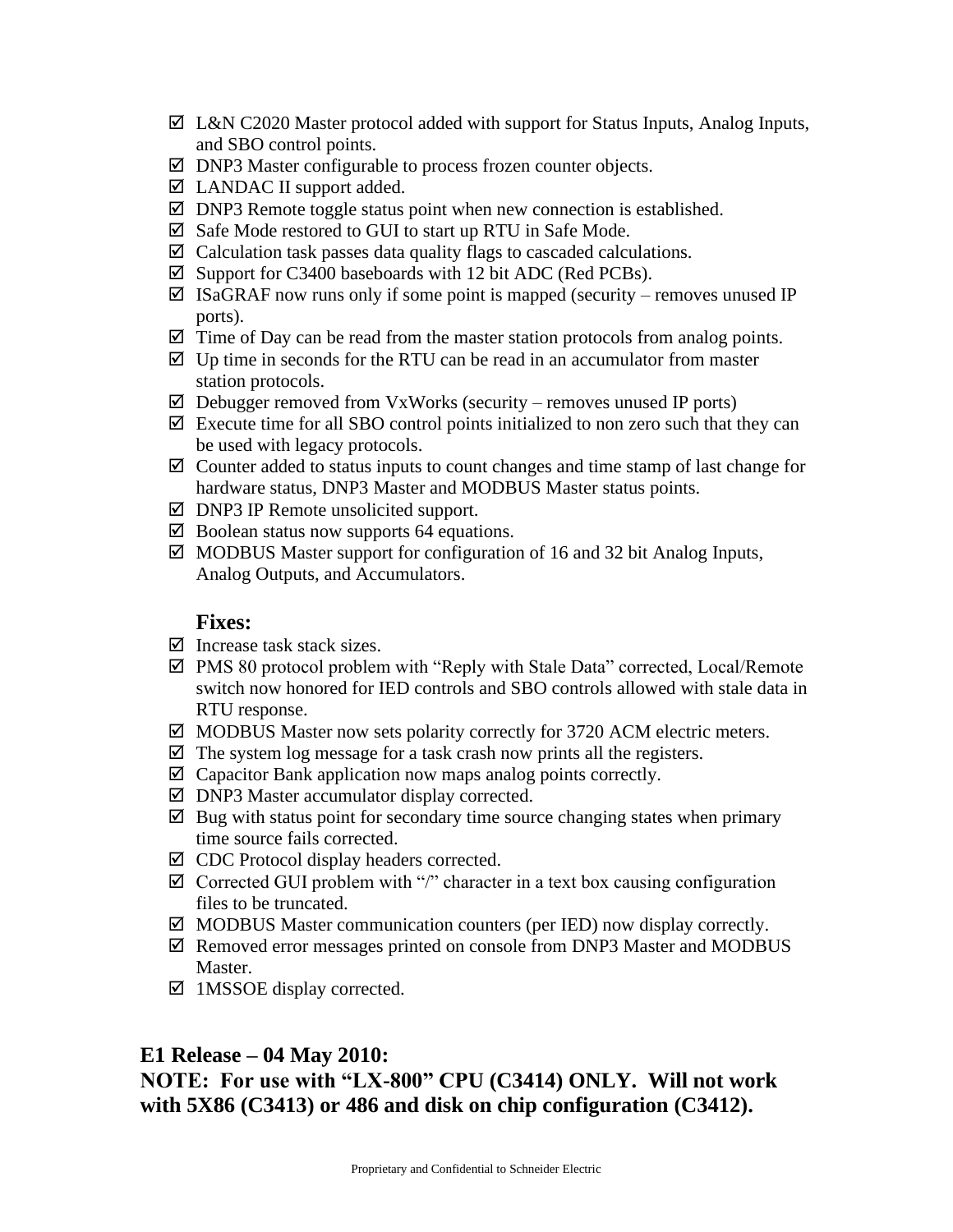## **Enhancements:**

- $\boxtimes$  Button added to Display menu to go directly to display for Annunciator
- $\boxtimes$  SEL protocol can zero fault distance after ignore faults timer expires
- $\boxtimes$  DNPR & DNPM now have ability to do DNP3 Authentication if enabled
- $\boxtimes$  GUI now has Strong Passwords enabled, minimum length of 8 characters, at least 1 character from each for the following four groups, Upper Case, Lower Case, Numbers, and Punctuation

# **D3\_PA Upgrade – 14 April 2010:**

# **NOTE: For use with "5x86" CPU with compact flash ONLY. Will not work with 486 and disk on chip configuration.**

# **Enhancements:**

C2100H Master protocol now does a Status Scan 1 after a Trip/Close Activate.

## **Fixes:**

- $\boxtimes$  C2100H Master protocol now sends controls correctly when multiple RTU addresses are used.
- $\boxtimes$  GUI & Application now validate passwords containing '<', '>" or '&' correctly. Requires Operating System C3413-500-996C3 included with this update to be sent to the RTU by the GUI

# **D3\_P9 Upgrade – 7 April 2010:**

# **NOTE: For use with "5x86" CPU with compact flash ONLY. Will not work with 486 and disk on chip configuration.**

### **Fixes:**

- $\boxtimes$  SPR protocol configuration now converted correctly by config converter
- $\boxtimes$  SPR fault distance configuration data reading problem corrected
- $\boxtimes$  Capacitor Bank Control application configuration now converted correctly by config converter

# **D3\_P8 Upgrade – 24 March 2010:**

**NOTE: For use with "5x86" CPU with compact flash ONLY. Will not work with 486 and disk on chip configuration.**

# **Enhancements:**

 $\boxtimes$  XML parser change to reduce memory usage.

### **Fixes:**

Data Transfer DO to AO removed from GUI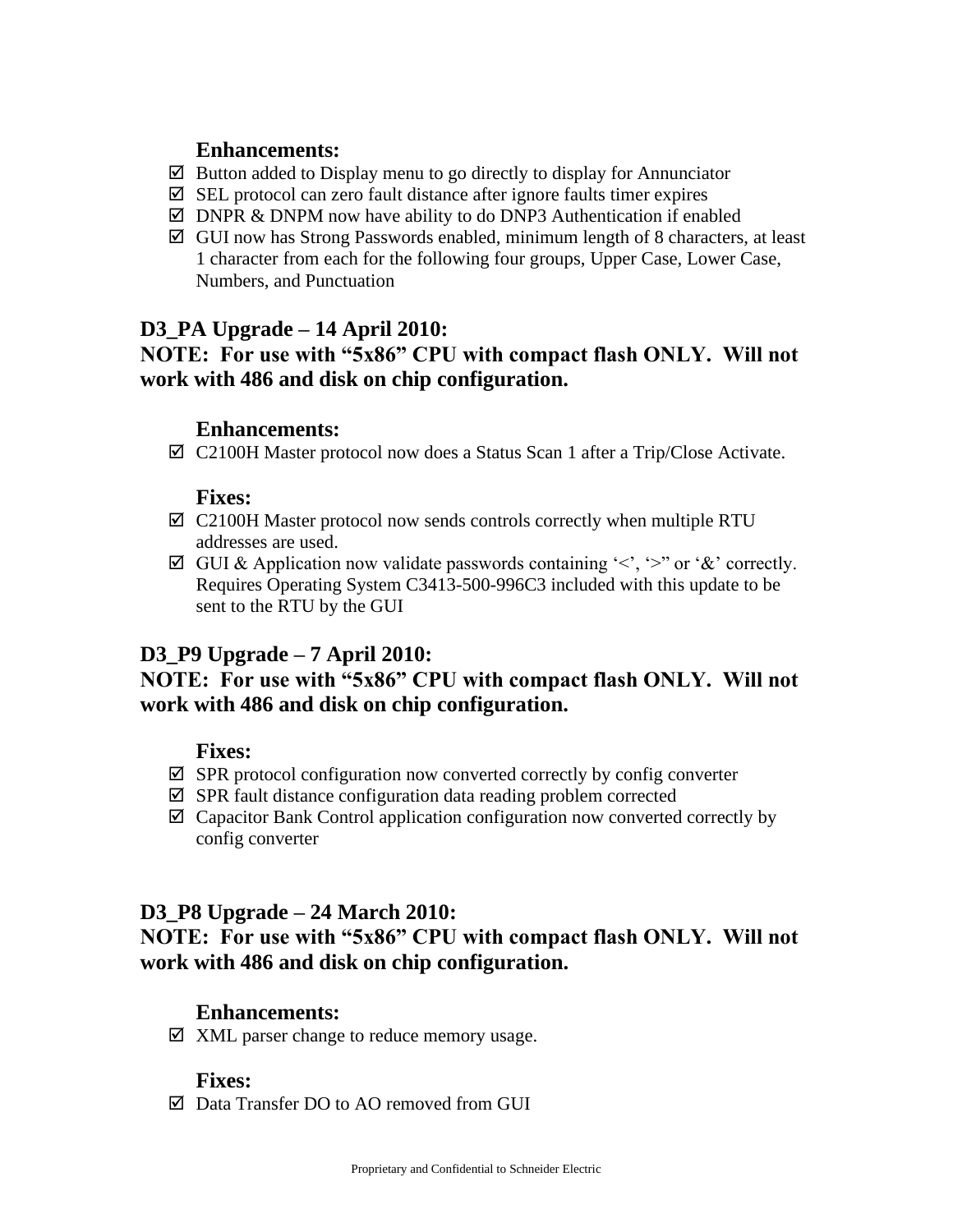- DNPM Binary Output Display Corrected
- $\boxtimes$  DNPR allows 8192 points for all types
- FMS allows 8192 Fast Survey Records
- $\boxtimes$  DNPM Command point numbering corrected for analog outputs
- $\boxtimes$  DNPR Display shows spare for spare analog outputs
- MBM Ethernet no response timeout corrected
- $\boxtimes$  RLL Status Display point numbering corrected
- $\boxtimes$  RLL Accumulator Display point numbering corrected
- $\boxtimes$  RLL Digital Output Display point numbering corrected
- RLL Analog Output Commands numbered correctly
- $\boxtimes$  DNPM counter display corrected
- $\boxtimes$  RLL allows 0.0 for Analog Input engineering unit maximum
- $\boxtimes$  DNPR shows spare points on floating point display
- $\boxtimes$  SEL problem calculating protocol deadbands corrected

### **D3\_P7 Upgrade – 19 February 2010:**

# **NOTE: For use with "5x86" CPU with compact flash ONLY. Will not work with 486 and disk on chip configuration.**

## **Enhancements:**

Calculator Processor has ROUND function added.

#### **Fixes:**

- $\boxtimes$  DNPM GUI problem corrected for 2048 points of all types.
- $\boxtimes$  HTTP Server stack size increased to prevent task crash.

## **D3\_P6 Upgrade – 9 February 2010: NOTE: For use with "5x86" CPU with compact flash ONLY. Will not work with 486 and disk on chip configuration.**

### **Enhancements:**

VanComm protocol allows 512 SBO control points.

#### **Fixes:**

- $\boxtimes$  XML parse changed to use less memory to prevent task crashes
- $\boxtimes$  DNPR does not log missing point messages for spare points

### **D3\_P5 Upgrade – 28 January 2010:**

# **NOTE: For use with "5x86" CPU with compact flash ONLY. Will not work with 486 and disk on chip configuration.**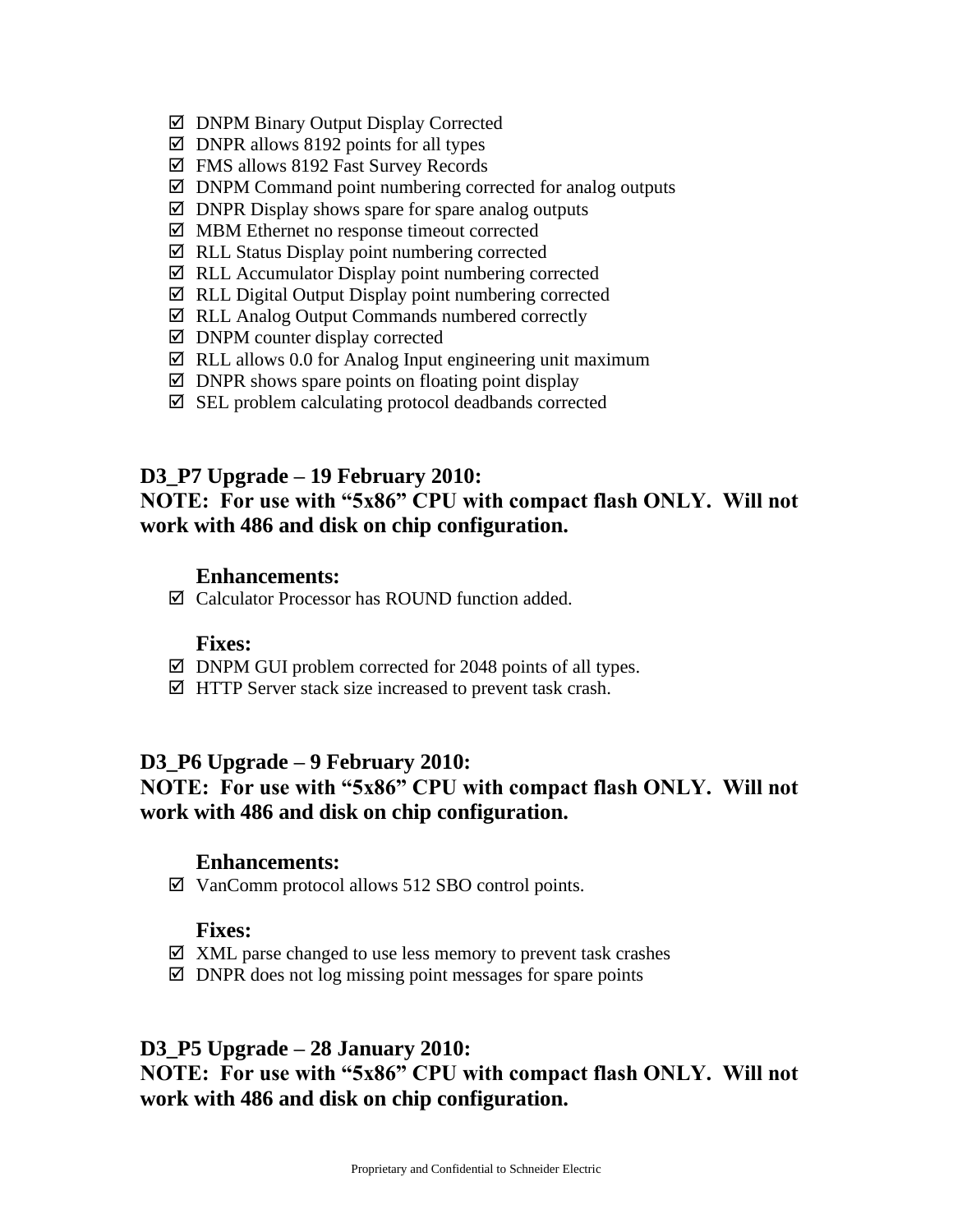## **Fixes:**

- $\boxtimes$  Calculation package does not round up accumulator results
- $\boxtimes$  Calculation package truncates analog result if integer constant is used in calculation.

### **D3\_P4 Upgrade – 05 January 2010:**

# **NOTE: For use with "5x86" CPU with compact flash ONLY. Will not work with 486 and disk on chip configuration.**

### **Fixes:**

- $\boxtimes$  DNPM processes indexed Object 1, Variation 2 again.
- $\boxtimes$  SEL 5010 software works with tunnel function.
- $\boxtimes$  Symax meter accumulators marked online when communications restored

### **Enhancements:**

- $\boxtimes$  Data Transfer allows 2048 transfers.
- $\boxtimes$  DNPR allows 8192 points for all types.
- $\boxtimes$  DNPM allows 2048 points for all types.

### **D3\_P3 Upgrade – 05 October 2009:**

# **NOTE: For use with "5x86" CPU with compact flash ONLY. Will not work with 486 and disk on chip configuration.**

### **Fixes:**

- $\boxtimes$  DNPM was incrementing "No replies" counter despite good communications.
- $\boxtimes$  DNPR was deleting counter events for all "Protocol Level"(s), not just PJM
- $\boxtimes$  Configuration Converter program now adds tags for DNPM "Scan Type 5 Status" Input" when converting templates.

# **D3\_P2 Upgrade – 02 September 2009:**

## **NOTE: For use with "5x86" CPU with compact flash ONLY. Will not work with 486 and disk on chip configuration.**

### **Enhancements:**

 $\boxtimes$  Calculation package allows 1024 calculations.

#### **Fixes:**

 $\boxtimes$  Calculation package Analog Inputs now retain fractional part of value.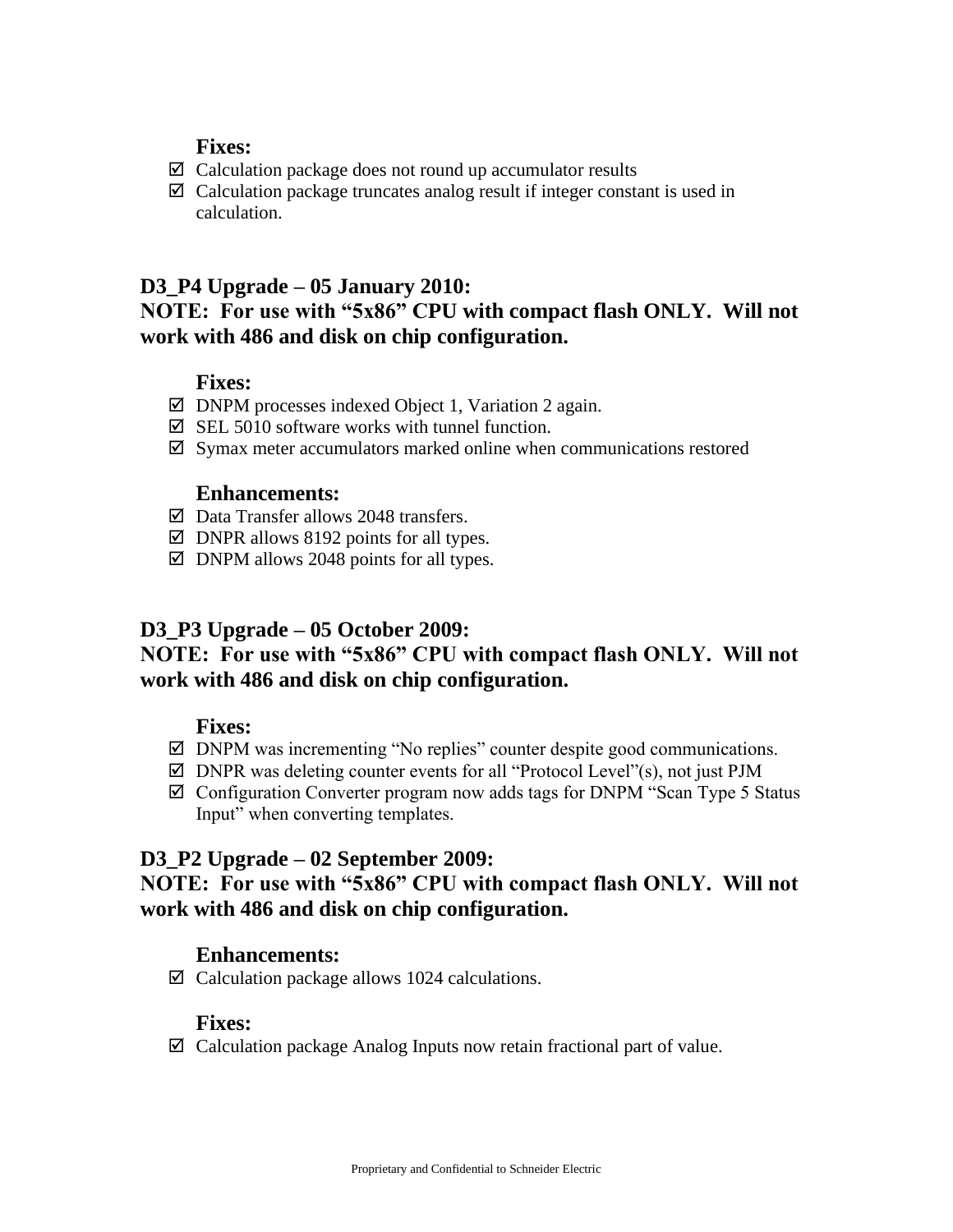# **D3\_P1 Upgrade – 02 July 2009:**

# **NOTE: For use with "5x86" CPU with compact flash ONLY. Will not work with 486 and disk on chip configuration.**

### **Enhancements:**

- $\boxtimes$  MODBUS(M) protocol has support for 3720 ACM electric meter polarity for power values.
- $\boxtimes$  MODBUS(M) 2048 maximum configurable points for all types.
- $\boxtimes$  MODBUS(R) 2048 maximum configurable points for all types.

### **Fixes:**

- $\boxtimes$  Calculation package GUI changed to prevent corruption of configuration data.
- $\boxtimes$  Data Transfer AIAO and DODI corrected to fix problem with timeout on commands.

## **D3 Upgrade – 19 June 2009:**

## **NOTE: For use with "5x86" CPU with compact flash ONLY. Will not work with 486 and disk on chip configuration.**

### **Enhancements:**

- $\boxtimes$  Annunciator Panel application enhanced to have 16 points per cell, any combination of analog input or digital input. Points used in application must be configured in the Alarming application for correct usage in the Annunciator Panel.
- $\boxtimes$  MODBUS(M) special processing to interface to generator controller (DSE opcode in Digital Output configuration).
- $\boxtimes$  MODBUS(R) maximum number of analog input points is now 2048.
- $\boxtimes$  DNP(M) now processes objects 2, variation 3, 51,1 and 51,2 when received for DNP3 Level 2 compliance.
- $\boxtimes$  Data Transfer now has Digital Input to Analog Input function.
- $\boxtimes$  DNP(R) can now be configured to send Object 32, Variation 3 or O32, V4 time tagged analog input events
- $\boxtimes$  Timing application GUI change to Start/Stop Digital Input points, not just 2 Digital Input points.
- $\boxtimes$  Calculation Processor now has a remainder function.
- $\boxtimes$  GUI now allows name of Administrator account to be changed.
- $\boxtimes$  C2100H(M) protocol SM & SMA status types removed. MCD flag added to allow MCD points to start on odd bit numbers and have status bit in A block and change bit in B block.

- $\boxtimes$  Redac 80 protocol GUI corrections and communications improvements.
- Capacitor Bank Control GUI can configure "Switch Operation Window" and "VARs Delta Delay Time"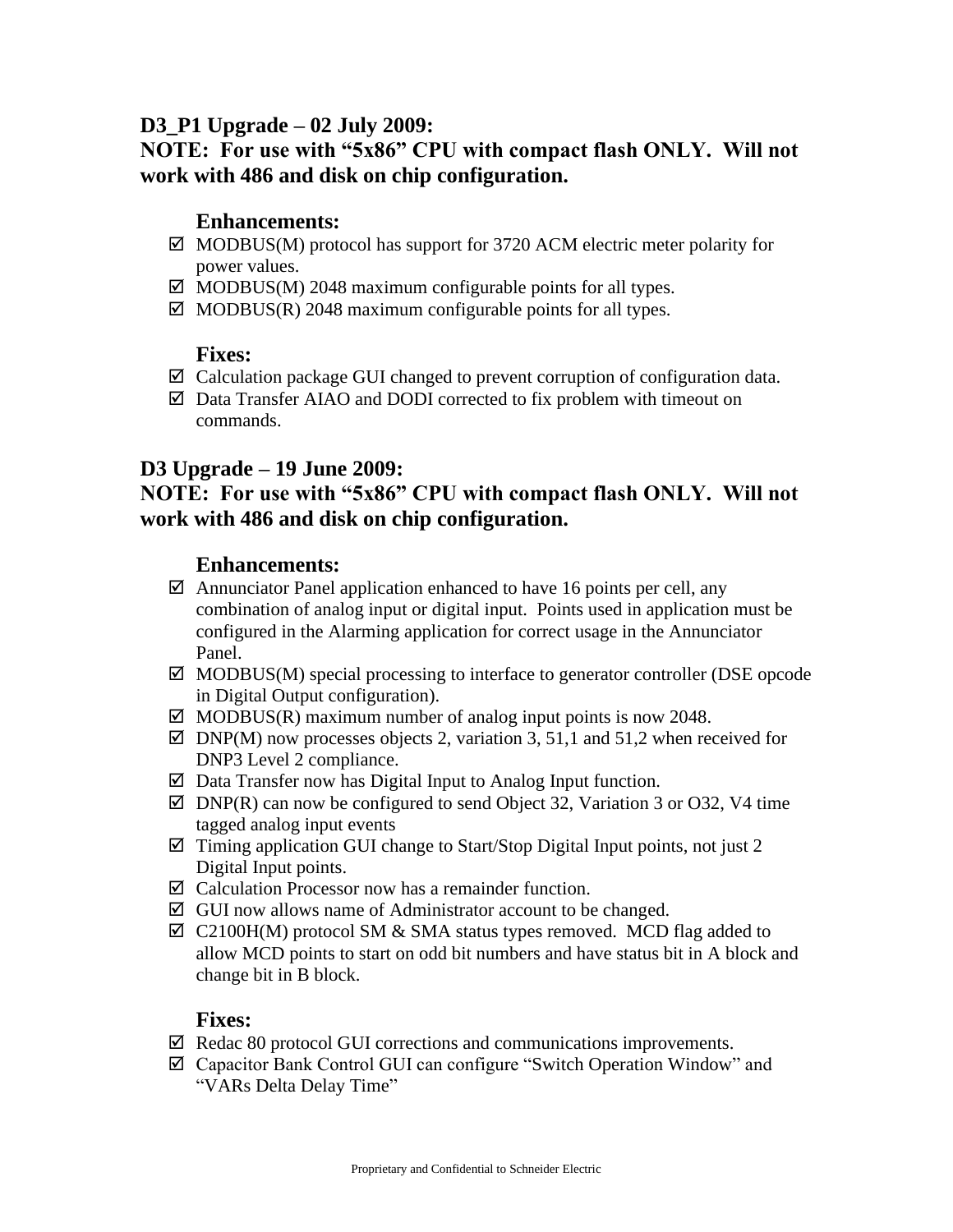- $\boxtimes$  SV & SVNC protocols no longer hang RTU when missing points are in the analog input configuration.
- $\boxtimes$  SEL protocol now uses EGU MIN/MAX to calculate analog input counts.
- $\boxtimes$  DNP(R) now handles 40 DNP messages in a single TCP transmission.
- $\boxtimes$  DNP TCP/IP changes to handle garbage data in the input stream.
- $\boxtimes$  Boolean Status display now functions regardless whether or not the application is configured.
- $\boxtimes$  DNP(R) Analog Output display corrected to show counts for point displayed, not just the first page on every page of the display.
- $\boxtimes$  Data Transfer function AI32ACC now copies value of analog input to accumulator point correctly.

# **D2\_P1 Upgrade – 07 April 2009:**

# **NOTE: For use with "5x86" CPU with compact flash ONLY. Will not work with 486 and disk on chip configuration.**

### **Enhancements:**

 $\boxtimes$  Change display for MODBUS Master TCP to remove inapplicable counters.

### **Fixes:**

- $\boxtimes$  DNP TCP fix to discard data received that is not part of a valid message.
- Configuration converter program adds tags for MODBUS Master TCP.

### **D2 Upgrade – 20 March 2009:**

**NOTE: For use with "5x86" CPU with compact flash ONLY. Will not work with 486 and disk on chip configuration.**

# **Additions:**

- MODBUS Master TCP/IP and over TCP/IP
- Support C3830 (DC Analog) module on SAGE 1330 and SAGE 1310
- $\boxtimes$  Command Inhibit function for Analog Outputs and Digital Outputs

#### **Enhancements:**

- $\boxtimes$  Annunciator Panel can display analog points. All points used with this application must be manually mapped into the Alarming application for proper operation of the Annunciator Panel application.
- $\boxtimes$  Data Transfer has a single Analog Input point to Accumulator function added.
- $\boxtimes$  DNP Remote has support for Object 0, Variations 242, 243, 246, 248, 250, 252, 254 and 255 for all levels of the protocol. Variations 243, 246, and 248 may be configured on the Configuration/CPU page.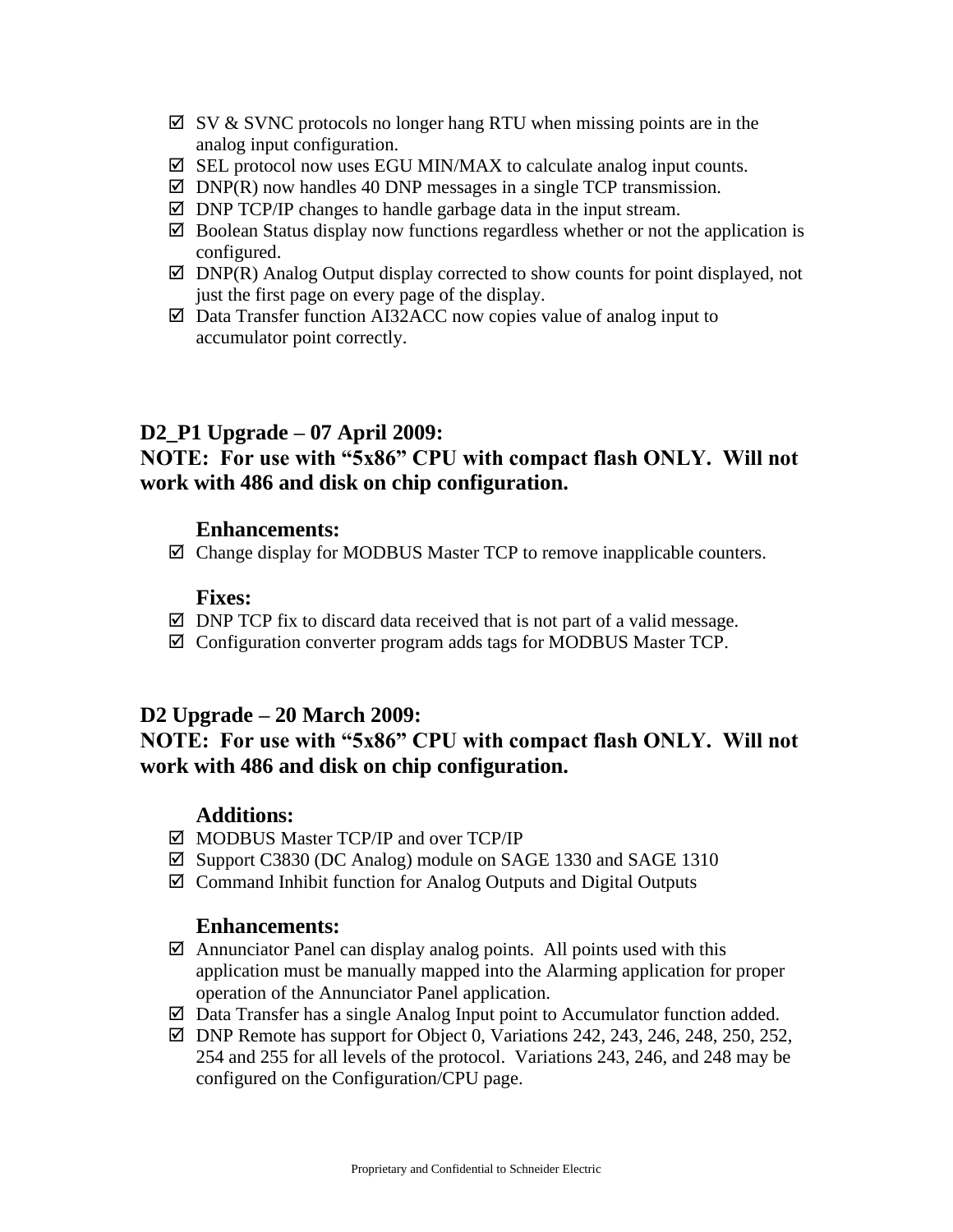- $\boxtimes$  MODBUS Remote TCP/IP returns the received preamble sequence number in the reply. ID 0 is allowed as well.
- $\boxtimes$  MODBUS Master allows for IEEE 754 single precision format floating point data to be corrected for words being reversed in the received data
- $\boxtimes$  Command Inhibit application now has display for SBO points.

#### **Fixes:**

- $\boxtimes$  Set the RTU Clock from the GUI when RTC is time source.
- SAGE 2300 Temperature Reference offset correction function now works
- DNP Master "Delay to First Byte" now works correctly when changed in real time. Integrity scan now occurs for live IEDs when other IEDs are communications failed.
- $\boxtimes$  DNP Remote corrects data quality flags on object 100 analog input points. Correct the point count for object 1 variation 1 responses. Unsolicited confirm timeout now works correctly.
- $\boxtimes$  SEL protocol now truncates the relay name to 22 characters to use as the IED device name.

## **D1\_P2 Upgrade – 3 February 2009:**

# **NOTE: For use with "5x86" CPU with compact flash ONLY. Will not work with 486 and disk on chip configuration.**

#### **Additions:**

 $\boxtimes$  Add IEEE floating point inputs for Modbus (R).

#### **Fixes:**

- $\boxtimes$  DNPR: don't reply if there is an error in a Direct Operate, No Ack for digital outputs or analog outputs.
- $\boxtimes$  Alarm Monitor: Display was corrected to show digital output quality correctly. Setup was corrected to search all analogs, including references.
- $\boxtimes$  Selftest Task: Fixed ability to set the RTU Clock from the GUI.
- $\boxtimes$  Calc Task: Don't init Analog Inputs as failed so self-reference will work.

### **D1\_P1 Upgrade – 12 January 2009:**

# **NOTE: For use with "5x86" CPU with compact flash ONLY. Will not work with 486 and disk on chip configuration.**

### **Additions:**

- $\boxtimes$  DNPR can have a list of 576 accumulator freeze events with time tags per accumulator point. Set "DNP 3.0 Protocol Level" to "PJM" to enable.
- $\boxtimes$  Global Freeze Task was modified to allow a global accumulator freeze to occur on a specified number of seconds after the hour and make sure a global freeze status point is defined before trying to change its state.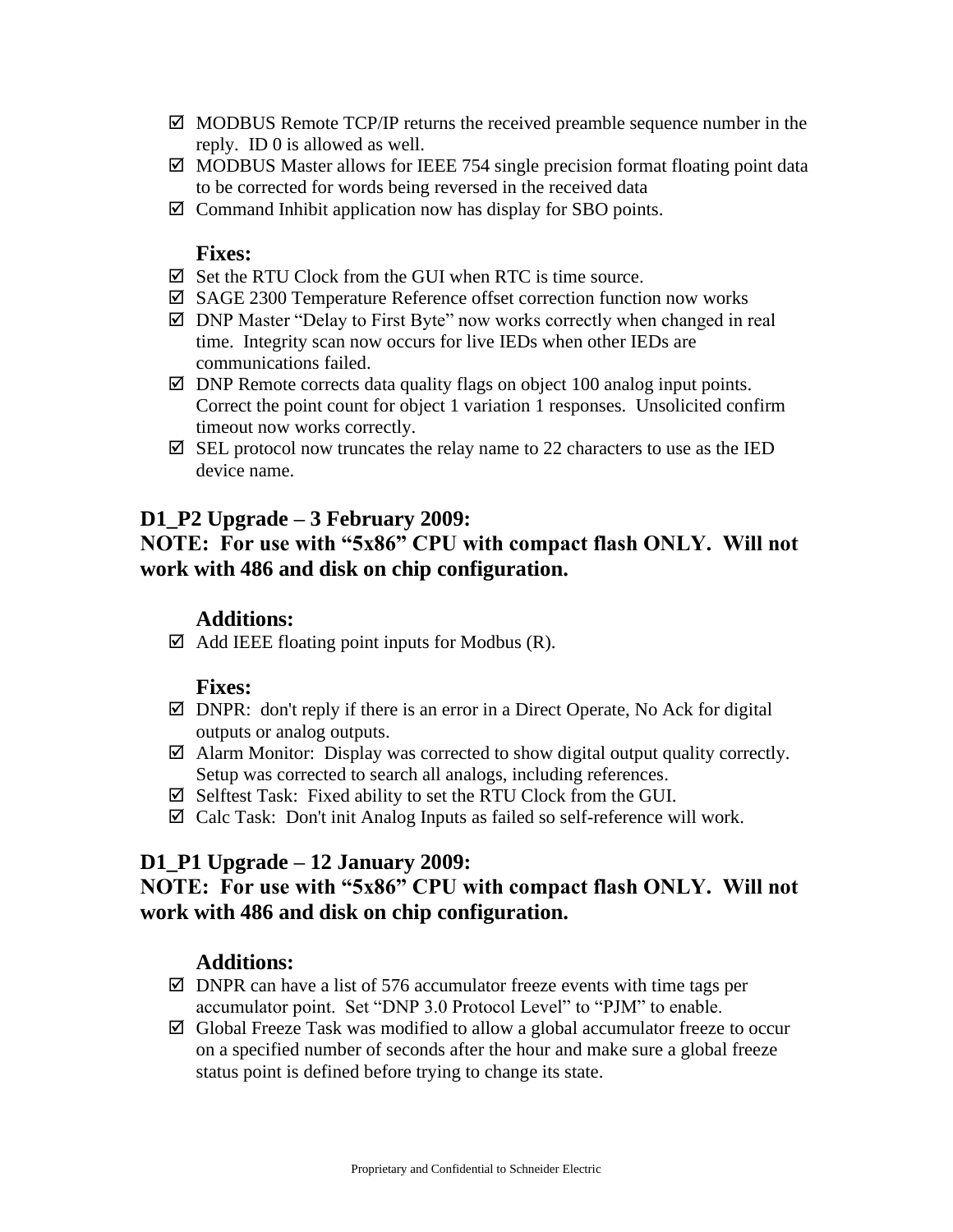### **Fixes:**

- $\boxtimes$  XML to XLS macro added to firmware update file.
- $\boxtimes$  DNPR points assigned to Class 3 are now shown with the correct class number.
- $\boxtimes$  CMD INHIBIT had a race condition fixed for use with IED points.
- $\boxtimes$  ALARM task now supports 1024 status and 512 analogs. GUI fix for deleting existing points.
- $\boxtimes$  Event Task has GUI fix to delete points correctly.

### **D1 Upgrade – 12 December 2008:**

**NOTE: For use with "5x86" CPU with compact flash ONLY. Will not work with 486 and disk on chip configuration.**

# **Additions:**

- $\boxtimes$  Add battery test function.
- Add Command Inhibit function for Select Before Operate points.
- $\boxtimes$  Change function of 'Activate' STS point now controls only switch operation. New STS point added to indicate AST criteria is met.

#### **D0\_P4 Upgrade – 02 December 2008:**

# **NOTE: For use with "5x86" CPU with compact flash ONLY. Will not work with 486 and disk on chip configuration.**

#### **Fixes:**

 $\boxtimes$  Fix problem with RTU hanging when IRIG-B signal used as input to SAGE 3030.

### **D0\_P3 Upgrade – 13 November 2008:**

# **NOTE: For use with "5x86" CPU with compact flash ONLY. Will not work with 486 and disk on chip configuration.**

#### **Fixes:**

 $\boxtimes$  In Schweitzer protocol, fix problem with analog input configuration causing memory corruption problems.

#### **D0\_P2 Upgrade – 06 November 2008:**

# **NOTE: For use with "5x86" CPU with compact flash ONLY. Will not work with 486 and disk on chip configuration.**

#### **Fixes:**

 $\boxtimes$  In DNP Remote protocol, correct problem with timestamps changing from Local to UTC after communications failures.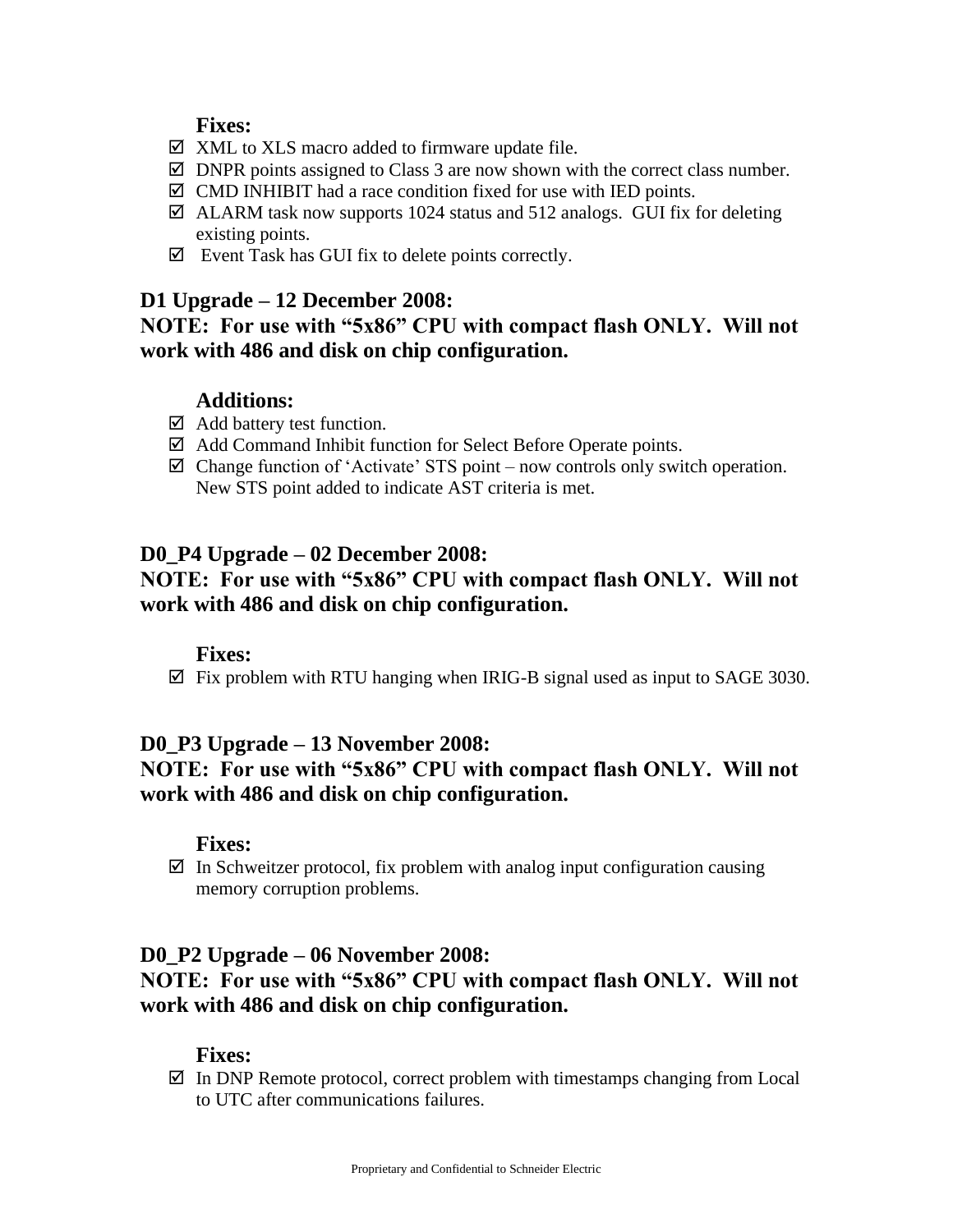## **Additions:**

 $\boxtimes$  Add rudimentary support for Object 30, Variation 5, single precision floating point.

### **D0\_P1 Upgrade – 29 October 2008:**

# **NOTE: For use with "5x86" CPU with compact flash ONLY. Will not work with 486 and disk on chip configuration.**

### **Fixes:**

 $\boxtimes$  In MODBUS Master protocol, calculate correct number of registers to read when there is a gap in the range.

### **D0 Upgrade – 13 September 2008:**

# **NOTE: For use with "5x86" CPU with compact flash ONLY. Will not work with 486 and disk on chip configuration.**

### **Fixes:**

- $\boxtimes$  DNPR Short Floating Point (o100, v1) changed to match DNP documentation.
- $\boxtimes$  DNPR Real time configuration of communications parameters now works.
- $\boxtimes$  DNPM Real time configuration of communications parameters now works.
- $\boxtimes$  L&N Fix problem with counting and configuring points correctly.
- $\boxtimes$  SEL Change to EVE reporting & autoconfigure fail error message added.
- $\boxtimes$  SES 92 Do not set ALG or ACC flags, set validity for status dump.

# **Additions:**

- $\boxtimes$  Navigation shortcuts in GUI.
- $\boxtimes$  45 character length for point names.
- $\boxtimes$  Alarm application.
- $\boxtimes$  Event Timing application.
- $\boxtimes$  C2100H(M) On/Off Scan in real time.
- $\overline{M}$  2179 On/Off Scan in real time.
- $\boxtimes$  ETI On/Off Scan in real time.
- $\boxtimes$  FM Add SEL Event Reporting.
- $\boxtimes$  FM Add SEL Event reporting in FMS format.
- $\boxtimes$  Harris(M) On/Off Scan in real time.
- $\boxtimes$  Incom On/Off Scan in real time.
- $\boxtimes$  Modbus(M) On/Off Scan in real time & display of floating point values.
- $\boxtimes$  Quantum On/Off Scan in real time.
- $\boxtimes$  SEL get real time data while tunnel is active.
- $\boxtimes$  Series V(M) On/Off Scan in real time.
- $\boxtimes$  Symax- On/Off Scan in real time.
- $\boxtimes$  Transdata On/Off Scan in real time.
- $\boxtimes$  ISaGRAF template feature.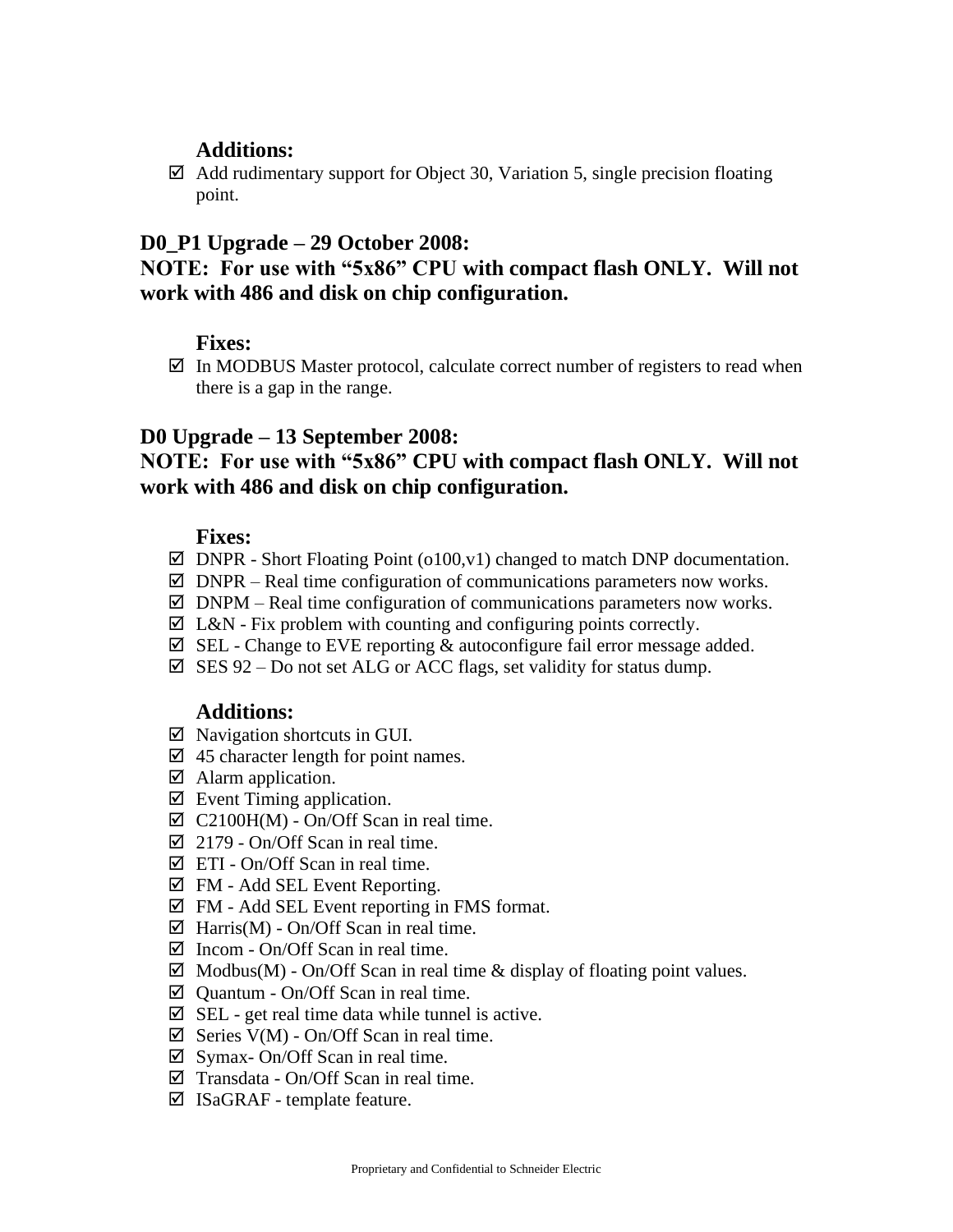### **CD\_P4 Upgrade – 24 September 2008:**

# **NOTE: For use with "5x86" CPU with compact flash ONLY. Will not work with 486 and disk on chip configuration.**

### **Fixes:**

- $\boxtimes$  In Jem2 ASCII protocol, increase size of largest expected reply.
- $\boxtimes$  In SEL protocol, correct problem with autoconfiguration.

### **Additions:**

 $\boxtimes$  In SEL protocol, add display of event headers and ability to upload SEL events when the full (EVE) event is saved in SEL format.

# **CD\_P3 Upgrade – 26 August 2008:**

# **NOTE: For use with "5x86" CPU with compact flash ONLY. Will not work with 486 and disk on chip configuration.**

### **Fixes:**

- $\boxtimes$  In Jem2 ASCII protocol, fix communications problem that which caused accumulators to be marked failed intermittently.
- $\boxtimes$  Fix file up/download control problem where it would not work in certain PC environments.
- $\boxtimes$  Fix problem with time server primary/secondary not setting time. Time server fail timeout is now interval  $+$  timeout period.

### **CD\_P2 Upgrade – 13 August 2008:**

# **NOTE: For use with "5x86" CPU with compact flash ONLY. Will not work with 486 and disk on chip configuration.**

### **Additions:**

- $\boxtimes$  Allow 12 bit analog in CDC-I by setting the range min/max counts
- $\boxtimes$  Add timers to CBC application for use with IED instead of hardware points

- $\boxtimes$  Fix problem in AST which causes erroneous latching of fault status points
- $\boxtimes$  Fix issue in DNPM related to controls not working consistently
- $\boxtimes$  Fix issue in DNPR where some real-time configuration changes did not take effect in real time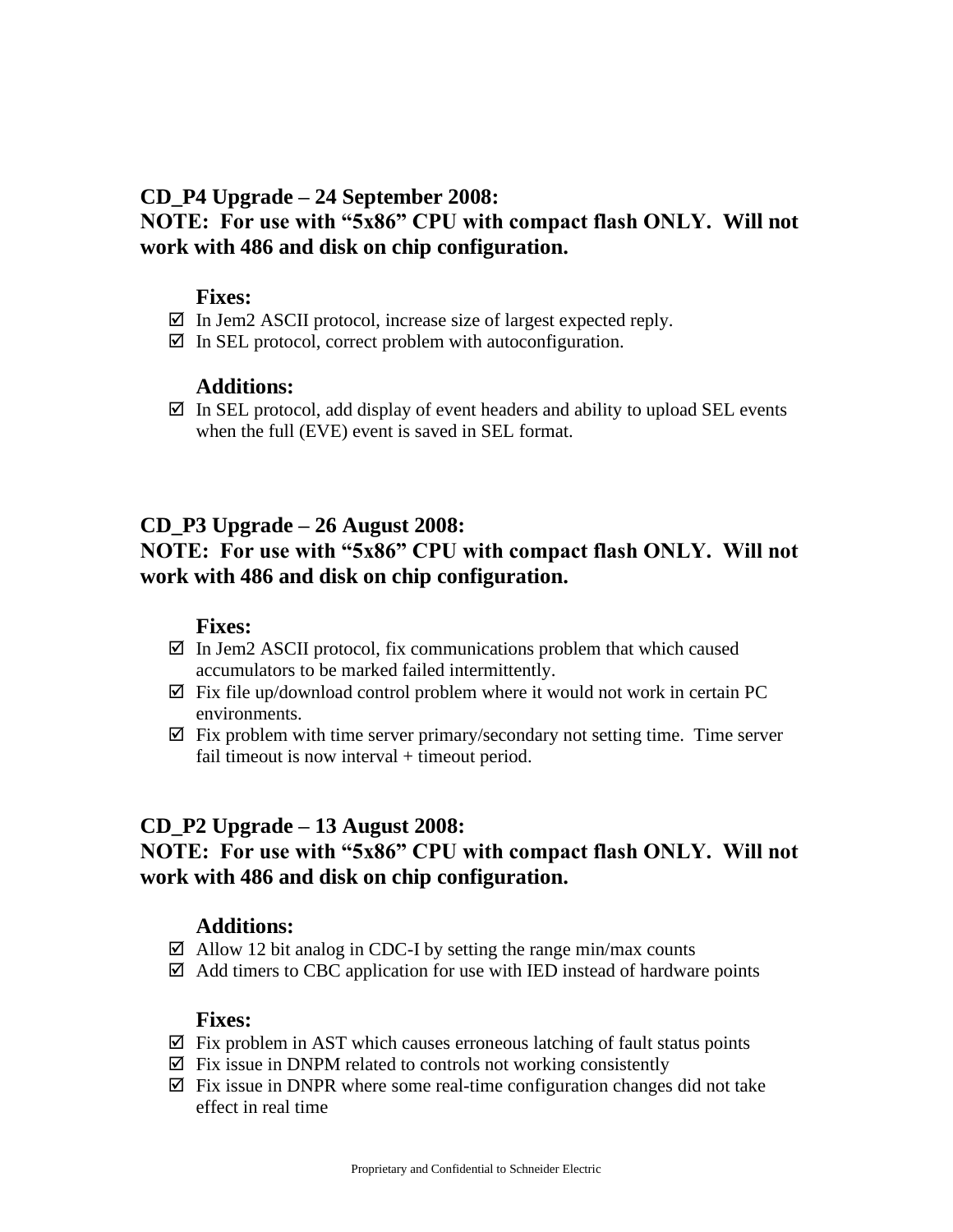- $\boxtimes$  Fix issue in DNPR where event counters counted negative (past zero) and issue with polled events and unsolicited messages
- $\boxtimes$  Increase time for controls in Modbus
- $\boxtimes$  Fix REDAC80 so port 1 will work
- $\boxtimes$  Fix issue where IRIG-B PIC processor was not being read correctly.

## **CD\_P1 Upgrade – 06 June 2008:**

## **NOTE: For use with "5x86" CPU with compact flash ONLY. Will not work with 486 and disk on chip configuration.**

# **Additions:**

- $\boxtimes$  Add new task for Hydro-Sherbrooke
- Add Redac 80 protocol
- Add "tickle" protocol
- Add per IED comm stat for JemII protocol
- Add ModbusR/TCP protocol
- $\boxtimes$  Add IRIG for new PC104 card (option for RTUs other than the 3030)
- $\boxtimes$  Add DC analog support for 3030 (with optionally PC104 card)
- $\boxtimes$  Add in DNPR ability to assign class to each data object type
- $\boxtimes$  Add validation of master IP addresses in DNPR/IP

#### **Fixes:**

- $\boxtimes$  Fix calc task so analog reference can be mapped in
- $\boxtimes$  Add limit to unsolicited messages from DNPM (to avoid clogging comm lines)
- $\boxtimes$  Fix floating point object display in DNPR
- $\boxtimes$  Fix analog deadbands in Donut and Incom protocols
- $\boxtimes$  Fix IDLC protocol to address stability problem
- $\boxtimes$  Fix Modbus/M to send 1 byte instead of 2 for multiple coil commands
- $\boxtimes$  SY/MAX fix for data acquisition
- $\boxtimes$  Allow configure of SFB DO points without any baseboard SBOs configured
- $\boxtimes$  Fix on IRIG-B for intermittent initialization problem.
- $\boxtimes$  Various SEL protocol fixes to fix buffer overflow, etc.
- $\boxtimes$  Update on config converter to fix some bad configurations automatically

### **CB\_P2 Upgrade – 31 January 2008:**

# **NOTE: For use with "5x86" CPU with compact flash ONLY. Will not work with 486 and disk on chip configuration.**

- $\boxtimes$  Fixed issue where config changes were not reflected after being made in: AST, CBC, FMS, RLO
- $\boxtimes$  Configuration problem on Landac FIMs resolved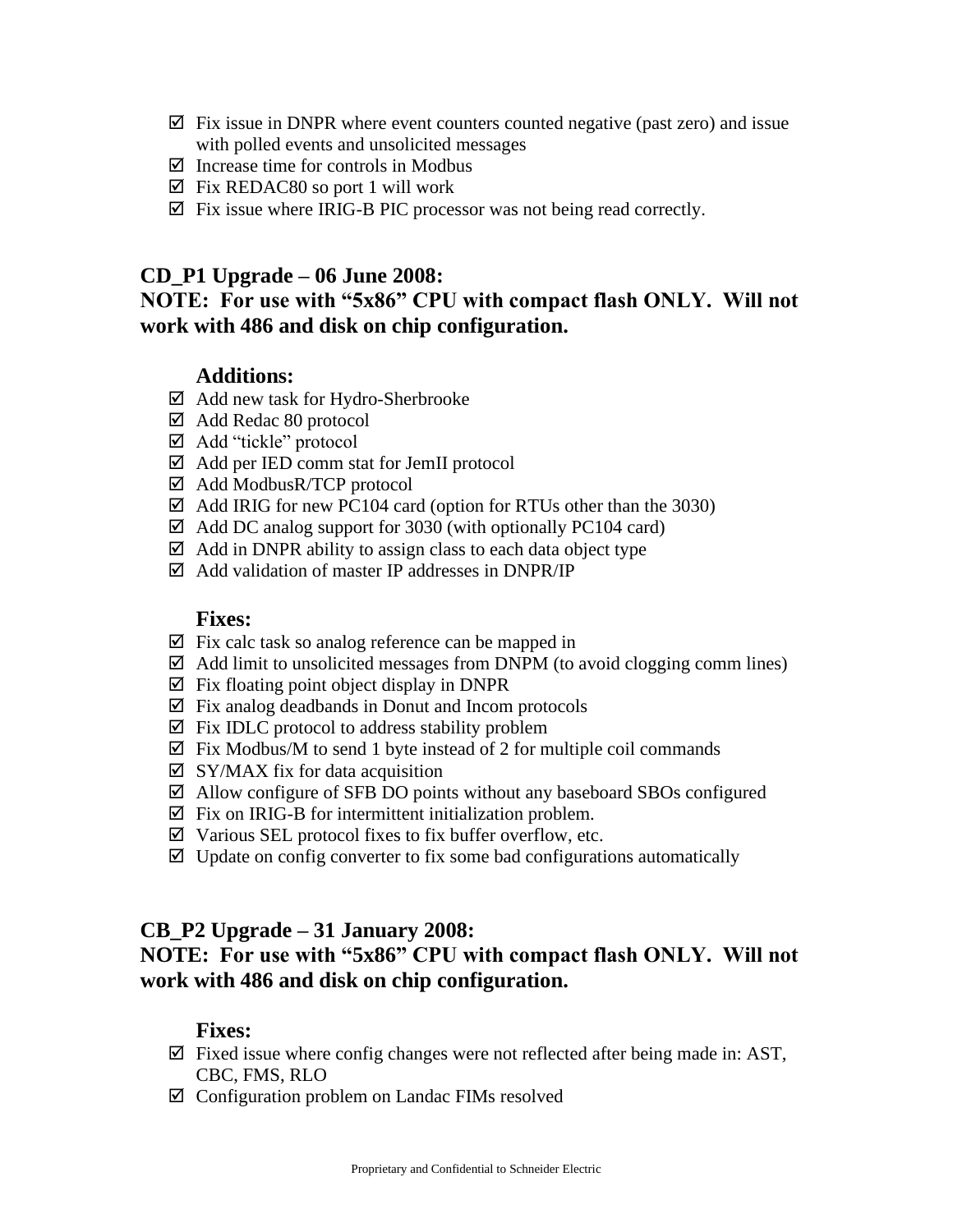- $\boxtimes$  Fixed configuration issue on SEL where some fields did not show up properly
- $\boxtimes$  Allow op of DNP SBOs when two have the same seq number but only after a new select is performed.
- $\boxtimes$  Change AO-FLT data xfer to copy bits as 2 parts of a floating point number and display correctly.
- $\boxtimes$  Allow use of 65534 as a non global master address.

### **CB\_P1 Upgrade – 30 November 2007:**

# **NOTE: For use with "5x86" CPU with compact flash ONLY. Will not work with 486 and disk on chip configuration.**

#### **Additions:**

- $\boxtimes$  Enhanced data trap on data display screen
- $\boxtimes$  Enhanced configuration conversion tool
- $\boxtimes$  Jem II ASCII master protocol.
- $\boxtimes$  Add "read coil status" support for Modbus R
- $\boxtimes$  Add download and view for system log
- $\boxtimes$  Add interpretation for IIN bits in DNPR
- $\boxtimes$  Add local time and DST support
- $\boxtimes$  Increase point counts in DNPM
- $\boxtimes$  Add math calculation package application
- $\boxtimes$  Make file up/download activeX control signed. **Fixes:**
- $\boxtimes$  Resolve issue with upgrading SEL configurations from C8 firmware
- $\boxtimes$  Fix various issues with SEL regarding delta calculations, autoconfig, fault distance on various relays, etc.
- $\boxtimes$  Corrected number of bytes in ModbusM control message.
- $\boxtimes$  Fix SES92 clearing exception bits when 2 ports configured

#### **CA\_P7 Upgrade – 11 October 2007:**

# **NOTE: For use with "5x86" CPU with compact flash ONLY. Will not work with 486 and disk on chip configuration.**

#### **Fixes:**

- $\boxtimes$  Fixed bug preventing configuration of more than 8 HDW STS points on 1330.
- $\boxtimes$  Fixed bug in Analog Output display causing loss of precision.
- $\boxtimes$  Fixed bug in Auto-Sectionalizing preventing AST-owned I/O points from showing up in mapping lists.

# **CA\_P6 Upgrade – 02 October 2007:**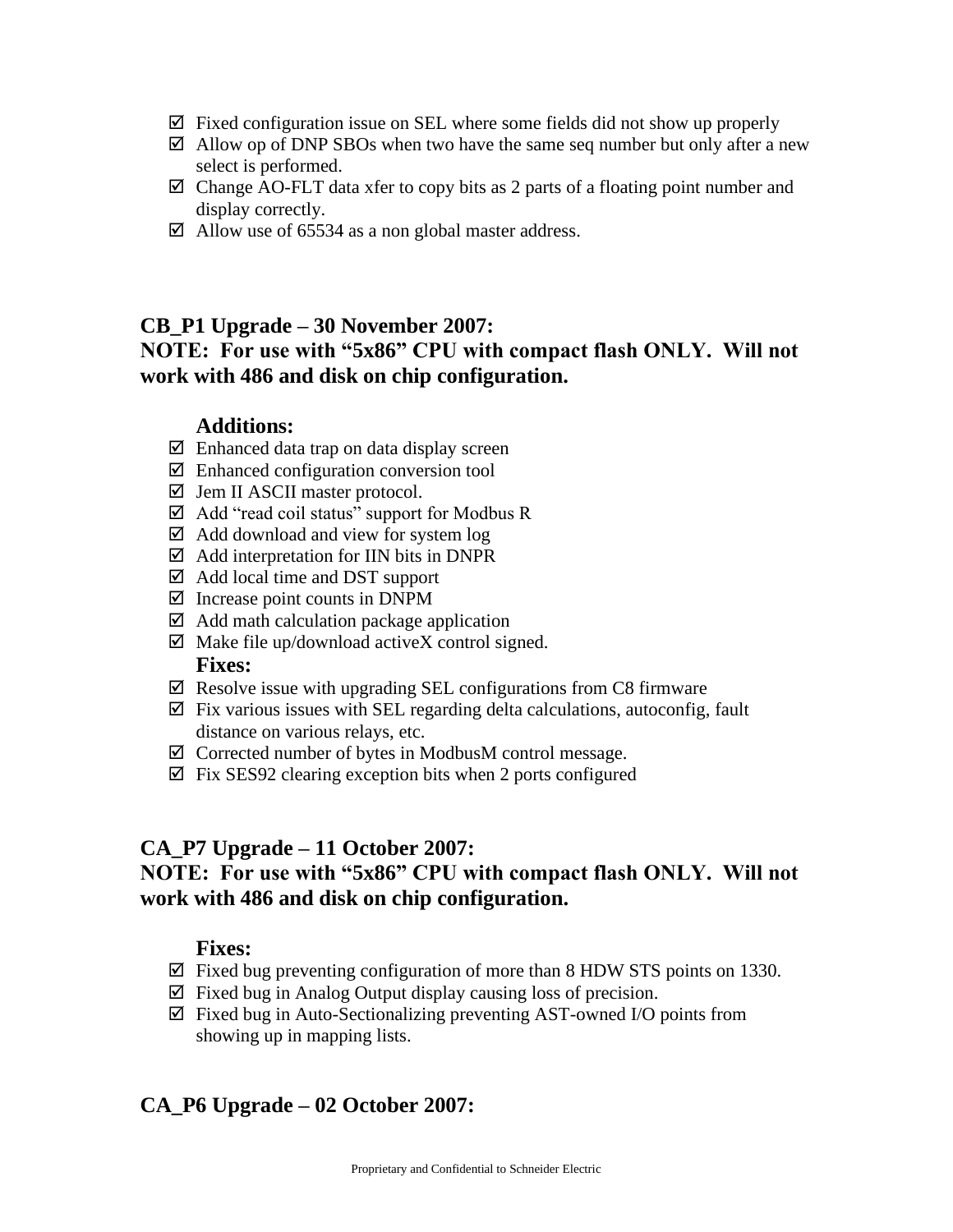# **NOTE: For use with "5x86" CPU with compact flash ONLY. Will not work with 486 and disk on chip configuration.**

### **Fixes:**

- $\boxtimes$  Fixed problem where too many 2179 ports would cause the RTU to lock up.
- $\boxtimes$  Fixed bug wherein bipolar analog outputs would not scale correctly.

# **CA\_P5 Upgrade – 22 August 2007:**

# **NOTE: For use with "5x86" CPU with compact flash ONLY. Will not work with 486 and disk on chip configuration.**

### **Fixes:**

- $\boxtimes$  Fixed ACI comm. status points not showing up.
- $\boxtimes$  Fixed problem of all ACI points showing up on the first card (when more than one card was configured).
- $\boxtimes$  Fixed cosmetic AI-ACC data transfer mapping issue.
- $\boxtimes$  Fix SEL config and autoconfig problems introduced in CA (P4)
- $\boxtimes$  Fixed DI-DO mapping to show SBO and DO points (P4)

## **CA\_P2 Upgrade – 03 August 2007:**

# **NOTE: For use with "5x86" CPU with compact flash ONLY. Will not work with 486 and disk on chip configuration.**

### **Additions:**

- $\boxtimes$  Change DNPM to support up to 1024 Binary Input points
- $\boxtimes$  Change DNPR to support up to 5120 Binary Input points
- $\boxtimes$  Change DNPR to support up to 2048 Binary Output points
- $\boxtimes$  Add SEL Protocol Type NODATA for tunnel only relays
- $\boxtimes$  Add AST Fault Monitor to sustain fault status points

#### **Fixes:**

- $\boxtimes$  Fix SEL problem with duplicated point identifiers
- $\boxtimes$  Fix ACI display for nonexistent data
- $\boxtimes$  Fix error message for valid password characters

### **CA\_P1 Upgrade – 18 July 2007:**

# **NOTE: For use with "5x86" CPU with compact flash ONLY. Will not work with 486 and disk on chip configuration.**

# **Additions:**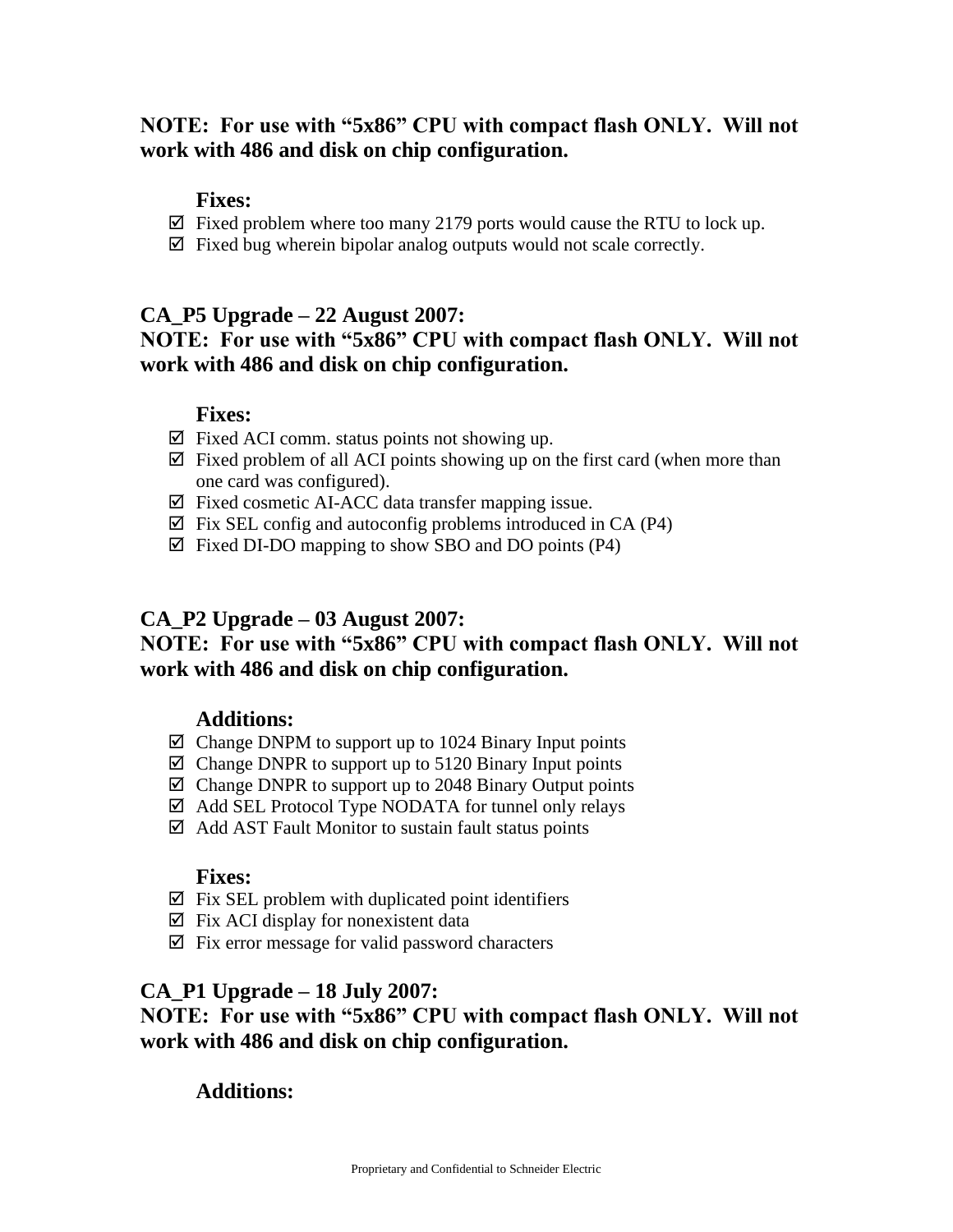- Add Harris 5000 master protocol
- Add Moore 9000 protocol
- $\boxtimes$  Add Auto Sectionalizing Task
- Add Cap Bank Control
- $\boxtimes$  Add user log
- $\boxtimes$  Add SOE log download functionality
- $\boxtimes$  Add port monitoring program (Data Trap)
- $\boxtimes$  Add point insert and delete in mapping screens
- $\boxtimes$  Add pop-up ranges for IE 7 compatibility
- $\boxtimes$  Add ability to clear accumulator values manually
- $\boxtimes$  Add ability to invert RLL digital points
- $\boxtimes$  Add health status for 1ms SOE cards
- $\boxtimes$  Expand baud rates up to 19,200 for all protocols
- $\boxtimes$  Change passwords to be hidden
- $\boxtimes$  Add special character allowance for complex passwords
- $\boxtimes$  Add test to pickup status changes in the event of 1ms SOE card reset
- $\boxtimes$  Add search for tag name in mapping of MTU-RTU protocols

#### **Fixes:**

- $\boxtimes$  Fix Incom status initialization problem
- $\boxtimes$  DNPR report no time rather than 0 time if no time sync has been received
- $\boxtimes$  Fix display size of device field
- $\boxtimes$  Fix display problem with AO-ACC data xfer task
- $\boxtimes$  Fix various run time issues with Cap Bank Control
- $\boxtimes$  Fix problem with DNPM/IP for polling multiple IEDs with one that is dead.

### **C9\_P2 Upgrade – 11 April 2007:**

## **NOTE: For use with "5x86" CPU with compact flash ONLY. Will not work with 486 and disk on chip configuration.**

#### **Additions:**

- $\boxtimes$  Implement filter to eliminate power supply noise from ASE modem.
- $\boxtimes$  Set execute time on ISaGRAF SBO points to 1000ms to eliminate non-zero execution times.
- $\boxtimes$  Add floating point type to Modbus master.

#### **Fixes:**

 $\boxtimes$  Fix XML-XLS program intermittent bug.

#### **C9\_P1 Upgrade – 16 March 2007:**

**NOTE: For use with "5x86" CPU with compact flash ONLY. Will not work with 486 and disk on chip configuration.**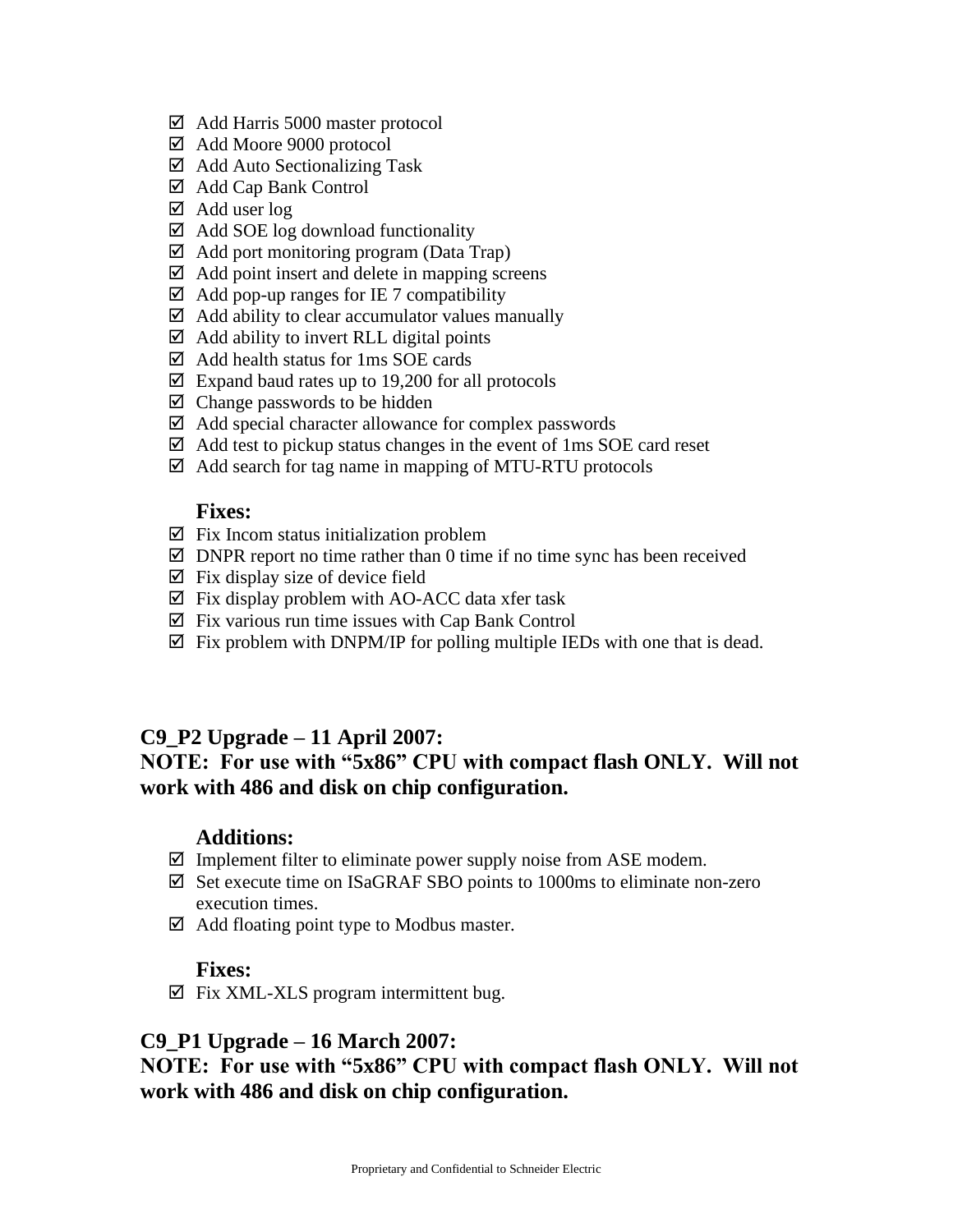## **Additions:**

 $\boxtimes$  Add DI-DO data transfer function.

### **Fixes:**

- $\boxtimes$  Modify SEL interface to make it more flexible with more relays. Modified the way it deal with targets and event data as well to make it more robust.
- $\boxtimes$  Modify FM protocol to have milliseconds instead of seconds.
- $\boxtimes$  Fix clock repeat problem when RTC is used as a time source.
- $\boxtimes$  Fix SOE log display issues (P1).
- $\boxtimes$  Change DI-DO to wait for DI change after reset before issuing the DO.

# **C8\_P5 Upgrade – 21 February 2007:**

# **NOTE: For use with "5x86" CPU with compact flash ONLY. Will not work with 486 and disk on chip configuration.**

## **Additions:**

- $\boxtimes$  Add ability to process targets from a SEL 251C instead of using template for a 251-2 (c8)
- $\boxtimes$  In Modbus Master, add IEEE floating point register support and autoincremtn by 2 registers on GUI for double register usage (C8)
- $\boxtimes$  In PMS-80, add option to not reply to the master if data mapped to a 'sub-rtu' is stale (C8)
- $\boxtimes$  Add DO-DI data transfer points with a timeout to return to 0 (C8)
- $\boxtimes$  In DNPR, add direct operate no ACK (C8)
- $\boxtimes$  In SAGE3030, add support for LANDAC hardware (C8)
- $\boxtimes$  Add ACI/FMR selection in 2300 and 1350 setup (C8)
- $\boxtimes$  Add ability to change baud rate, etc., for comms in all protocols (C89)
- $\boxtimes$  Add ability to calculate fault distance in ACI (C8)
- $\boxtimes$  In Modbus master, add ability on/off scan "on the fly" (C8)
- $\boxtimes$  In dataxfer, add AI-AO (C8)
- $\boxtimes$  Add Auto Sectionalize application (C8)
- $\boxtimes$  Add Relay Lockout application (C8)
- $\boxtimes$  Add Capacitor Bank Control application (C8)

- $\boxtimes$  In SY/MAX protocol allow bipolar analog values (C8)
- $\boxtimes$  In Modbus Master, fix divide error problem with large 32 bit values which caused the task to suspend (C8)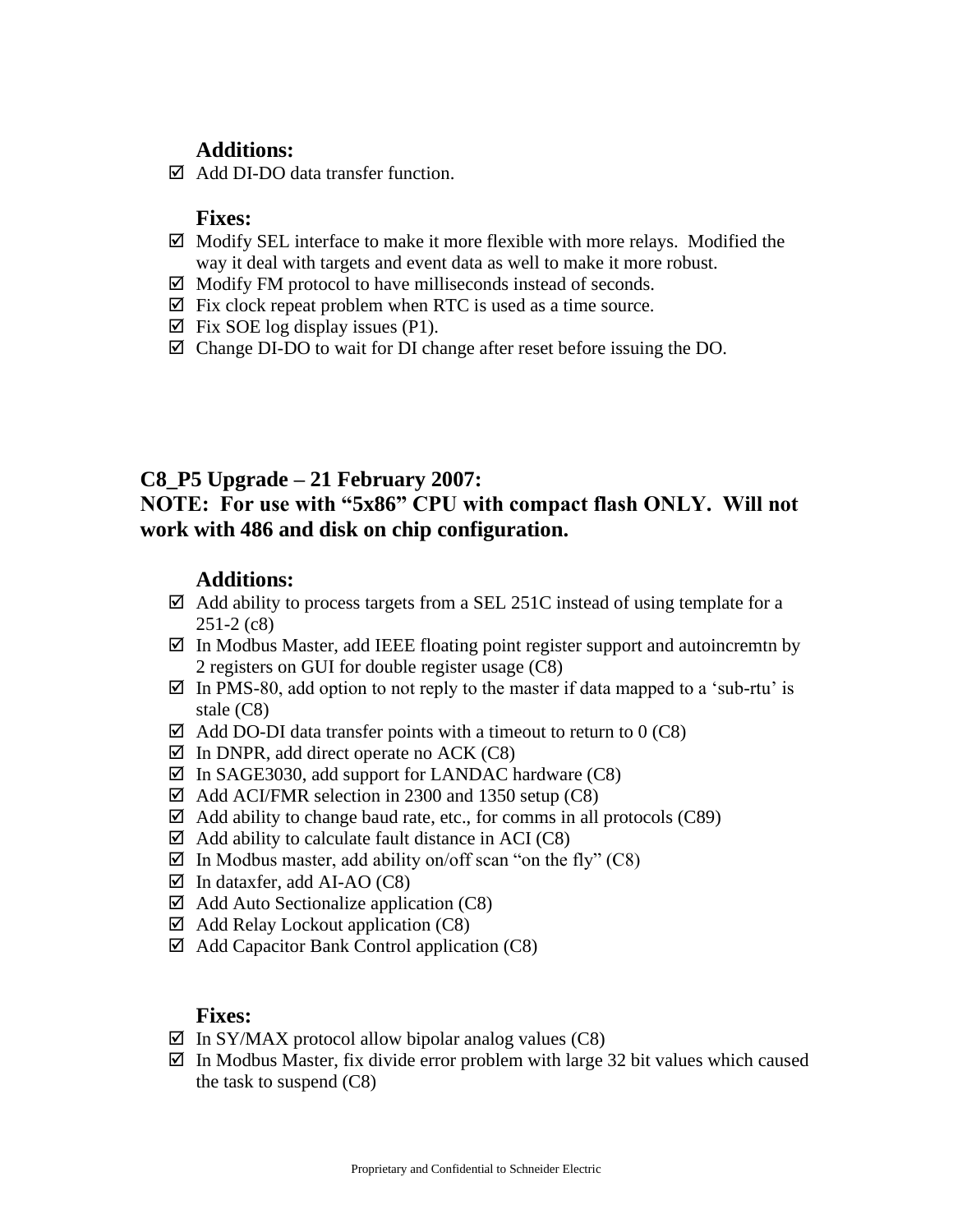- $\boxtimes$  In PMS-80 implement several fixes related to flagging failed points, testing for control group in trip/close actions and buffer size checks (C8)
- $\boxtimes$  Modify Tunnel Function to allow free running I/O. This allows for faster and more compatible comms with more devices (C8)
- $\boxtimes$  Modify DNPR to clamp min/max values to that of the data type (C8)
- $\boxtimes$  Fix unexpected crash in SEL protocol (C8-P4)
- $\boxtimes$  Fix SOE log to allow special character display (C8-P4)
- $\boxtimes$  Sage 3030 had a problem with 5Vdc assertion on Pin1 (C8-P4)
- $\boxtimes$  In L9 protocol, fix deadband calculation problem (C8-P5)
- $\boxtimes$  In DNPM/IP, fix hang up problem when Ethernet comms are temporarily lost (C8-P5)
- $\boxtimes$  Fix problem with RTC introduced in early C8 version (C8-P5)

### **C6\_P2 Upgrade – 06 September 2006:**

# **NOTE: For use with "5x86" CPU with compact flash ONLY. Will not work with 486 and disk on chip configuration.**

### **Additions:**

- $\boxtimes$  2 counts per cycle now works on Form A accums as well as Form C accums.
- $\boxtimes$  Allow 40 IEDs per DNPM port
- $\boxtimes$  Default primary time source change to Real Time Clock (C6).
- $\boxtimes$  Event data retrieval added for SEL relays (C6).
- $\boxtimes$  Clear comm. counters for SEL IEDs added (C6).
- $\boxtimes$  Added per-IED comm. counters and reset comm. counters to MBM, TD, SYMAX  $(C6)$ .
- $\boxtimes$  Add reset of comm. counters to 2179 (C6).
- $\boxtimes$  Make # events returned in DNPR configurable to shorten messages (C6).
- $\boxtimes$  Alter DNPR such that sequence numbers for messages increment on every request (per new DNP documentation) (C6).

- $\boxtimes$  Global freeze functioning with H5 protocol
- $\boxtimes$  Bug in C5 P7 disabled baseboard DO points (C6 P1).
- $\boxtimes$  Global accumulator freeze functionality with IDLC (C6 P1).
- $\boxtimes$  Allow editing of SEL analog scaling (C6\_P1).
- $\boxtimes$  Comm status point did not work correctly for Electran protocol (C6 P1).
- $\boxtimes$  1MSSOE display showed only first 16 points (C6 P1)
- $\boxtimes$  Allow importing of DNPM templates from a serial to Ethernet port and vice versa  $(C6)$ .
- $\boxtimes$  SEL change to slow down comms to allow talking to 2516 relay (C6).
- $\boxtimes$  SEL change to allow autoconfig to 487B relay (C6).
- $\boxtimes$  Fix reset comm. counters for Ethernet ports (C6).
- $\boxtimes$  Fix DNPM/IP to allow receipt of multi-frame/fragment messages without RTU crashing (C6).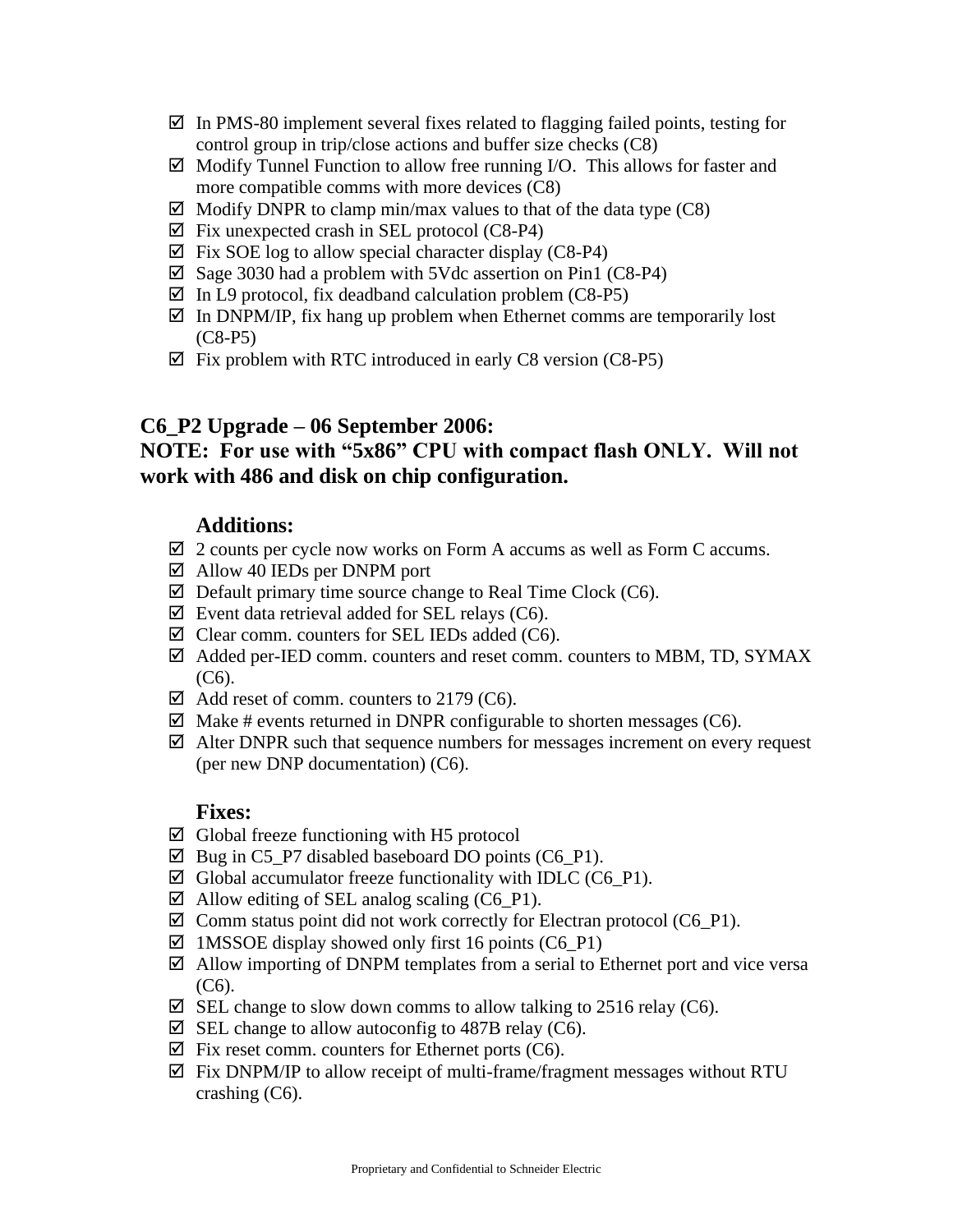## **C5\_P7 Upgrade – 22 May 2006:**

# **NOTE: For use with "5x86" CPU with compact flash ONLY. Will not work with 486 and disk on chip configuration.**

### **Additions:**

- $\boxtimes$  Support for ABB master controls in DNPR
- $\boxtimes$  DNPM config and display I/O points increase to 512 (C5-P6).

### **Fixes:**

- $\nabla$  SES92 fix on select function.
- $\boxtimes$  Fix SOE log to sort on milliseconds when sorting on time (C5-P6).
- $\boxtimes$  SBO select checkback when using certain cards (C5-P6)
- $\boxtimes$  ACI config would lockup sometimes when multiple edits were done (C6-P6).
- $\boxtimes$  MBM write to multiple registers with a cyclic write function(C5-P4/P5).

## **C5\_P3 Upgrade – 13 April 2006:**

# **NOTE: For use with "5x86" CPU with compact flash ONLY. Will not work with 486 and disk on chip configuration.**

### **Additions:**

 $\boxtimes$  SEL protocol support for SEL 2516.

#### **Fixes:**

- $\boxtimes$  DNPR "Central Hudson" level when selected is written to configuration file $(C5$  P2).
- $\boxtimes$  Symax PF is returned as absolute value.

### **C5\_P1 Upgrade – 28 March 2006:**

# **NOTE: For use with "5x86" CPU with compact flash ONLY. Will not work with 486 and disk on chip configuration.**

### **Additions:**

- $\boxtimes$  Data Trap functionality for both serial and Ethernet ports.
- $\overline{M}$  InCom Protocol
- ETI Protocol
- $\boxtimes$  Series 5 Georgia Power Protocol
- Data Transfer AI to ACC and Do to AO
- $\boxtimes$  IDLC now has Global Freeze
- Annunciator Panel Display
- $\boxtimes$  MBR now has global frozen accumulators
- Add IDLC to XML-Excel program.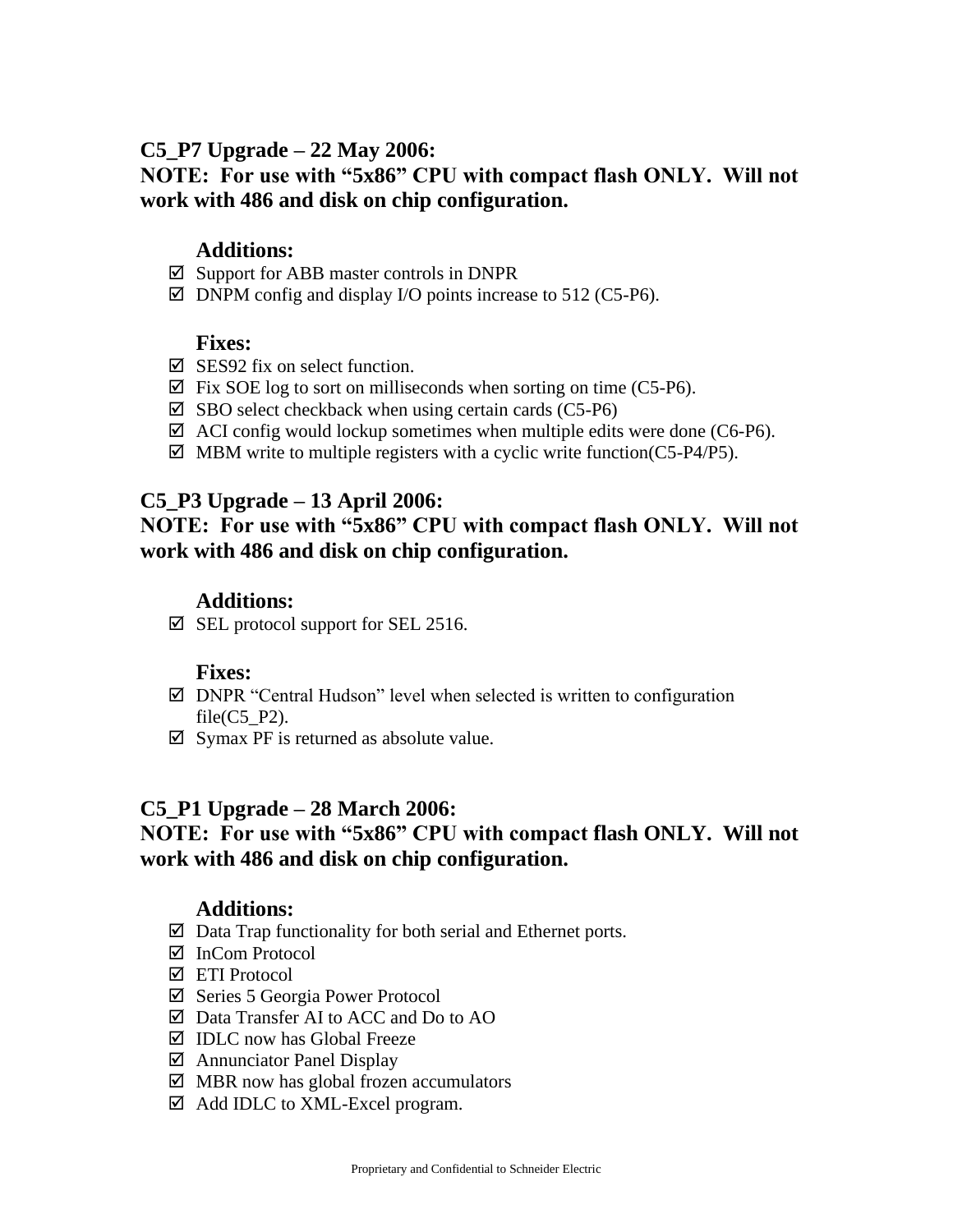- $\boxtimes$  Series 5 and 8979 show downloaded deadbands
- $\boxtimes$  DNPR shows class assignment

#### **Fixes:**

- Data Transfer AI-Float
- $\boxtimes$  Continuation flag on 8979 for AI points
- $\boxtimes$  DNPM a time sync from any source (prim or sec) will allow DNPM to send time syncs to IEDs
- $\boxtimes$  ACI name displays correctly on GUI
- $\boxtimes$  SEL copy port works properly
- $\boxtimes$  Accumulator displays only positive values
- $\boxtimes$  DNPR the total number of accumulators is increased to 1024
- $\boxtimes$  Fixed reset of DNP/IP comm. counters.
- $\boxtimes$  MBR/IP invert status to display correctly.
- $\boxtimes$  Removed "RTS Continuous" from IDLC and SES92 screens.
- $\overline{M}$  MBR Reset comm counts.

### **C4 Upgrade – 24 January 2006:**

# **NOTE: For use with "5x86" CPU with compact flash ONLY. Will not work with 486 and disk on chip configuration.**

### **Additions:**

- $\boxtimes$  Boolean Status Application
- Tunnel Emulator
- $\boxtimes$  VanComm accumulator startup mode
- $\boxtimes$  Transdata analog size option and accumulator size option for each IED
- $\boxtimes$  Central Hudson protocol level option in DNPR
- $\boxtimes$  Global freeze event status point
- $\boxtimes$  Modem dial out option in DNPR
- $\boxtimes$  Modbus remote now displays the last exception code
- $\boxtimes$  XML to Excel program is now included in the update zip file

- $\boxtimes$  SES92 solid state meter data now displays
- $\boxtimes$  SEL copying auto-configured ports
- 8979 analog display page the "Go To" now goes to page number instead of point number
- $\boxtimes$  Modbus remote internal status registers is separate from status register
- $\boxtimes$  IDLC displays all status points correctly
- $\boxtimes$  ACI card names can now be edited
- $\boxtimes$  Symax now initializes in as timely manner, 32 point counts for status (C3\_P3)
- $\boxtimes$  Modem test GUI page fixed (C3\_P2)
- $\boxtimes$  Modbus master COS timestamping (C3\_P1)
- $\boxtimes$  Page error when submitting a config for baseboard SBOs (C3\_P1)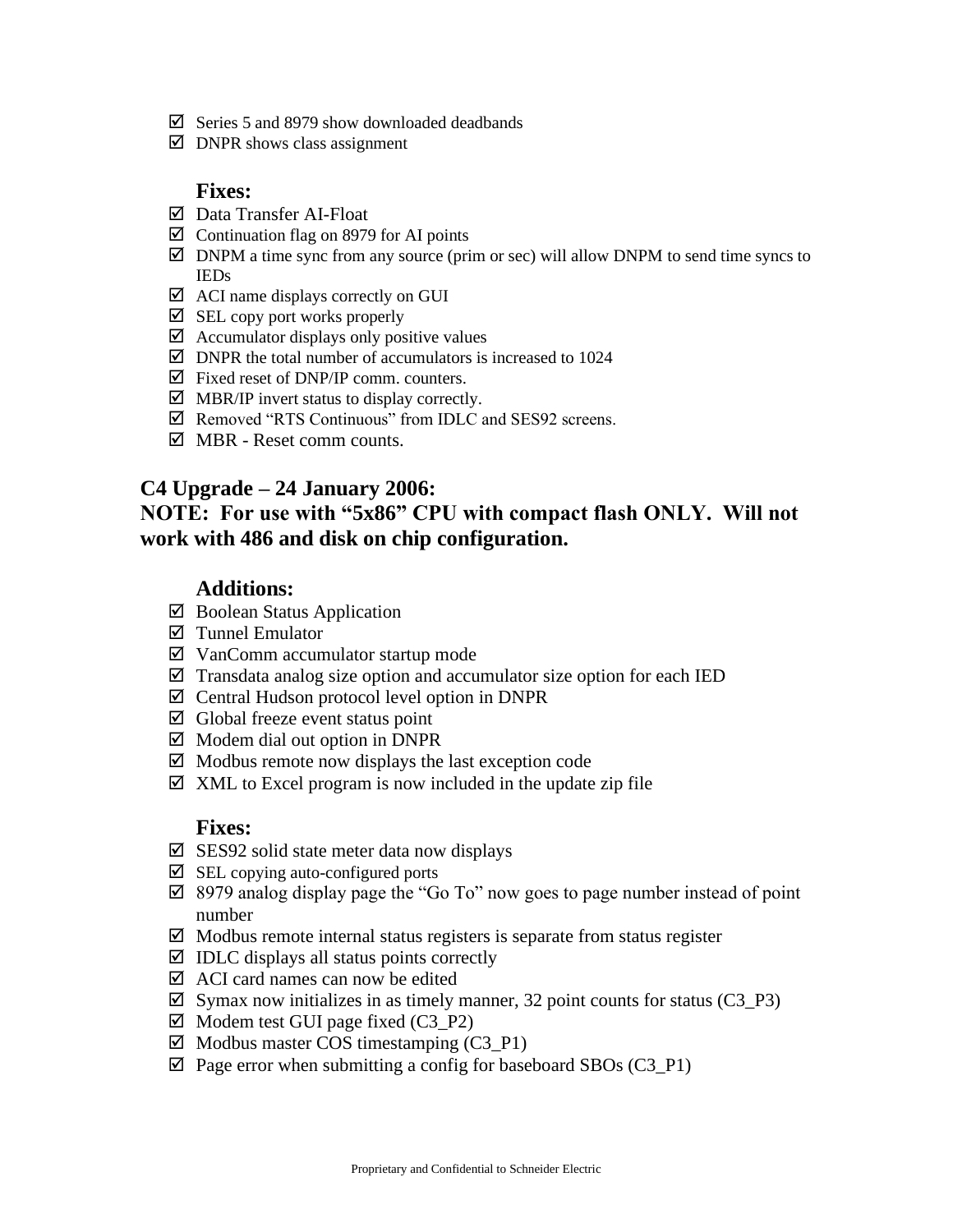### **C3 Upgrade – 01 November 2005:**

# **NOTE: ->For use with "5x86" CPU with compact flash ONLY. Will not work with 486 and disk on chip configuration.**

## **Additions:**

- $\boxtimes$  Add faster reboot and faster GUI transfer by compression of GUI into 1 file
- $\boxtimes$  Add data transfer Digital Output -> Analog Output

# **Deletions:**

- Remove "Safe Mode" **Fixes:**
- $\boxtimes$  Fix IDLC setup problems
- $\boxtimes$  Change comm. counters to be 32 bits to avoid roll-over.
- $\boxtimes$  Fix Modbus master time stamping on IED DI points (P1)
- $\boxtimes$  Fix modem test on GUI (P2)

## **C2 Upgrade – 02 September 2005:**

## **NOTE: ->For use with "5x86" CPU with compact flash ONLY. Will not work with 486 and disk on chip configuration.**

# **Additions:**

- Add SYMAX master protocol
- $\boxtimes$  Add Import/Export IED configuration templates
- $\boxtimes$  Add on/off scan for DNP IED polling without needing reboot
- Add comm. counters per DNP IED
- Add zero-out of DNP comm. counters
- $\boxtimes$  Add mapping of RTU internal status points
- $\boxtimes$  Add "who" command to SEL tunnel-through to show port assignments
- $\boxtimes$  Add OS back to file up/download

#### **Fixes:**

- $\boxtimes$  Improve data transfer startup value initializations
- $\boxtimes$  Fix DNPR accumulator event reporting
- $\boxtimes$  Improve SEL tunnel through to work with SEL 5010 software
- $\boxtimes$  LEDs on 3030 now work with exception of "IED Failed"
- $\boxtimes$  Fix Conitel master for midtransmission mark of other than multiples of 8 bits in message.

# **C1 Upgrade – 19 July 2005:**

# **Additions:**

- Add IDLC protocol
- $\boxtimes$  Add Power Calculations (NRG) application
- $\boxtimes$  Add support for SEL 421 relay auto config